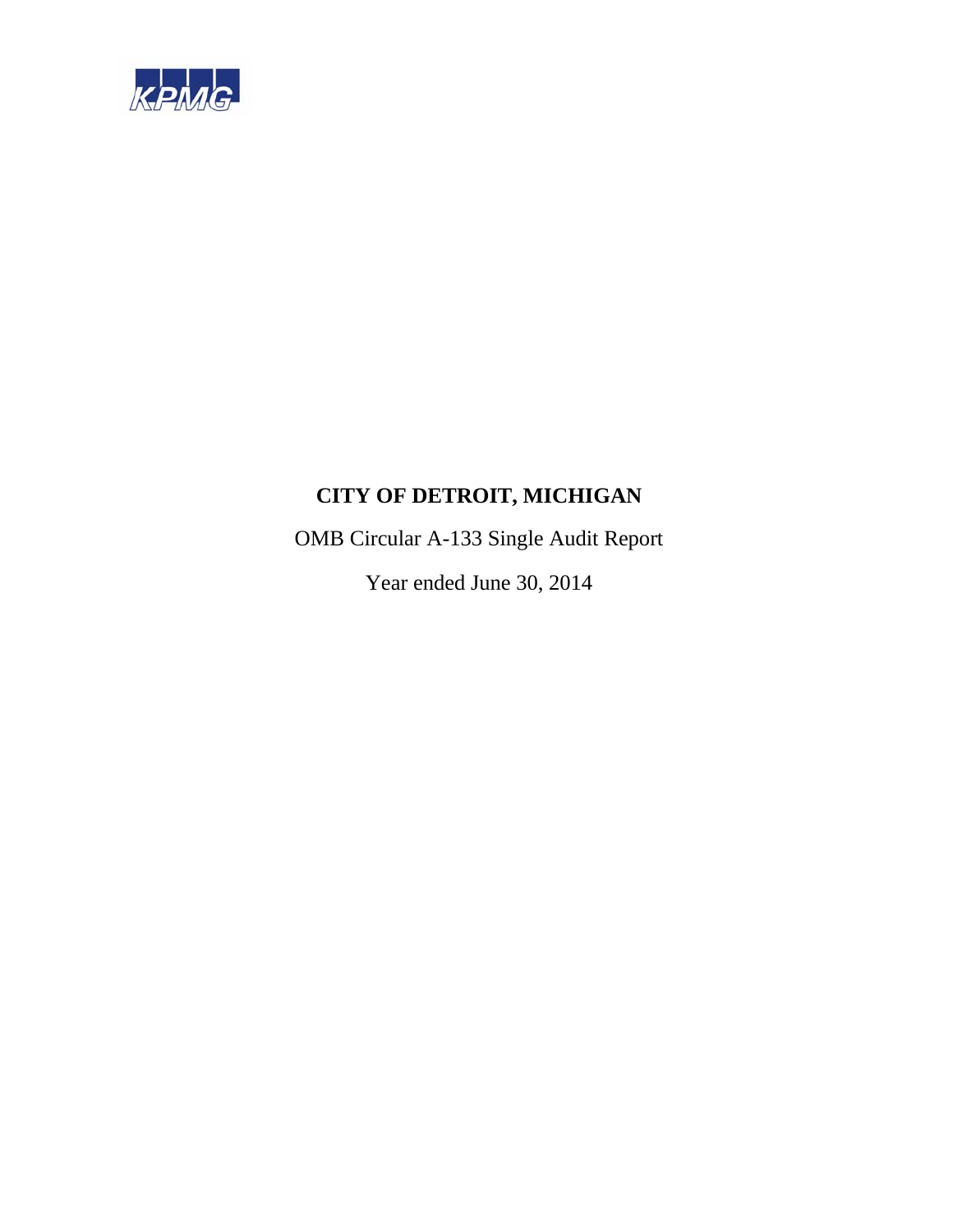# **Table of Contents**

|                                                                                                                                                                                                                                                                                                  | Page(s)   |
|--------------------------------------------------------------------------------------------------------------------------------------------------------------------------------------------------------------------------------------------------------------------------------------------------|-----------|
| Independent Auditors' Report on Internal Control over Financial Reporting and on Compliance<br>and Other Matters Based on an Audit of Financial Statements Performed in Accordance with<br><b>Government Auditing Standards</b>                                                                  | $1 - 2$   |
| Independent Auditors' Report on Compliance for Each Major Program; Report on Internal<br>Control Over Compliance; and Report on Schedule of Expenditures of Federal Awards<br>Required by OMB Circular A-133, Audits of States, Local Governments, and Non-Profit<br><i><b>Organizations</b></i> | $3 - 9$   |
| Schedule of Expenditures of Federal Awards                                                                                                                                                                                                                                                       | $10 - 12$ |
| Notes to the Schedule of Expenditures of Federal Awards                                                                                                                                                                                                                                          | 13        |
| Schedule of Findings and Questioned Costs                                                                                                                                                                                                                                                        | $14 - 69$ |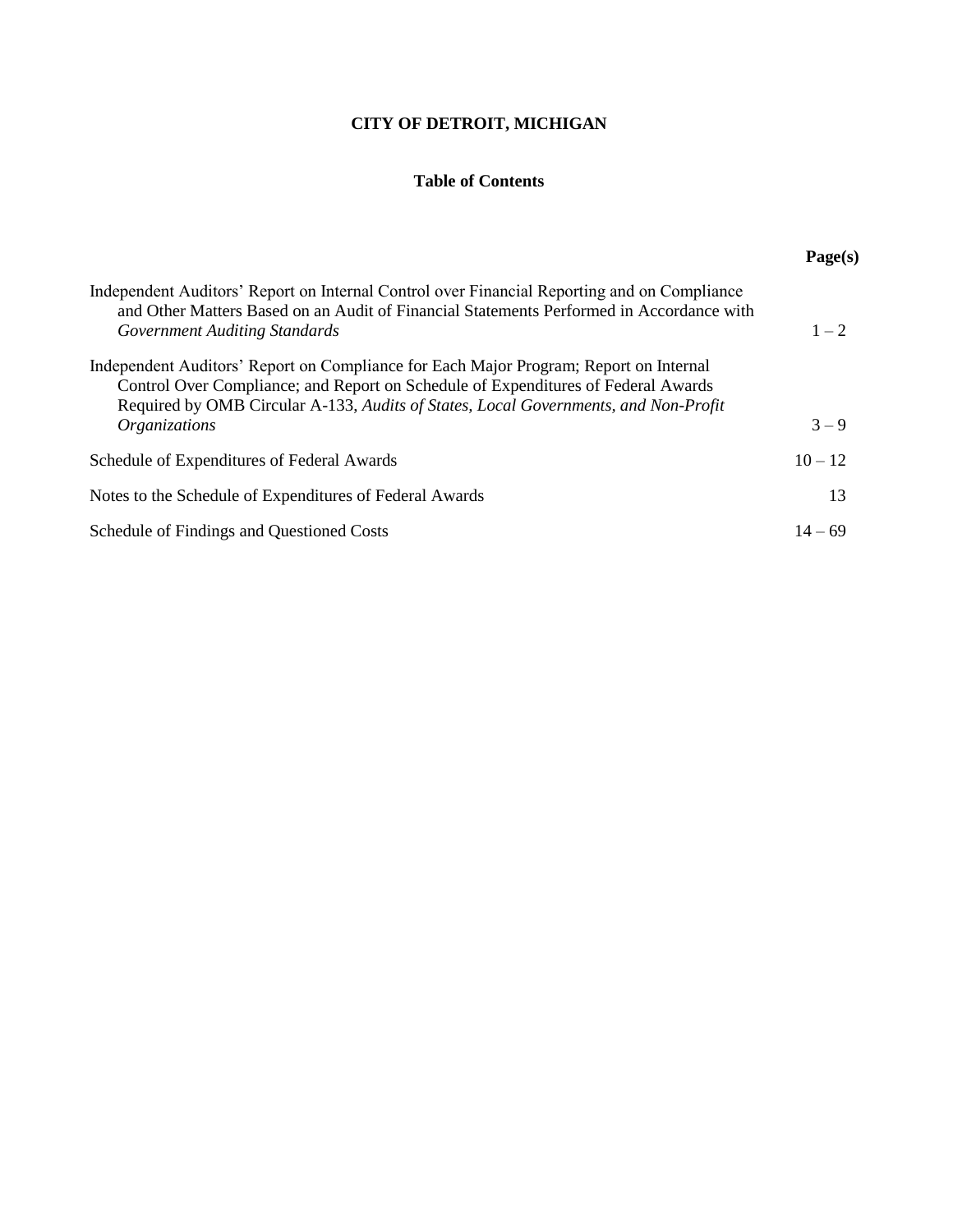

**KPMG LLP** Suite 1900 150 West Jefferson Detroit, MI 48226

# **Independent Auditors' Report on Internal Control over Financial Reporting and on Compliance and Other Matters Based on an Audit of Financial Statements Performed in Accordance with**  *Government Auditing Standards*

The Honorable Mayor Mike Duggan, The Honorable Members of the City Council City of Detroit, Michigan:

We have audited, in accordance with the auditing standards generally accepted in the United States of America and the standards applicable to financial audits contained in *Government Auditing Standards* issued by the Comptroller General of the United States, the financial statements of the governmental activities, the business-type activities, the aggregate discretely presented component units, each major fund, and the aggregate remaining fund information of the City of Detroit, Michigan (the City) as of and for the year ended June 30, 2014, and the related notes to the financial statements, which collectively comprise the City's basic financial statements, and have issued our report thereon dated June 17, 2015. Our report included an emphasis of matter paragraph which states, along with other matters, that the City filed a voluntary petition under Chapter 9 of the Bankruptcy Code on July 18, 2013 and exited bankruptcy on December 10, 2014. Our report also includes a reference to other auditors who audited the financial statements of the General Retirement System, the Police and Fire Retirement System, the Public Lighting Authority, and the Detroit Building Authority, and all of the discretely presented component units, as described in our report on the City's basic financial statements. This report does not include the results of the other auditors' testing of internal control over financial reporting or compliance and other matters that are reported on separately by those auditors. The financial statements of the General Retirement System, Police and Fire Retirement System, and certain discretely presented component units identified in note I (a) to the City's basic financial statements were not audited in accordance with *Government Auditing Standards*.

# **Internal Control over Financial Reporting**

In planning and performing our audit of the basic financial statements, we considered the City's internal control over financial reporting (internal control) to determine the audit procedures that are appropriate in the circumstances for the purpose of expressing our opinions on the financial statements, but not for the purpose of expressing an opinion on the effectiveness of the City's internal control. Accordingly, we do not express an opinion on the effectiveness of the City's internal control.

Our consideration of internal control was for the limited purpose described in the preceding paragraph and was not designed to identify all deficiencies in internal control that might be material weaknesses or significant deficiencies and therefore, material weaknesses or significant deficiencies may exist that were not identified. However, as described in the accompanying schedule of findings and questioned costs, we identified certain deficiencies in internal control that we consider to be material weaknesses.

A deficiency in internal control exists when the design or operation of a control does not allow management or employees, in the normal course of performing their assigned functions, to prevent, or detect and correct, misstatements on a timely basis. A material weakness is a deficiency, or combination of deficiencies, in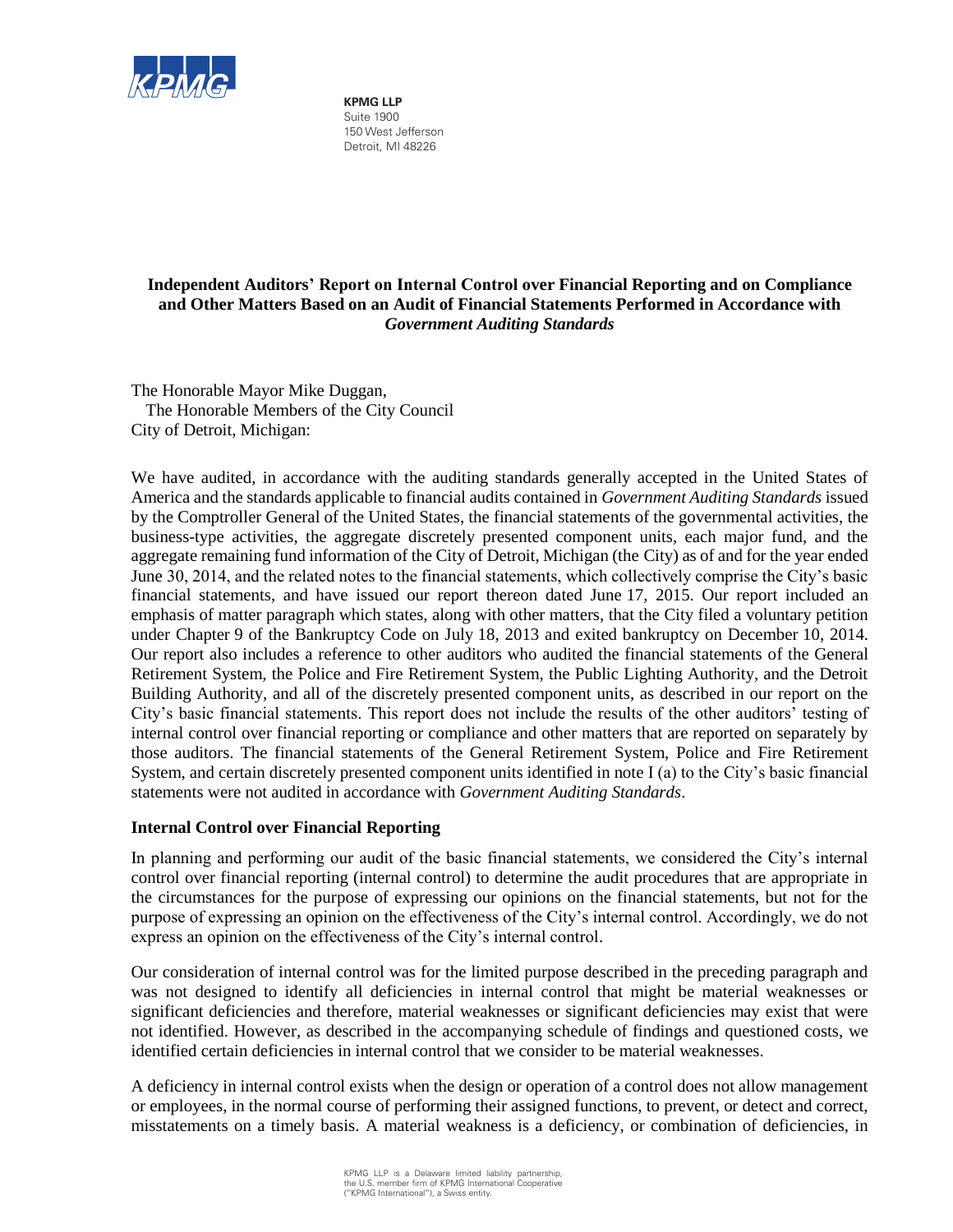

internal control, such that there is a reasonable possibility that a material misstatement of the entity's financial statements will not be prevented, or detected and corrected on a timely basis. We consider the deficiencies described in the accompanying schedule of findings and questioned costs as findings 2014-01, 2014-02, and 2014-03 to be material weaknesses.

# **Compliance and Other Matters**

As part of obtaining reasonable assurance about whether the City's basic financial statements are free from material misstatement, we performed tests of its compliance with certain provisions of laws, regulations, contracts, and grant agreements, noncompliance with which could have a direct and material effect on the determination of financial statement amounts. However, providing an opinion on compliance with those provisions was not an objective of our audit, and accordingly, we do not express such an opinion. The results of our tests disclosed instances of noncompliance or other matters that are required to be reported under *Government Auditing Standards* and which are described in the accompanying schedule of findings and questioned costs as findings 2014-04, 2014-05, 2014-06, 2014-07, 2014-08, 2014-09, and 2014-10.

# **City's Responses to Findings**

The City's responses to the findings identified in our audit are described in the accompanying schedule of findings and questioned costs. The City's responses were not subjected to the auditing procedures applied in the audit of the basic financial statements and, accordingly, we express no opinion on the responses.

# **Purpose of this Report**

The purpose of this report is solely to describe the scope of our testing of internal control and compliance and the results of that testing, and not to provide an opinion on the effectiveness of the City's internal control or on compliance. This report is an integral part of an audit performed in accordance with *Government Auditing Standards* in considering the City's internal control and compliance. Accordingly, this communication is not suitable for any other purpose.

KPMG LLP

Detroit, Michigan June 17, 2015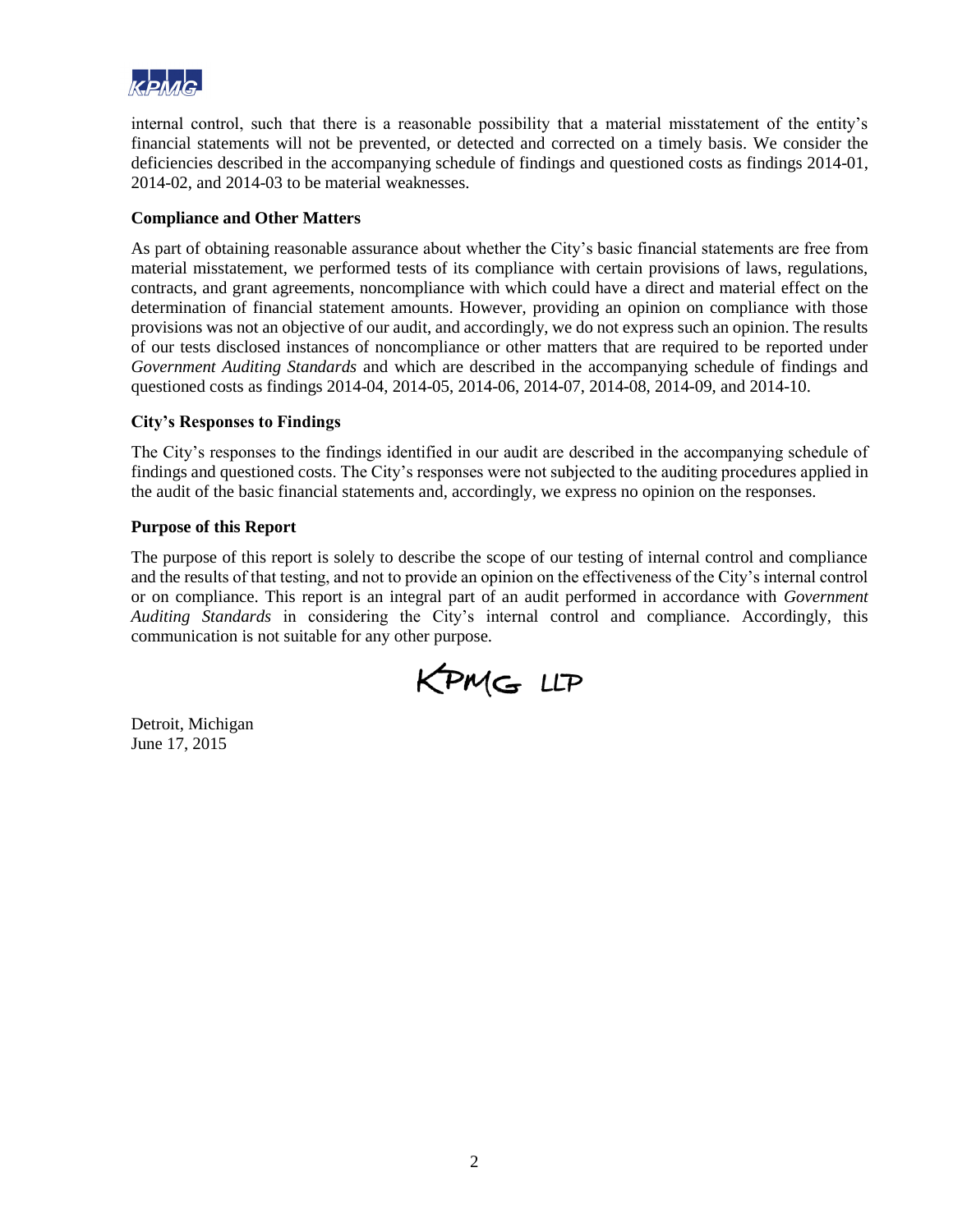

**KPMG LLP** Suite 1900 150 West Jefferson Detroit, MI 48226

**Independent Auditors' Report on Compliance for Each Major Federal Program; Report on Internal Control Over Compliance; and Report on Schedule of Expenditures of Federal Awards Required by OMB Circular A-133,** *Audits of States, Local Governments, and Non-Profit Organizations*

The Honorable Mayor Mike Duggan The Honorable Members of the City Council City of Detroit, Michigan:

# **Report on Compliance for Each Major Federal Program**

We have audited the City of Detroit, Michigan's (the City) compliance with the types of compliance requirements described in the *OMB Circular A-133 Compliance Supplement* that could have a direct and material effect on each of the City's major federal programs for the year ended June 30, 2014. The City's major federal programs are identified in the summary of auditors' results section of the accompanying schedule of findings and questioned costs.

The City's basic financial statements include the operations of the Detroit Brownfield Redevelopment Authority, Detroit Public Library, Detroit Transportation Corporation, Downtown Development Authority, Eastern Market Corporation, Economic Development Corporation, Greater Detroit Resource Recovery Authority, Local Development Finance Authority, Museum of African American History, Detroit Land Bank Authority, Eight Mile/Woodward Corridor Improvement Authority, and Detroit Employment Solutions Corporation as discretely presented component units, which received federal awards that are not included in the schedule of expenditures of federal awards for the year ended June 30, 2014. Our audit, described below, did not include the operations of the Detroit Brownfield Redevelopment Authority, Detroit Public Library, Detroit Transportation Corporation, Downtown Development Authority, Eastern Market Corporation, Economic Development Corporation, Greater Detroit Resource Recovery Authority, Local Development Finance Authority, Museum of African American History, Detroit Land Bank Authority, Eight Mile/Woodward Corridor Improvement Authority, and Detroit Employment Solutions Corporation because these component units engaged other auditors to perform audits in accordance with OMB Circular A-133.

# *Management's Responsibility*

Management is responsible for compliance with the requirements of laws, regulations, contracts, and grants applicable to its federal programs.

# *Auditors' Responsibility*

Our responsibility is to express an opinion on compliance for each of the City's major federal programs based on our audit of the types of compliance requirements referred to above.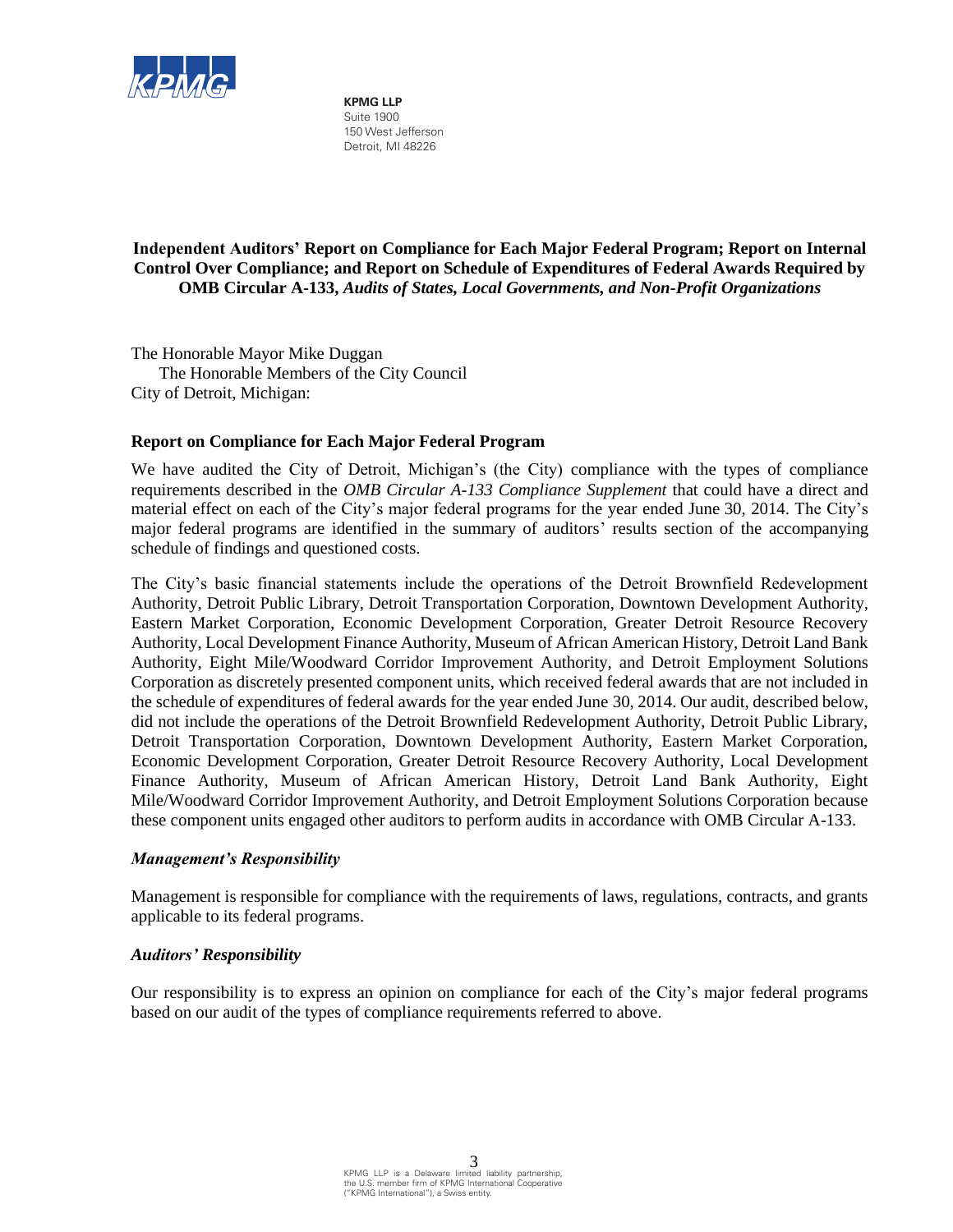

We conducted our audit of compliance in accordance with auditing standards generally accepted in the United States of America; the standards applicable to financial audits contained in *Government Auditing Standards*, issued by the Comptroller General of the United States; and OMB Circular A-133, *Audits of States, Local Governments, and Non-Profit Organizations*. Those standards and OMB Circular A-133 require that we plan and perform the audit to obtain reasonable assurance about whether noncompliance with the types of compliance requirements referred to above that could have a direct and material effect on a major federal program occurred. An audit includes examining, on a test basis, evidence about the City's compliance with those requirements and performing such other procedures as we considered necessary in the circumstances.

We believe that the audit evidence we have obtained is sufficient and appropriate to provide a basis for our unmodified and modified audit opinions on compliance. However, our audit does not provide a legal determination of the City's compliance.

# *Basis for Adverse Opinions on Major Federal Programs*

As identified in the finding numbers listed in Table I and described in the accompanying schedule of findings and questioned costs, the City did not comply with requirements regarding the following:

# **TABLE I – MATERIAL NONCOMPLIANCE NOTED IN PROGRAMS RESULTING IN ADVERSE OPINION**

| Federal<br><b>Awarding</b><br><b>Agency</b> | <b>CFDA</b><br>Number(s) | <b>Federal Program</b>                                                                     | Compliance<br>Requirement                                                                                               | <b>Finding Number</b> |
|---------------------------------------------|--------------------------|--------------------------------------------------------------------------------------------|-------------------------------------------------------------------------------------------------------------------------|-----------------------|
| Agriculture                                 | 10.557                   | Special<br>Supplemental<br><b>Nutrition Program</b><br>for Women, Infants,<br>and Children | Procurement.<br>Suspension and<br>Debarment                                                                             | 2014-12               |
| Agriculture                                 | 10.557                   | Special<br>Supplemental<br><b>Nutrition Program</b><br>for Women, Infants,<br>and Children | Subrecipient<br>Monitoring                                                                                              | 2014-13               |
| Housing and Urban<br>Development            | 14.218                   | Community<br>Development Block<br>Grants/Entitlement<br>Grants                             | <b>Activities Allowed</b><br>or Unallowed and<br>Allowable<br>Costs/Cost<br>Principles                                  | 2014-14               |
| Housing and Urban<br>Development            | 14.218                   | Community<br>Development Block<br>Grants/Entitlement<br>Grants                             | <b>Activities Allowed</b><br>or Unallowed and<br>Allowable<br>Costs/Cost<br>Principles and<br>Period of<br>Availability | 2014-15               |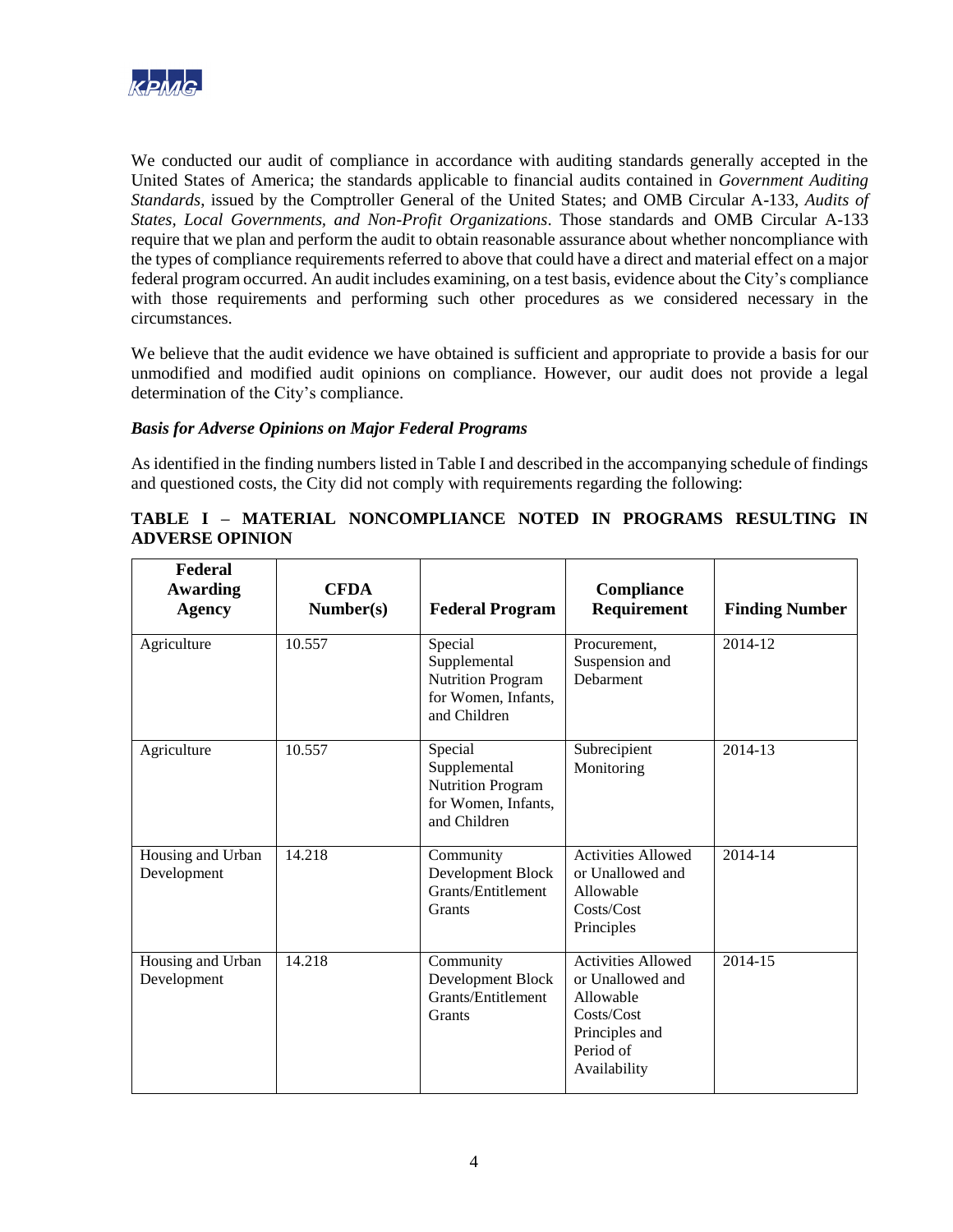

| Federal<br>Awarding<br><b>Agency</b> | <b>CFDA</b><br>Number(s) | <b>Federal Program</b>                                                              | Compliance<br>Requirement                                                              | <b>Finding Number</b> |
|--------------------------------------|--------------------------|-------------------------------------------------------------------------------------|----------------------------------------------------------------------------------------|-----------------------|
| Housing and Urban<br>Development     | 14.218                   | Community<br>Development Block<br>Grants/Entitlement<br>Grants                      | <b>Activities Allowed</b><br>or Unallowed and<br>Allowable<br>Costs/Cost<br>Principles | 2014-16               |
| Housing and Urban<br>Development     | 14.218                   | Community<br>Development Block<br>Grants/Entitlement<br>Grants                      | Cash Management                                                                        | 2014-17               |
| Housing and Urban<br>Development     | 14.218                   | Community<br>Development Block<br>Grants/Entitlement<br>Grants                      | Procurement,<br>Suspension, and<br>Debarment                                           | 2014-19               |
| Housing and Urban<br>Development     | 14.218                   | Community<br>Development Block<br>Grants/Entitlement<br>Grants                      | Reporting                                                                              | 2014-20               |
| Housing and Urban<br>Development     | 14.218                   | Community<br>Development Block<br>Grants/Entitlement<br>Grants                      | Subrecipient<br>Monitoring                                                             | 2014-21               |
| Housing and Urban<br>Development     | 14.239                   | <b>HOME</b> Investment<br>Partnerships<br>Program                                   | Eligibility                                                                            | $2014 - 22$           |
| Housing and Urban<br>Development     | 14.239                   | HOME Investment<br>Partnerships<br>Program                                          | Davis-Bacon Act                                                                        | 2014-23               |
| Housing and Urban<br>Development     | 14.239                   | HOME Investment<br>Partnerships<br>Program                                          | Procurement,<br>Suspension and<br>Debarment                                            | 2014-24               |
| Housing and Urban<br>Development     | 14.239                   | HOME Investment<br>Partnerships<br>Program                                          | Special Tests and<br>Provisions-<br><b>Housing Quality</b><br><b>Standards</b>         | 2014-25               |
| Health and Human<br>Services         | 93.959                   | <b>Block Grants for</b><br>Prevention and<br>Treatment of<br><b>Substance Abuse</b> | Procurement,<br>Suspension and<br>Debarment                                            | 2014-30               |
| Health and Human<br>Services         | 93.959                   | <b>Block Grants for</b><br>Prevention and                                           | Subrecipient<br>Monitoring                                                             | 2014-31               |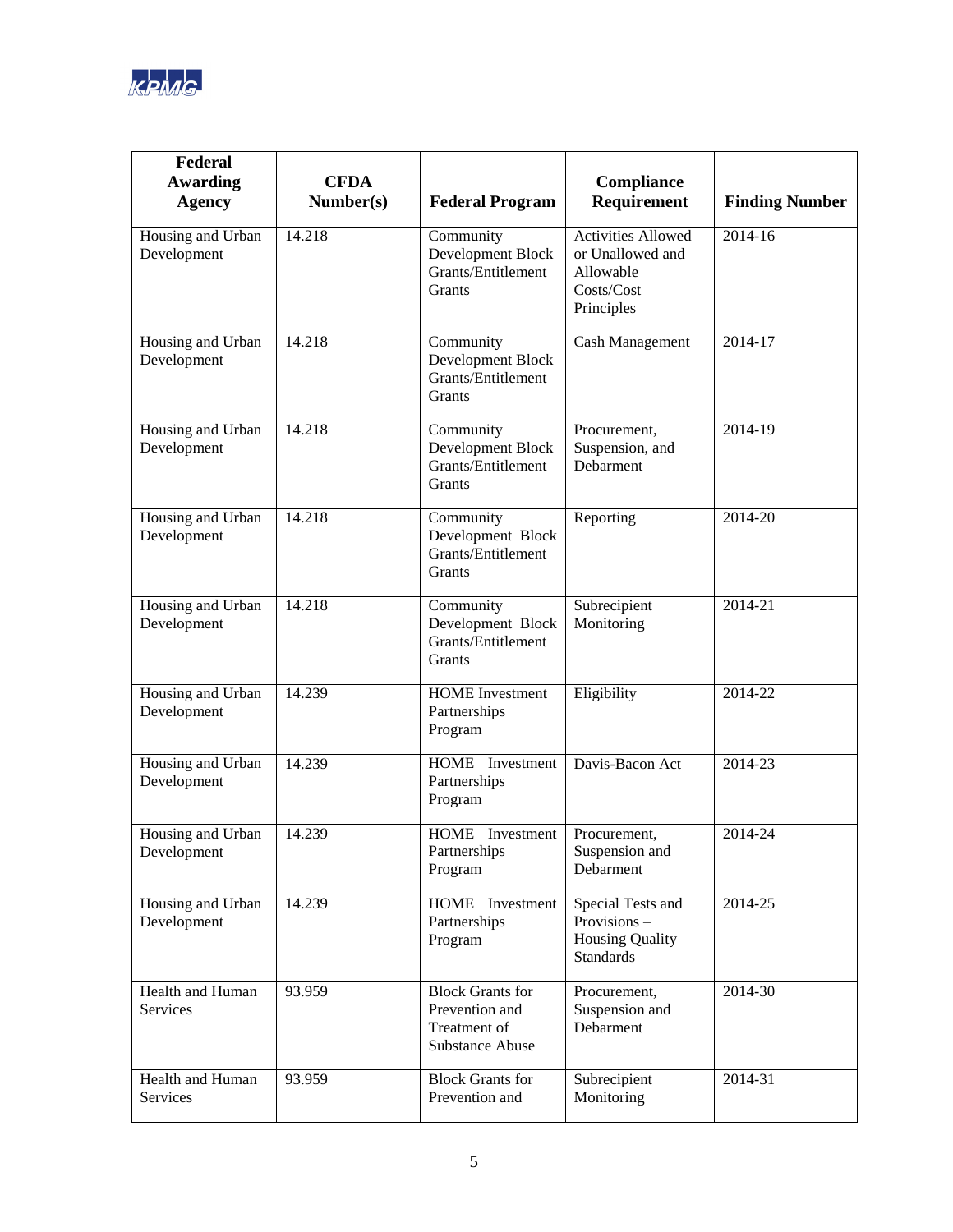

| Federal<br><b>Awarding</b><br><b>Agency</b> | <b>CFDA</b><br>Number(s) | <b>Federal Program</b>                                     | <b>Compliance</b><br>Requirement                                                       | <b>Finding Number</b> |
|---------------------------------------------|--------------------------|------------------------------------------------------------|----------------------------------------------------------------------------------------|-----------------------|
|                                             |                          | Treatment of<br><b>Substance Abuse</b>                     |                                                                                        |                       |
| Health and Human<br><b>Services</b>         | 93.914                   | <b>HIV</b> Emergency<br><b>Relief Project</b><br>Grants    | Cash Management                                                                        | 2014-32               |
| Health and Human<br>Services                | 93.914                   | <b>HIV</b> Emergency<br><b>Relief Project</b><br>Grants    | Procurement,<br>Suspension and<br>Debarment                                            | 2014-33               |
| Health and Human<br>Services                | 93.914                   | <b>HIV</b> Emergency<br><b>Relief Project</b><br>Grants    | Procurement,<br>Suspension and<br>Debarment                                            | 2014-34               |
| Health and Human<br><b>Services</b>         | 93.914                   | <b>HIV</b> Emergency<br><b>Relief Project</b><br>Grants    | Subrecipient<br>Monitoring                                                             | 2014-35               |
| <b>Homeland Security</b>                    | 97.083                   | Staffing for<br>Adequate Fire and<br>Emergency<br>Response | <b>Activities Allowed</b><br>or Unallowed and<br>Allowable<br>Costs/Cost<br>Principles | 2014-36               |
| <b>Homeland Security</b>                    | 97.083                   | Staffing for<br>Adequate Fire and<br>Emergency<br>Response | <b>Activities Allowed</b><br>or Unallowed and<br>Allowable<br>Costs/Cost<br>Principles | 2014-37               |
| <b>Homeland Security</b>                    | 97.083                   | Staffing for<br>Adequate Fire and<br>Emergency<br>Response | <b>Activities Allowed</b><br>or Unallowed and<br>Allowable<br>Costs/Cost<br>Principles | 2014-38               |
| <b>Homeland Security</b>                    | 97.083                   | Staffing for<br>Adequate Fire and<br>Emergency<br>Response | Reporting                                                                              | 2014-40               |
| Homeland Security                           | 97.083                   | Staffing for<br>Adequate Fire and<br>Emergency<br>Response | Reporting                                                                              | 2014-41               |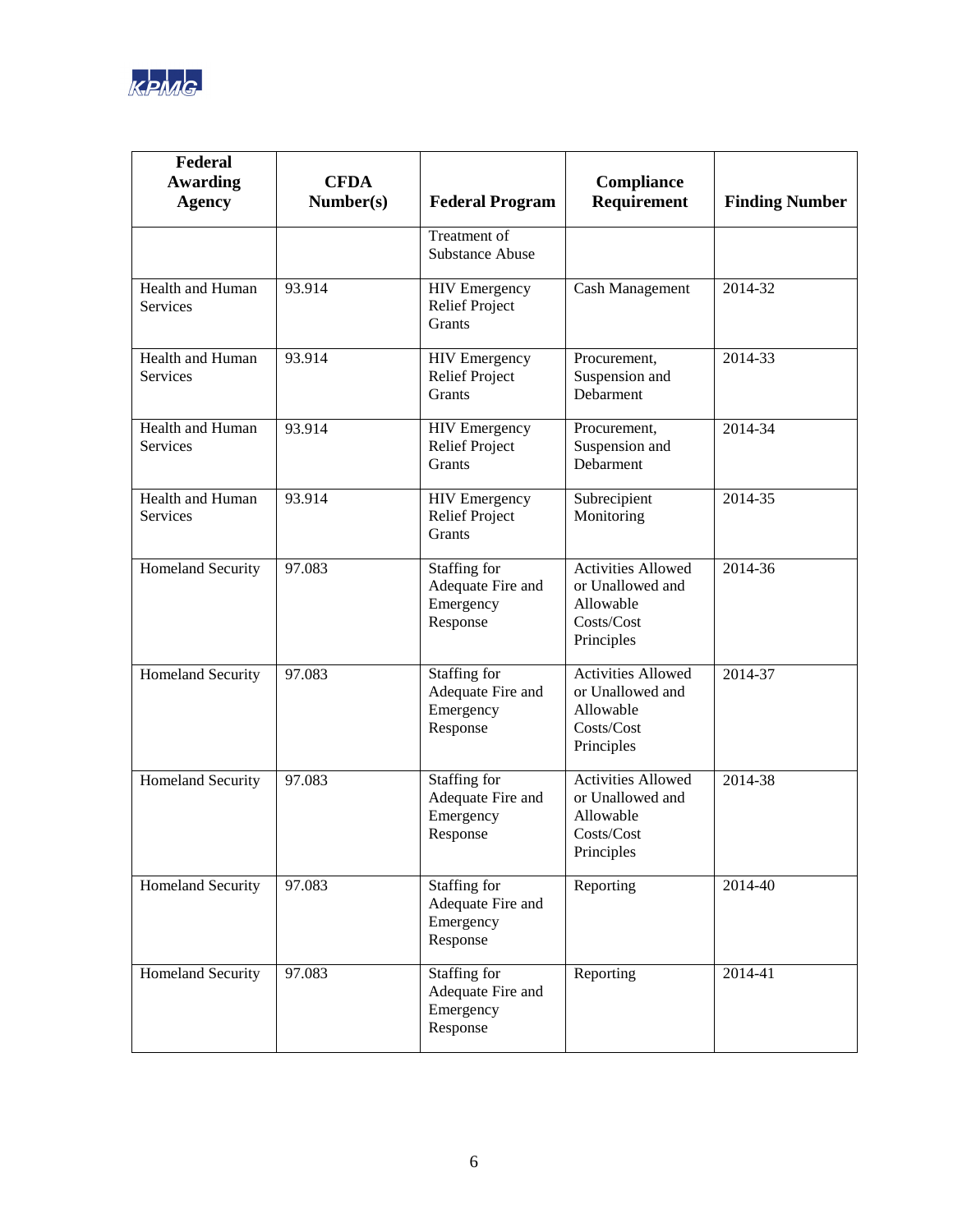

Compliance with such requirements is necessary, in our opinion, for the City to comply with requirements applicable to the identified major federal programs.

# *Adverse Opinions on Major Federal Programs*

In our opinion, because of the significance of the matters discussed in the Basis for Adverse Opinions on Major Federal Programs paragraph, the City did not comply, in all material respects, with the types of compliance requirements referred to above that could have a direct and material effect on each of the major federal programs listed in the Basis for Adverse Opinions on Major Federal Programs paragraph for the year ended June 30, 2014.

# *Basis for Qualified Opinion on the Federal Transit Cluster*

As identified in the finding number listed in Table II and described in the accompanying schedule of findings and questioned costs, the City did not comply with requirements regarding the following:

# **TABLE II – MATERIAL NONCOMPLIANCE NOTED IN PROGRAMS RESULTING IN QUALIFIED OPINION**

| Federal<br>Awarding<br><b>Agency</b> | <b>CFDA</b><br>Number(s) | <b>Federal Program</b>            | <b>Compliance</b><br>Requirement | <b>Finding Number</b> |
|--------------------------------------|--------------------------|-----------------------------------|----------------------------------|-----------------------|
| Transportation                       | 20.500, 20.507           | <b>Federal Transit</b><br>Cluster | Davis-Bacon Act                  | 2014-27               |

Compliance with such requirements is necessary, in our opinion, for the City to comply with the requirements applicable to that program.

# *Qualified Opinion on the Federal Transit Cluster*

In our opinion, except for the noncompliance described in the Basis for Qualified Opinion on the Federal Transit Cluster paragraph, the City complied, in all material respects, with the types of compliance requirements referred to above that could have a direct and material effect on the Federal Transit Cluster program for the year ended June 30, 2014.

# *Unmodified Opinion on the State Revolving Loan program*

In our opinion, the City complied, in all material respects, with the types of compliance requirements referred to above that could have a direct and material effect on the Capitalization Grants for Clean Water State Revolving Funds program for the year ended June 30, 2014.

# *Other Matters*

As identified in Table III and as described in the accompanying schedule of findings and questioned costs, the results of our auditing procedures disclosed other instances of noncompliance, which are required to be reported in accordance with OMB Circular A-133. Our opinion on each major federal program is not modified with respect to these matters.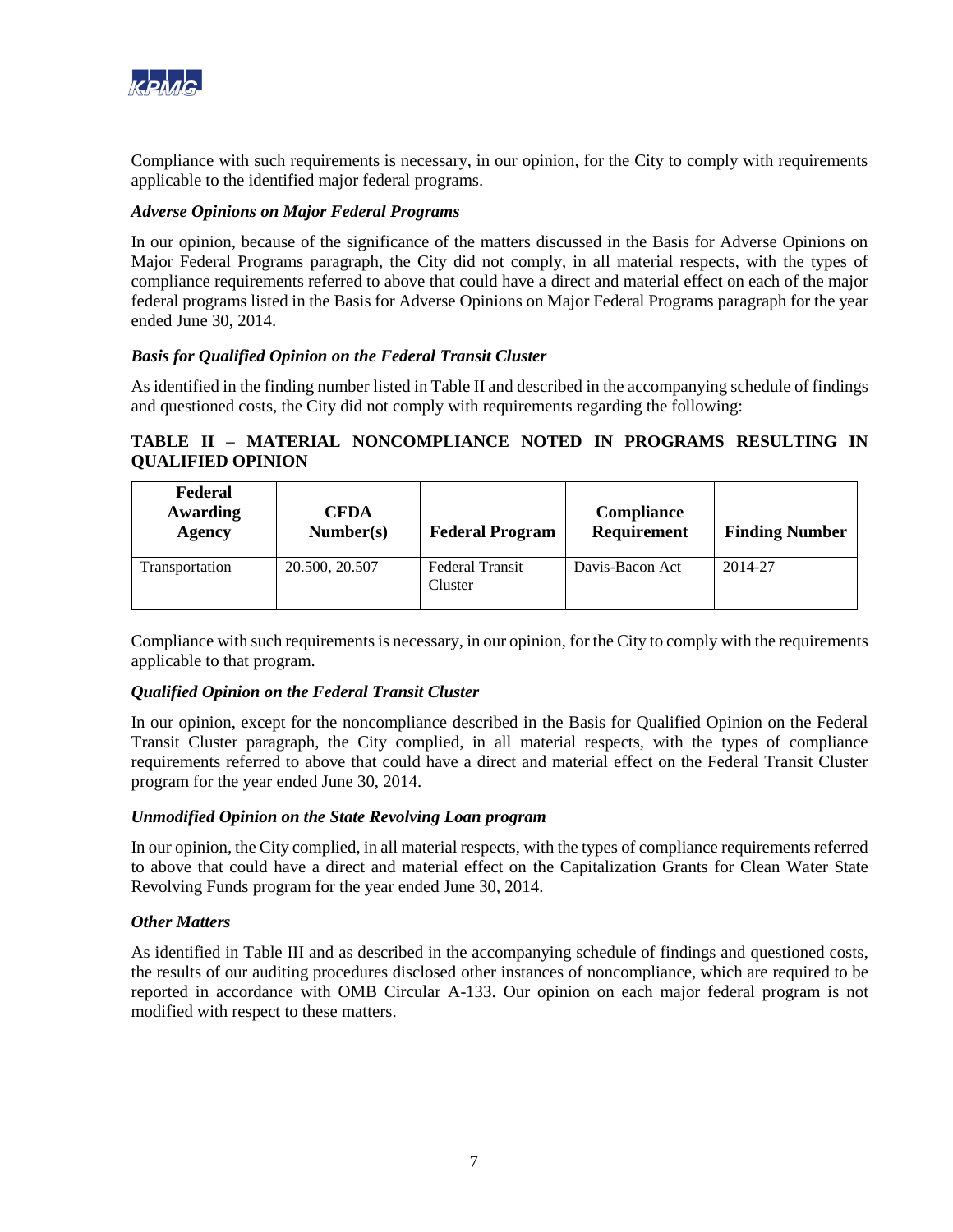

| Federal<br>Awarding<br><b>Agency</b>      | <b>CFDA</b><br>Number(s) | <b>Federal Program</b>                                                              | Compliance<br>Requirement                                                              | <b>Finding Number</b> |
|-------------------------------------------|--------------------------|-------------------------------------------------------------------------------------|----------------------------------------------------------------------------------------|-----------------------|
| Transportation                            | 20.500, 20.507           | <b>Federal Transit</b><br>Cluster                                                   | Earmarking                                                                             | 2014-26               |
| Transportation                            | 20.500, 20.507           | <b>Federal Transit</b><br>Cluster                                                   | Procurement.<br>Suspension and<br>Debarment                                            | 2014-28               |
| Environmental<br><b>Protection Agency</b> | 66.458                   | Capitalization<br>Grants for Clean<br>Water State<br>Revolving Loan<br><b>Funds</b> | <b>Activities Allowed</b><br>or Unallowed and<br>Allowable<br>Costs/Cost<br>Principles | 2014-29               |

# **TABLE III – OTHER INSTANCES OF NONCOMPLIANCE**

The City's responses to the noncompliance findings identified in our audit are described in the accompanying schedule of findings and questioned costs. The City's responses were not subjected to the auditing procedures applied in the audit of compliance and, accordingly, we express no opinion on the responses.

# **Report on Internal Control Over Compliance**

Management of the City is responsible for establishing and maintaining effective internal control over compliance with the types of compliance requirements referred to above. In planning and performing our audit of compliance, we considered the City's internal control over compliance with the types of requirements that could have a direct and material effect on each major federal program to determine the auditing procedures that are appropriate in the circumstances for the purpose of expressing an opinion on compliance for each major federal program and to test and report on internal control over compliance in accordance with OMB Circular A-133, but not for the purpose of expressing an opinion on the effectiveness of internal control over compliance. Accordingly, we do not express an opinion on the effectiveness of the City's internal control over compliance.

Our consideration of internal control over compliance was for the limited purpose described in the preceding paragraph and was not designed to identify all deficiencies in internal control over compliance that might be material weaknesses or significant deficiencies and therefore, material weaknesses or significant deficiencies may exist that were not identified. However, as discussed below, we identified certain deficiencies in internal control over compliance that we consider to be material weaknesses and significant deficiencies.

A deficiency in internal control over compliance exists when the design or operation of a control over compliance does not allow management or employees, in the normal course of performing their assigned functions, to prevent, or detect and correct, noncompliance with a type of compliance requirement of a federal program on a timely basis. A material weakness in internal control over compliance is a deficiency, or combination of deficiencies, in internal control over compliance, such that there is a reasonable possibility that material noncompliance with a type of compliance requirement of a federal program will not be prevented, or detected and corrected, on a timely basis. We consider the deficiencies in internal control over compliance described in the accompanying schedule of findings and questioned costs as items 2014-11, 2014-39, and the items in Tables I and II, to be material weaknesses.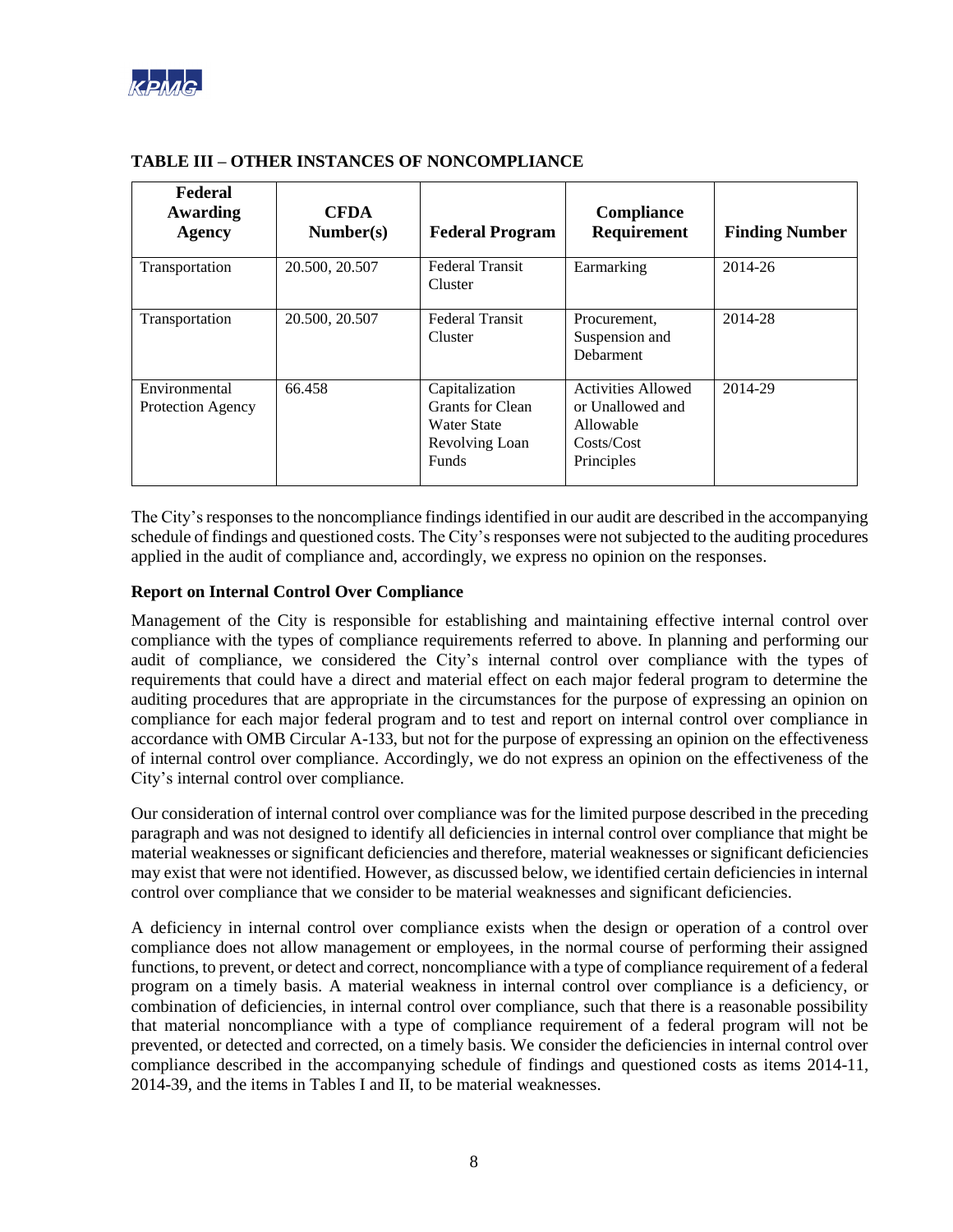

A significant deficiency in internal control over compliance is a deficiency, or a combination of deficiencies, in internal control over compliance with a type of compliance requirement of a federal program that is less severe than a material weakness in internal control over compliance, yet important enough to merit attention by those charged with governance. We consider the deficiencies in internal control over compliance described in the accompanying schedule of findings and questioned costs as item 2014-18 and the items in Table III to be significant deficiencies.

The City's responses to the internal control over compliance findings identified in our audit are described in the accompanying schedule of findings and questioned costs. The City's responses were not subjected to the auditing procedures applied in the audit of compliance and, accordingly, we express no opinion on the responses.

The purpose of this report on internal control over compliance is solely to describe the scope of our testing of internal control over compliance and the results of that testing based on the requirements of OMB Circular A-133. Accordingly, this report is not suitable for any other purpose.

# **Report on Schedule of Expenditures of Federal Awards Required by OMB Circular A-133**

We have audited the financial statements of the governmental activities, the business-type activities, the aggregate discretely presented component units, each major fund, and the aggregate remaining fund information of the City as of and for the year ended June 30, 2014, and the related notes to the financial statements, which collectively comprise the City's basic financial statements. We issued our report thereon dated June 17, 2015, which referred to the use of reports of other auditors and which contained unmodified opinions on those financial statements. Our report included an emphasis of matter paragraph which states, along with other matters, that the City filed a voluntary petition under Chapter 9 of the Bankruptcy Code on July 18, 2013 and exited bankruptcy on December 10, 2014. Our audit was conducted for the purpose of forming opinions on the financial statements that collectively comprise the basic financial statements. The accompanying schedule of expenditures of federal awards is presented for purposes of additional analysis as required by OMB Circular A-133 and is not a required part of the basic financial statements. Such information is the responsibility of management and was derived from and relates directly to the underlying accounting and other records used to prepare the basic financial statements. The information has been subjected to the auditing procedures applied in the audit of the basic financial statements and certain additional procedures, including comparing and reconciling such information directly to the underlying accounting and other records used to prepare the basic financial statements or to the basic financial statements themselves, and other additional procedures in accordance with auditing standards generally accepted in the United States of America. In our opinion, the schedule of expenditures of federal awards is fairly stated in all material respects in relation to the basic financial statements as a whole.

KPMG LLP

Detroit, Michigan November 30, 2015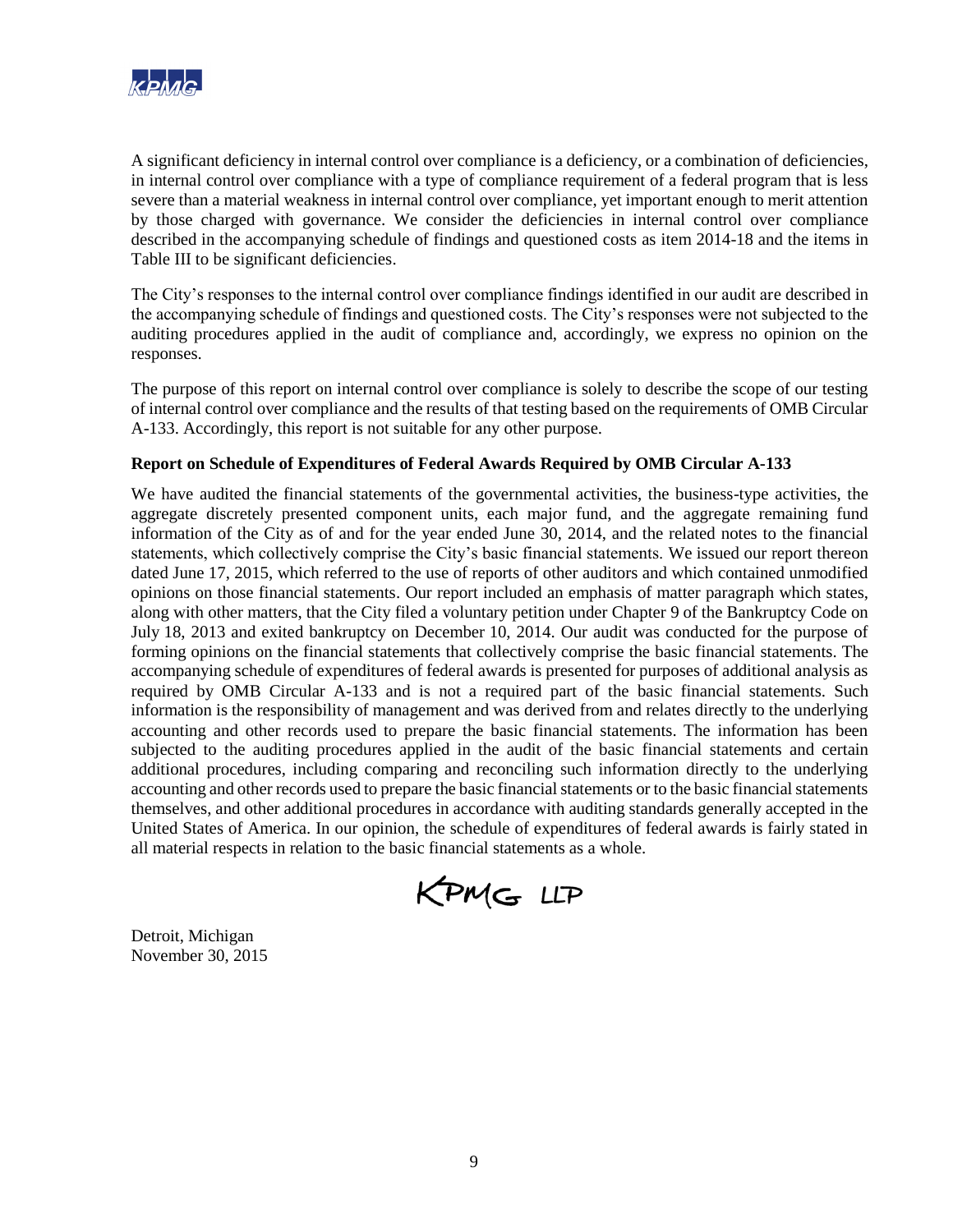#### Schedule of Expenditures of Federal Awards

| <b>Grant Title</b>                                                                                                                                                                                                       | Catalog of<br>Federal<br><b>Domestic</b><br>Assistance | Grant<br>Number                                                           | 2014<br><b>Expenditure</b>                                 |
|--------------------------------------------------------------------------------------------------------------------------------------------------------------------------------------------------------------------------|--------------------------------------------------------|---------------------------------------------------------------------------|------------------------------------------------------------|
| Department of Agriculture:                                                                                                                                                                                               |                                                        |                                                                           |                                                            |
| Via Michigan Department of Community Health:<br>Special Supplemental Nutrition Program for Women, Infants, and Children<br>Special Supplemental Nutrition Program for Women, Infants, and Children Breastfeeding         | 10.557<br>10.557                                       | S<br>IW100342<br>W500342                                                  | 3.675.061<br>88,868                                        |
| Total Supplemental Nutritional Assistance Program WIC                                                                                                                                                                    |                                                        |                                                                           | 3,763,929                                                  |
| <b>Total Department of Agriculture</b>                                                                                                                                                                                   |                                                        |                                                                           | 3,763,929                                                  |
| Department of Housing and Urban Development:<br>Via Direct Awards:                                                                                                                                                       |                                                        |                                                                           |                                                            |
| <b>Community Development Block Grant</b><br><b>Entitlement Grant - NSP Demolition</b><br>NSP III                                                                                                                         | 14.218<br>14.218<br>14.218                             | B-13-MC-26-0006<br>B-08-MN-26-0004<br>B-11-MN-26-0004                     | 31,643,345<br>3,182,937<br>7,839,783                       |
| <b>Total CDBG</b>                                                                                                                                                                                                        |                                                        |                                                                           | 42,666,065                                                 |
| <b>Emergency Shelter Grant</b><br>HOME Investment Partnership (Special Housing)<br>HOPWA Aids Housing 6/2013<br>HOPWA Aids Housing 6/2014<br>CDBG Section 108 Loan Guarantees                                            | 14.231<br>14.239<br>14.241<br>14.241<br>14.248         | E-13-MC-26-0006<br>M-10-MC-26-0202<br>M128HO5-F002<br>M128HO5-F002<br>N/A | 2,568,857<br>12,800,341<br>1,667,493<br>189,180<br>441,009 |
| Total Other than CDBG                                                                                                                                                                                                    |                                                        |                                                                           | 17,666,880                                                 |
| Total Department of Housing and Urban Development                                                                                                                                                                        |                                                        |                                                                           | 60,332,945                                                 |
| Department of Justice:                                                                                                                                                                                                   |                                                        |                                                                           |                                                            |
| Direct Awards:<br>Cease Fire Detroit Community Violence<br>Youth Violence Prevention Capacity<br>Total Community - Based Violence Prevention Program                                                                     | 16.123<br>16.123                                       | 2012-PB-FX-K002<br>2012-NY-FX-0027                                        | 161.759<br>35,272<br>197,031                               |
| Direct Awards:<br>We're Here and We Care Program                                                                                                                                                                         | 16.541                                                 | 2009-JL-FX-0149                                                           | 104,270                                                    |
| Via Michigan Department of Community Health:<br>Crime Victim Assist - Rape Counseling Center Prog 2011<br>Crime Victim Assist - Rape Counseling Center Prog 2012                                                         | 16.575<br>16.575                                       | 20083-16V12<br>20083-16V12                                                | 312,814<br>546,120                                         |
| <b>Total Crime Victim Assistance</b>                                                                                                                                                                                     |                                                        |                                                                           | 858,934                                                    |
| Direct Awards:                                                                                                                                                                                                           |                                                        |                                                                           |                                                            |
| <b>Bulletproof Vest Partnership</b><br><b>Total Crime Victim Assistance</b>                                                                                                                                              | 16.607                                                 |                                                                           | 25,924<br>25,924                                           |
| Direct Awards:                                                                                                                                                                                                           |                                                        |                                                                           |                                                            |
| COPS Hiring Program Grant - ARRA<br>COPS Technology Program<br>2011 COPS Hiring Program Grant                                                                                                                            | 16.710<br>16.710<br>16.710                             | 2009-RJ-WX-0053<br>2010-CK-WX-0506<br>2011-UL-WX-0018                     | 68,364<br>106,245<br>1,537,976                             |
| <b>Total Community Policing Grants</b>                                                                                                                                                                                   |                                                        |                                                                           | 1,712,585                                                  |
| Via The County of Wayne<br>2009 Justice Assistance Grant<br>2009 Justice Assistance Grant - ARRA<br>2011 Justice Assistance Grant<br>2012 Justice Assistance Grant                                                       | 16.738<br>16.738<br>16.738<br>16.738                   | 2009-DJ-BX-0788<br>2009-SB-B9-1422<br>2011-DJ-BX-2481<br>2011-DJ-BX-0730  | 628,277<br>202,857<br>30,000<br>173,762                    |
| Total Edward Byrne Memorial JAG                                                                                                                                                                                          |                                                        |                                                                           | 1,034,896                                                  |
| Direct Awards:                                                                                                                                                                                                           |                                                        |                                                                           |                                                            |
| Eastside Districts Firearm Reduction Initiative                                                                                                                                                                          | 16.753                                                 | 2010-DD-BX-0383                                                           | 162,084                                                    |
| <b>Total Department of Justice</b><br>Department of Transportation:<br>Via Federal Transit Administration:                                                                                                               |                                                        |                                                                           | 4,095,724                                                  |
| Federal Transit Capital Investment Grant<br>Federal Transit Capital Investment Grant<br>Federal Transit Capital Investment Grant<br>Federal Transit Capital Investment Grant<br>Federal Transit Capital Investment Grant | 20.500<br>20.500<br>20.500<br>20.500<br>20.500         | MI-04-0054<br>MI-04-0070<br>MI-04-X030<br>MI-04-0093<br>MI-90-X374        | 204,676<br>11,123<br>27,404<br>1,434,801<br>70,767         |
| <b>Total Federal Transit Capital Grants</b>                                                                                                                                                                              |                                                        |                                                                           | 1,748,771                                                  |
| Via Federal Transit Administration:<br>Federal Transit Formula Grant<br>Federal Transit Formula Grant<br>Federal Transit Formula Grant<br>Federal Transit Formula Grant<br>Federal Transit Formula Grant                 | 20.507<br>20.507<br>20.507<br>20.507<br>20.507         | MI-90-X563<br>MI-90-X604<br>MI-90-X605<br>MI-95-X642<br>MI-95-X062        | 1,592<br>595,873<br>13,404,127<br>27,072<br>7,423,127      |
| Total Federal Transit Formula Grants                                                                                                                                                                                     |                                                        |                                                                           | 21,451,791                                                 |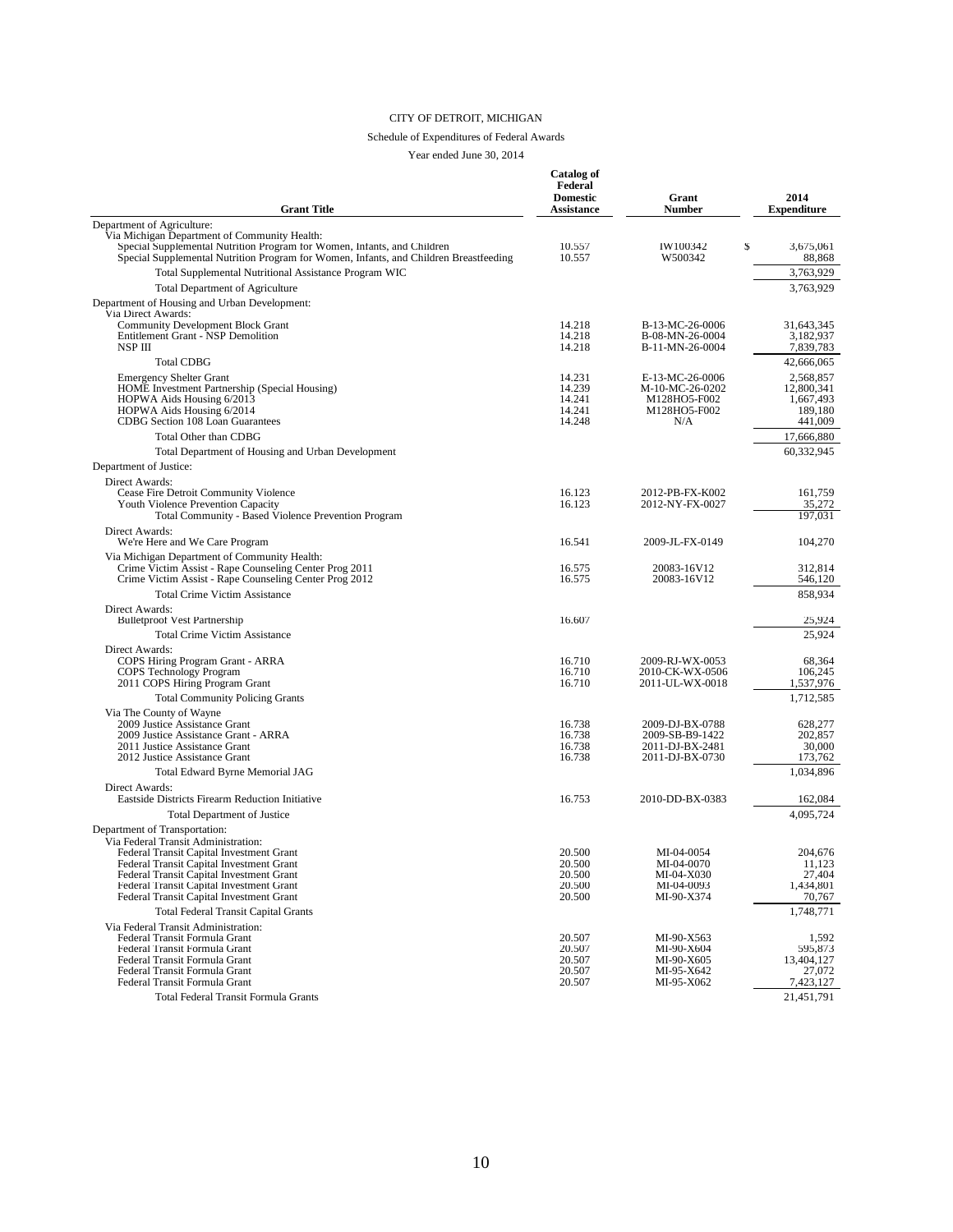#### Schedule of Expenditures of Federal Awards

| <b>Grant Title</b>                                                                                                                                                                                                                                                                                                                             | Catalog of<br>Federal<br><b>Domestic</b><br>Assistance | Grant<br>Number                                               | 2014<br><b>Expenditure</b>                                       |
|------------------------------------------------------------------------------------------------------------------------------------------------------------------------------------------------------------------------------------------------------------------------------------------------------------------------------------------------|--------------------------------------------------------|---------------------------------------------------------------|------------------------------------------------------------------|
| Unified Work Program                                                                                                                                                                                                                                                                                                                           | 20.514                                                 | U13-006                                                       | 307,200                                                          |
| Job Access and Reverse Commute Grant                                                                                                                                                                                                                                                                                                           | 20.516                                                 | MI-37-X030                                                    | 27,404                                                           |
| Via Michigan Department of State Police:<br>Strategic Traffic Enforcement Prog 2012-2013<br>Strategic Traffic Enforcement Prog 2013-2014                                                                                                                                                                                                       | 20.600<br>20.600                                       | PT-13-02<br>PT-14-07                                          | 98,364<br>80,778                                                 |
| Total State & Community Highway Safety                                                                                                                                                                                                                                                                                                         |                                                        |                                                               | 179,142                                                          |
| <b>Total Department of Transportation</b>                                                                                                                                                                                                                                                                                                      |                                                        |                                                               | 23,714,308                                                       |
| National Endowment for the Arts:<br>2013-14 Mini-Grants Program Awards                                                                                                                                                                                                                                                                         | 45.025                                                 | 14RR0020RG                                                    | 53,772                                                           |
| Total National Endowment for the Arts                                                                                                                                                                                                                                                                                                          |                                                        |                                                               | 53,772                                                           |
| <b>Environmental Protection Agency:</b><br>Via Michigan Department of Environmental Quality:<br>Capitalization Grants for Clean Water - State Revolving Loan - ARRA<br>Capitalization Grants for Clean Water - State Revolving Loan - ARRA<br>Capitalization Grants for Clean Water - State Revolving Loan<br>Fischer Pumping - one time grant | 66.458<br>66.458<br>66.458<br>66.202                   | 5175-07<br>5175-08<br>5486-01<br>XP-00E01288-0                | 222,604<br>13,073<br>2,974,439<br>160,845                        |
| Total Drinking Water Revolving Fund                                                                                                                                                                                                                                                                                                            |                                                        |                                                               | 3,370,961                                                        |
| <b>Total Environmental Protection Agency</b><br>Department of Health and Human Services:<br>Via National Association of County and City Health Officials<br>Medical Reserve Corps Small Grant Program                                                                                                                                          | 93.008                                                 | MRCSG-101005-0100                                             | 3,370,961<br>1,977                                               |
|                                                                                                                                                                                                                                                                                                                                                |                                                        |                                                               |                                                                  |
| Bio-Terrorism Emerg Prep 9/2012<br>Cities Readiness Initiatives 9/2011                                                                                                                                                                                                                                                                         | 93.069<br>93.069                                       | U90TP000528<br>U90TP517018                                    | 168,722<br>189,548                                               |
| <b>Total Public Health Emergency Preparedness</b><br>Direct Awards:                                                                                                                                                                                                                                                                            |                                                        |                                                               | 358,270                                                          |
| TB Prev & Control 12/2013 and 2014<br>TB Prev & Control 12/2013 and 2014                                                                                                                                                                                                                                                                       | 93.116<br>93.116                                       | 5U52PS500843-31<br>5U52PS500843-31                            | 251,501<br>149,062                                               |
| <b>Total Direct Awards</b>                                                                                                                                                                                                                                                                                                                     |                                                        |                                                               | 400,563                                                          |
| Via Michigan Department of Community Health:<br>Family Planning 9/2013                                                                                                                                                                                                                                                                         | 93.217                                                 | GFPHPA05017341                                                | 418,614                                                          |
| Immunization Vaccines for Children 09/2012                                                                                                                                                                                                                                                                                                     | 93.268                                                 | N/A                                                           | 245,952                                                          |
| Immunization Action-Vaccination Shipped (In-Kind)                                                                                                                                                                                                                                                                                              | 93.268                                                 | H23 CCH522556                                                 | 259,350                                                          |
| <b>Total CDC Immunization</b><br>Via Michigan Department of Human Services:<br>Via Michigan Department of Community Health:<br>CSHCS Outreach & Advocacy 9/2014                                                                                                                                                                                | 93.778                                                 | <b>B1MIMCHS</b>                                               | 505,302<br>281,363                                               |
| Direct Awards:                                                                                                                                                                                                                                                                                                                                 |                                                        |                                                               |                                                                  |
| HIV Emergency Relief Project Grant<br>HIV Emergency Relief Project Grant                                                                                                                                                                                                                                                                       | 93.914<br>93.914                                       | H89HA00021-21-01<br>H89HA00021-22-01                          | 6,308,074<br>1,681,427                                           |
| <b>Total HIV Emergency Relief Project Grants</b><br>Via Michigan Department of Community Health:                                                                                                                                                                                                                                               |                                                        |                                                               | 7,989,501                                                        |
| HIV/AIDS Prevention planning 9/2013<br>Via Michigan Department of Community Health:                                                                                                                                                                                                                                                            | 93.940                                                 | U62CCU52346401                                                | 377,159                                                          |
| Substance Abuse Prevention and Treatment Block Grant<br>Laboratory Svcs STD 9/2011<br>CSHCS Outreach and Advo BG 9/2013<br>Childhoods lead poisoning prevention<br>Child lead prevention<br>Total Maternal & Child Health Block Grant                                                                                                          | 93.959<br>93.977<br>93.994<br>93.994<br>93.994         | 2B08TI010026T<br>U90TP517018<br><b>B1MIMCHS</b><br>N/A<br>N/A | 6,656,239<br>306,621<br>980,656<br>38,996<br>79,875<br>8,062,387 |
| <b>Total Health and Human Services</b>                                                                                                                                                                                                                                                                                                         |                                                        |                                                               | 18,395,136                                                       |
| Department of Homeland Security:                                                                                                                                                                                                                                                                                                               |                                                        |                                                               |                                                                  |
| Direct Awards:<br>2009 Emergency Operation Center Grant<br>Direct Awards:                                                                                                                                                                                                                                                                      | 97.001                                                 | 2009-EO-MX-0015                                               | 970,000                                                          |
| 2011 Assistance to Firefighter Grant - Fire Prevention and Safety<br>2011 Assistance to Firefighter Grant - Fire Prevention and Safety<br>2012 Assistance to Firefighter Grant - Fire Prevention and Safety                                                                                                                                    | 97.044<br>97.044<br>97.044                             | EMW-2011-FP-01398<br>EMW-2011-F08284<br>EMW-2012-FO-07169     | 90,238<br>882,148<br>132,443                                     |
| <b>Total Assistance to Firefighter Grant</b><br>Direct Awards:                                                                                                                                                                                                                                                                                 |                                                        |                                                               | 1,104,829                                                        |
| 2010 Emergency Operation Center Grant<br>Via Michigan Department of State Police:                                                                                                                                                                                                                                                              | 97.052                                                 | 2010-EO-MX-0003                                               | 704,736                                                          |
| 2010 HSGP Urban Area Security Initiative Program<br>Total via Department of State Police                                                                                                                                                                                                                                                       | 97.067                                                 | N/A                                                           | 50,546<br>50,546                                                 |
| Via The County of Macomb:<br>2011 HSGP Urban Area Security Initiative Program<br>2011- HDS Urban Metropolitan Medical Response Team<br>2012 HSGP Urban Area Security Initiative Program                                                                                                                                                        | 97.067<br>97.067<br>97.067                             | EMW-2011-SS-00103<br>EMW-2011-SS-00103<br>EMW-2012-SS-00055   | 1,251,359<br>123,070<br>904,767                                  |
| <b>Total HSGP</b>                                                                                                                                                                                                                                                                                                                              |                                                        |                                                               | 2,279,196                                                        |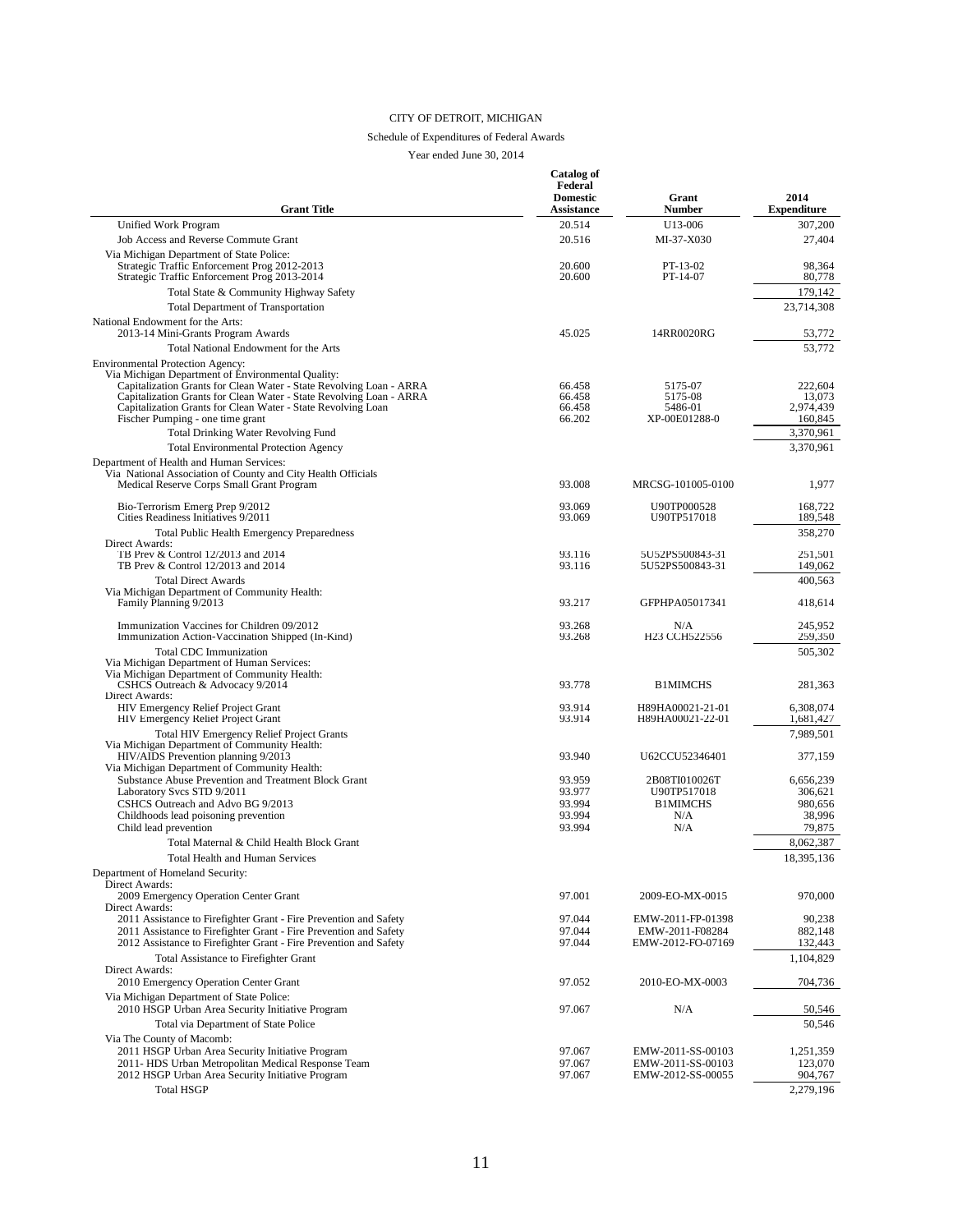#### Schedule of Expenditures of Federal Awards

| Catalog of<br>Federal<br><b>Domestic</b><br><b>Assistance</b> | Grant<br><b>Number</b> | 2014<br><b>Expenditure</b>         |
|---------------------------------------------------------------|------------------------|------------------------------------|
|                                                               |                        |                                    |
|                                                               |                        | 192,556                            |
|                                                               |                        | 148,016                            |
|                                                               |                        | 340,572                            |
|                                                               |                        |                                    |
| 97.083                                                        | EMW-2011-FH-00489      | 8.690.686                          |
| 97.083                                                        | EMW-2012-FH-00665      | 2,001,949                          |
|                                                               |                        | 10.692.635                         |
|                                                               |                        | 16.142.514                         |
|                                                               |                        | 129,869,289                        |
|                                                               | 97.078<br>97.078       | 2009-BF-T9-0005<br>2010-BF-T0-0008 |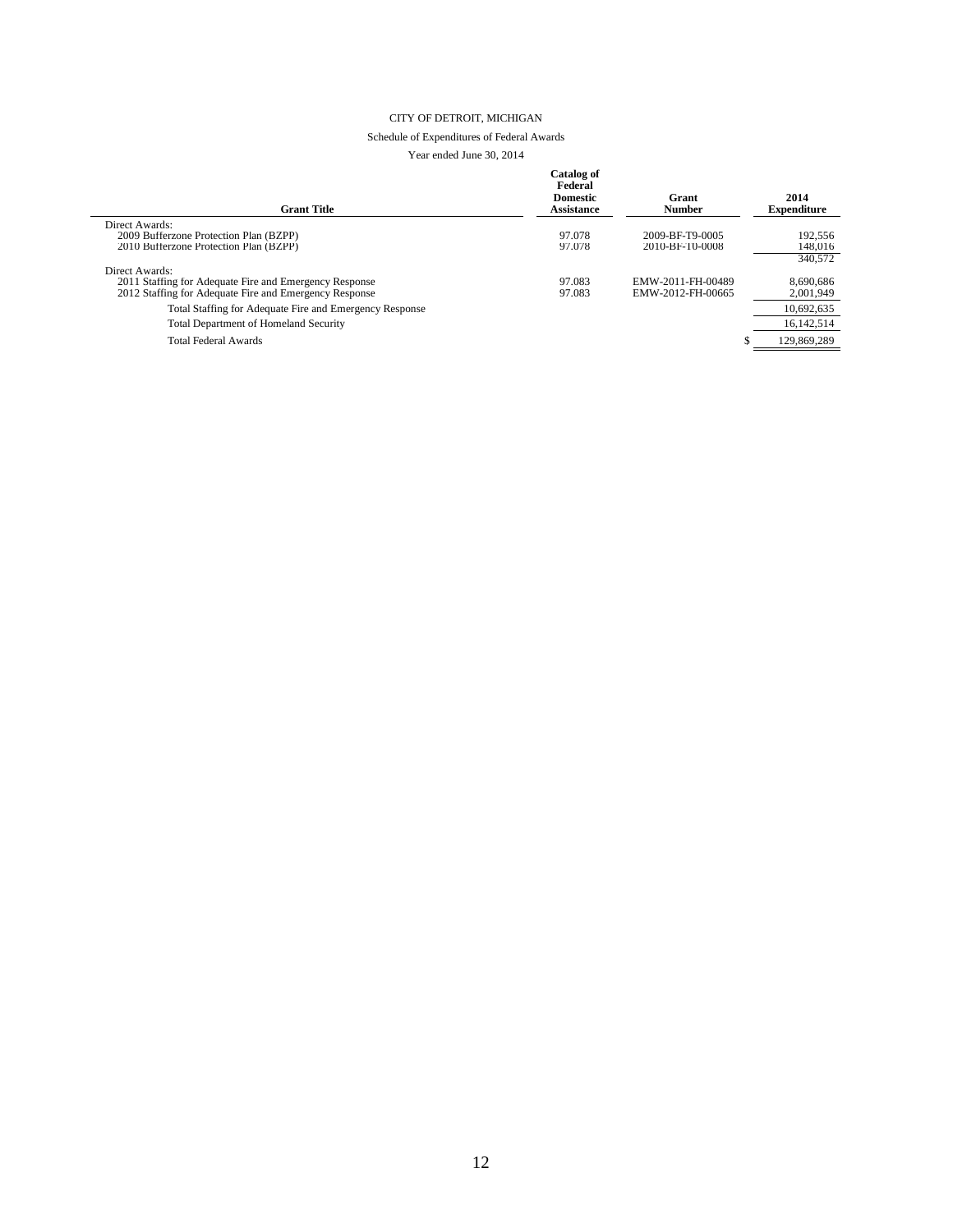### Notes to Schedule of Expenditures of Federal Awards

For the Year ended June 30, 2014

## **(1) General**

The accompanying schedule of expenditures of federal awards (the SEFA) presents federal financial assistance for the City of Detroit, Michigan (the City). The reporting entity for the City is defined in Section I, note A to the City's basic financial statements. Federal financial assistance received directly from federal agencies, including federal financial assistance passed through other government agencies, is included in the SEFA.

### **(2) Basis of Presentation**

The accompanying SEFA includes the federal grant activity of the City and is presented on the modified accrual basis of accounting. The information in the SEFA is presented in accordance with the requirements of OMB Circular A-133, *Audits of States, Local Governments, and Non-Profit Organizations*.

## **(3) Subrecipient Awards**

Of the federal expenditures presented in the SEFA, \$41,772,925 of federal awards were provided to subrecipients.

### **(4) Noncash Transactions**

The value of the noncash assistance received was determined in accordance with the provisions of OMB Circular A-133.

# **(5) Highway and Construction Program**

The City participates in various road, street, and bridge construction and repair projects. The projects are funded through an award granted to the State of Michigan Department of Transportation (the State), which administers the grant for the City. The City identifies the projects needed in the locality, and the State performs the procurement, payment, and cash management functions on behalf of the City. The award is managed directly by the State and has not been included in the tests of compliance with laws and regulations associated with the City's Single Audit. The award is approximately \$22 million for the year ended June 30, 2014.

### **(6) Outstanding Loan Balance**

The U.S. Department of Housing and Urban Development (HUD) has insured certain mortgage loan borrowings (CFDA #14.248) made by the City of Detroit through the Planning and Development Department in connection with certain development projects. These loans had outstanding principal due of \$85,184,000 at June 30, 2014. There were no new borrowings in fiscal year 2014.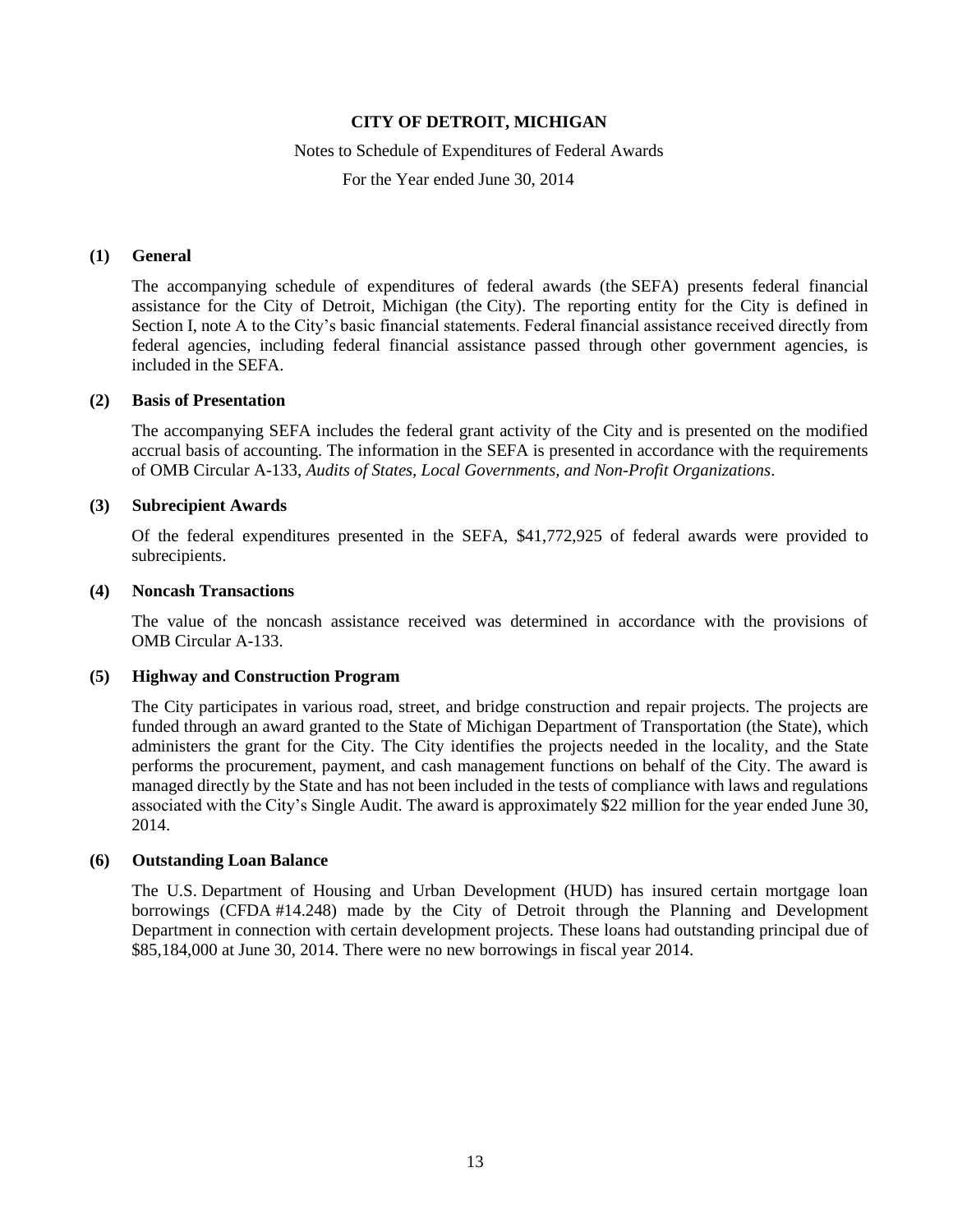### Schedule of Findings and Questioned Costs

Year ended June 30, 2014

## **1. Summary of Auditors' Results**

### *Basic Financial Statements*

- a) An unmodified opinion was issued on the governmental activities, the business-type activities, the aggregate discretely presented component units, the budgetary comparison statement, each major fund, and the aggregate remaining fund information of the Government of the City of Detroit Michigan (the City) as of and for the year ended June 30, 2014.
- b) The audit disclosed three material weaknesses in internal control over financial reporting in connection with the basic financial statements of the City as of and for the year ended June 30, 2014.
- c) The audit disclosed seven instances of noncompliance that are material to the basic financial statements of the City as of and for the year ended June 30, 2014.

### *Single Audit*

d) The audit of Federal financial assistance disclosed material weaknesses and significant deficiencies that were reported in connection with major Federal programs of the City for the year ended June 30, 2014.

| #              | <b>Major Program/Cluster</b>                                              | <b>CFDA</b> Number(s) | <b>Type of Report</b><br><b>Issued</b> |
|----------------|---------------------------------------------------------------------------|-----------------------|----------------------------------------|
|                | Special Supplemental Nutrition Program for Women,<br>Infants and Children | 10.557                | Adverse                                |
| 2              | <b>Community Development Block Grants/Entitlement</b><br>Grants           | 14.218                | Adverse                                |
| 3              | <b>HOME</b> Investment Partnerships Program                               | 14.239                | Adverse                                |
| $\overline{4}$ | <b>Federal Transit Cluster</b>                                            | 20.500, 20.507        | Qualified                              |
| 5              | Capitalization Grants for Clean Water State Revolving<br>Funds            | 66.458                | <b>Unmodified</b>                      |
|                | 6 HIV Emergency Relief Project Grants                                     | 93.914                | Adverse                                |
| 7              | <b>Block Grants for Prevention and Treatment of Substance</b><br>Abuse    | 93.959                | Adverse                                |
| 8              | Staffing for Adequate Fire and Emergency Response                         | 97.083                | Adverse                                |

e) The type of report issued on compliance for each major program is as follows:

- f) There were audit findings that are required to be reported under Section 510(a) of OMB Circular A-133 for the year ended June 30, 2014.
- g) The major Federal programs of the City for the year ended June 30, 2014, were as follows: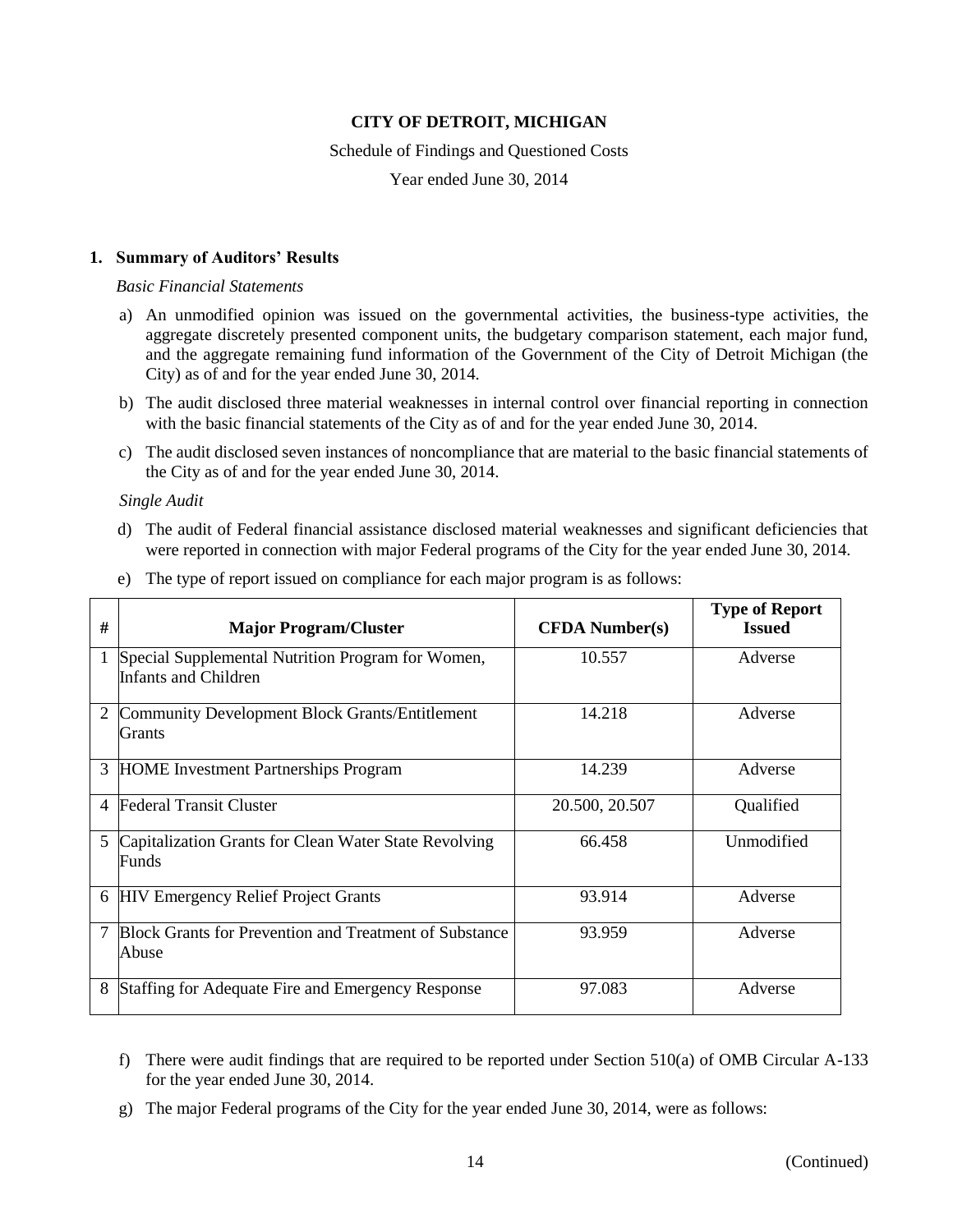Schedule of Findings and Questioned Costs

| #               | <b>Major Program/Cluster</b>                                               | <b>CFDA</b> Number(s) |
|-----------------|----------------------------------------------------------------------------|-----------------------|
| $\mathbf{1}$    | Special Supplemental Nutrition Program for Women,<br>Infants, and Children | 10.557                |
| 2               | <b>Community Development Block Grants/Entitlement</b><br><b>Grants</b>     | 14.218                |
| 3               | <b>HOME</b> Investment Partnerships Program                                | 14.239                |
| 4               | <b>Federal Transit Cluster</b>                                             | 20.500, 20.507        |
| $5\overline{)}$ | Capitalization Grants for Clean Water State Revolving<br>Funds             | 66.458                |
| 6               | <b>HIV Emergency Relief Project Grants</b>                                 | 93.914                |
| $\overline{7}$  | <b>Block Grants for Prevention and Treatment of Substance</b><br>Abuse     | 93.959                |
| 8               | Staffing for Adequate Fire and Emergency Response                          | 97.083                |

- h) The dollar threshold used to distinguish between type A and type B programs was \$3,000,000 for Federal awards for the year ended June 30, 2014.
- i) The City did not qualify as a low-risk auditee for the year ended June 30, 2014.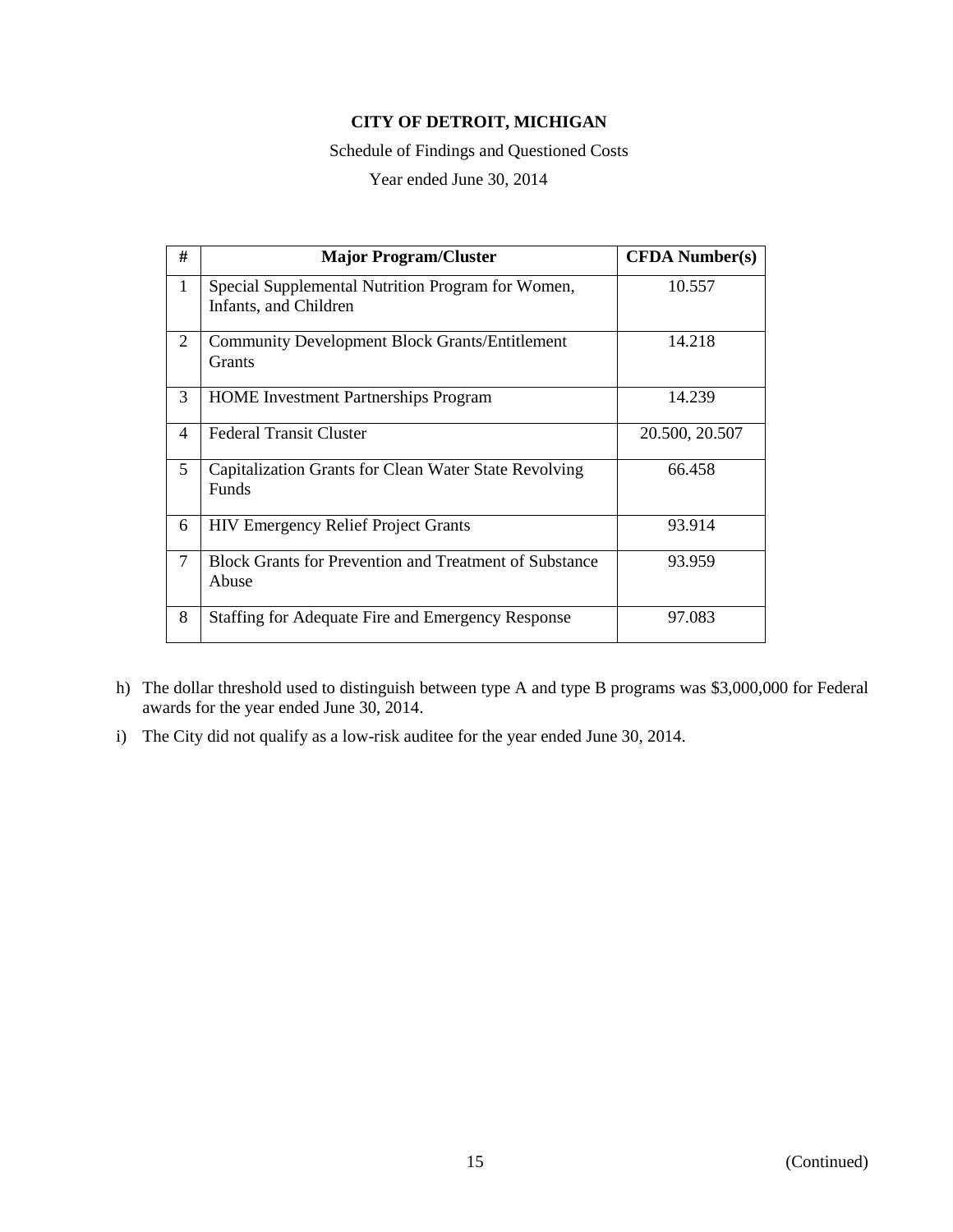Schedule of Findings and Questioned Costs

June 30, 2014

# **2. Findings Related to the Basic Financial Statements Reported in Accordance with** *Government Auditing Standards*

# **Finding 2014-01 – Financial Closing and Reporting**

The City of Detroit (the City) had internal control deficiencies in the financial closing and reporting processes, the processes to evaluate accounts, and in the processes to record entries into the general ledger in a timely, complete, and accurate manner. These deficiencies included the following:

- The process to prepare closing entries and financial statements relied partly upon decentralized accounting staff and multiple disparate software applications.
- The process to identify significant transactions throughout the City's fiscal year to determine the appropriate accounting treatment did not result in timely consideration of how to record or report such transactions. Certain of these transactions were not identified until the end of the fiscal year during the financial reporting process. There was inadequate communication between various City departments on transactions and on how they affected the individual stand-alone financial reports and the Comprehensive Annual Financial Report (CAFR). Information necessary to effectuate a timely and accurate closing of the books was not consistently communicated between certain departments and agencies of the City.
- The process to close the books and prepare financial statements included the recording of a significant number of manual post-closing entries. For the year ended June 30, 2014, there were 238 manual journal entries that were made after the books were closed for the year (i.e., after frozen trial balance).
- The process to close the books and evaluate accounts occurred only on an annual basis instead of monthly or quarterly. As a result, certain key account reconciliations and account evaluations were not performed timely and required an extended amount of time to complete during the year-end closing process.
- The management review control for review of the financial statements prior to submitting to the auditors did not operate at an appropriate level of precision.
- The procedures to identify and accurately disclose certain information within the notes to the financial statements were not consistently followed.
- Continuing professional education and training was not offered or required to maintain an appropriate level of skills and knowledge of the accounting staff. Additionally, the employee evaluation process was not consistently utilized or enforced to assist the accounting staff in managing their performance.

# *Recommendation*

We recommend management continue to develop and refine its financial reporting systems and processes. Refinements should include assignment of accounts and reporting units to qualified personnel to conduct detailed analysis of accounts throughout the year on a monthly and quarterly basis. We further recommend management conduct a thorough assessment of the adequacy and completeness of the City's accounting and financial reporting policies and procedures. Management should perform an annual risk assessment process at the entity and process levels to identify and evaluate past internal control deficiencies and any internal and external changes that may impact the design or operating effectiveness of control activities. Based on the results of the assessments, management should determine the need to develop new policies, procedures, and internal controls and should reinforce the new and existing policies and procedures to personnel through training and monitoring.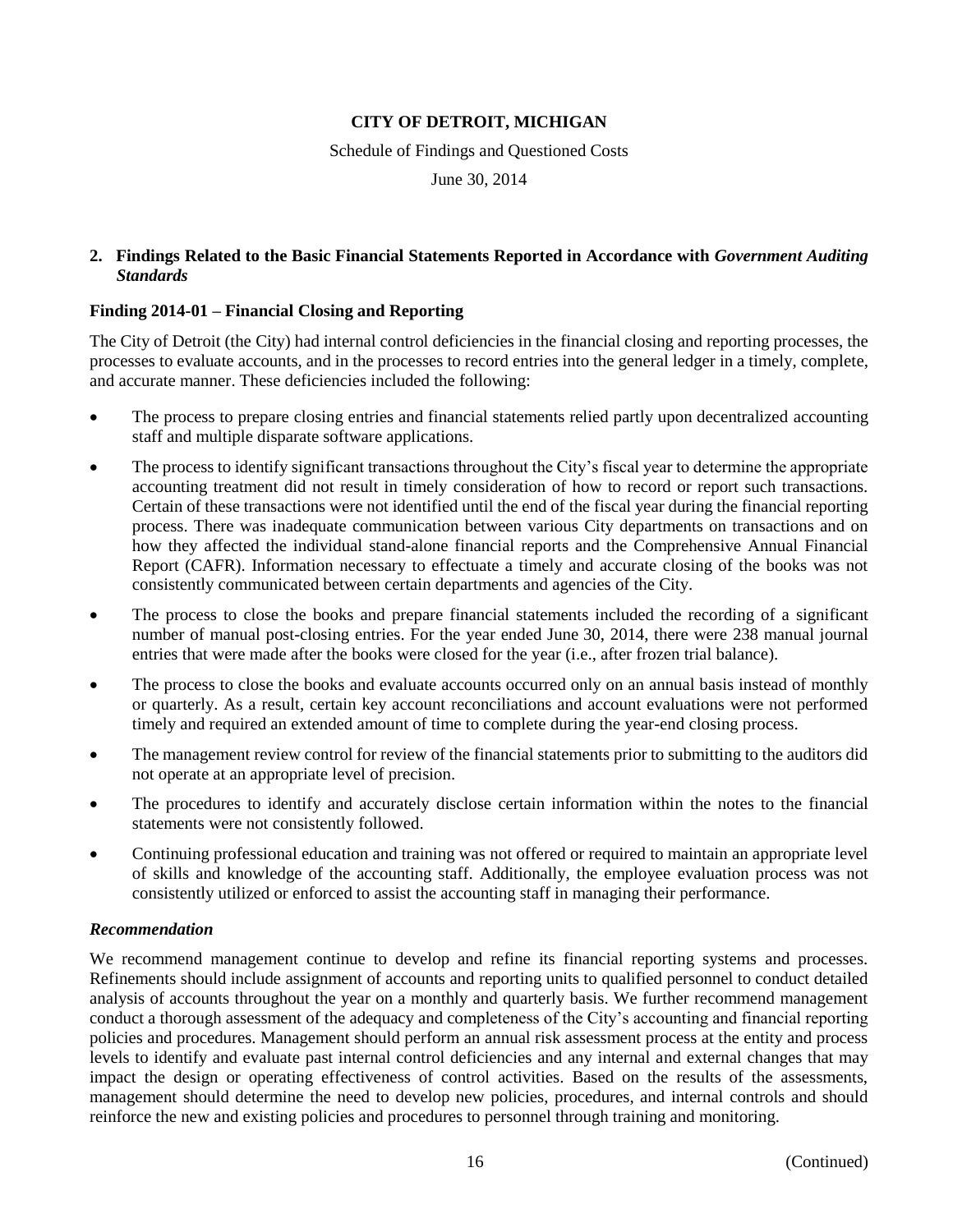## Schedule of Findings and Questioned Costs

June 30, 2014

## *Views of Responsible Officials*

We have reviewed the findings and concur with the recommendations. Emergency Manager Order No. 41 requires the City of Detroit, under the direction of the Chief Financial Officer, to establish a centralized financial management organization, also known as the Office of the Chief Financial Officer "OCFO". The OCFO will create an operational environment of financial accountability; provide integrated financial management focused on ensuring financial management integrity; and promote the long-term financial recovery of the City. The CFO has appointed the executive leadership and we have begun recruitment for the Management Supervisory Service (MSS). In addition, the City of Detroit is implementing a new Enterprise Resource Planning (ERP) software, which will enhance our overall productivity and efficiency by focusing on the use of best practices and automating a significant number of manual processes. We are in the process of creating new policies and procedures based on best practices. We feel the execution of these two projects will allow us to address the issues outlined by our external auditors. In the interim, we will continue to work diligently and find more effective ways to manage the current environment.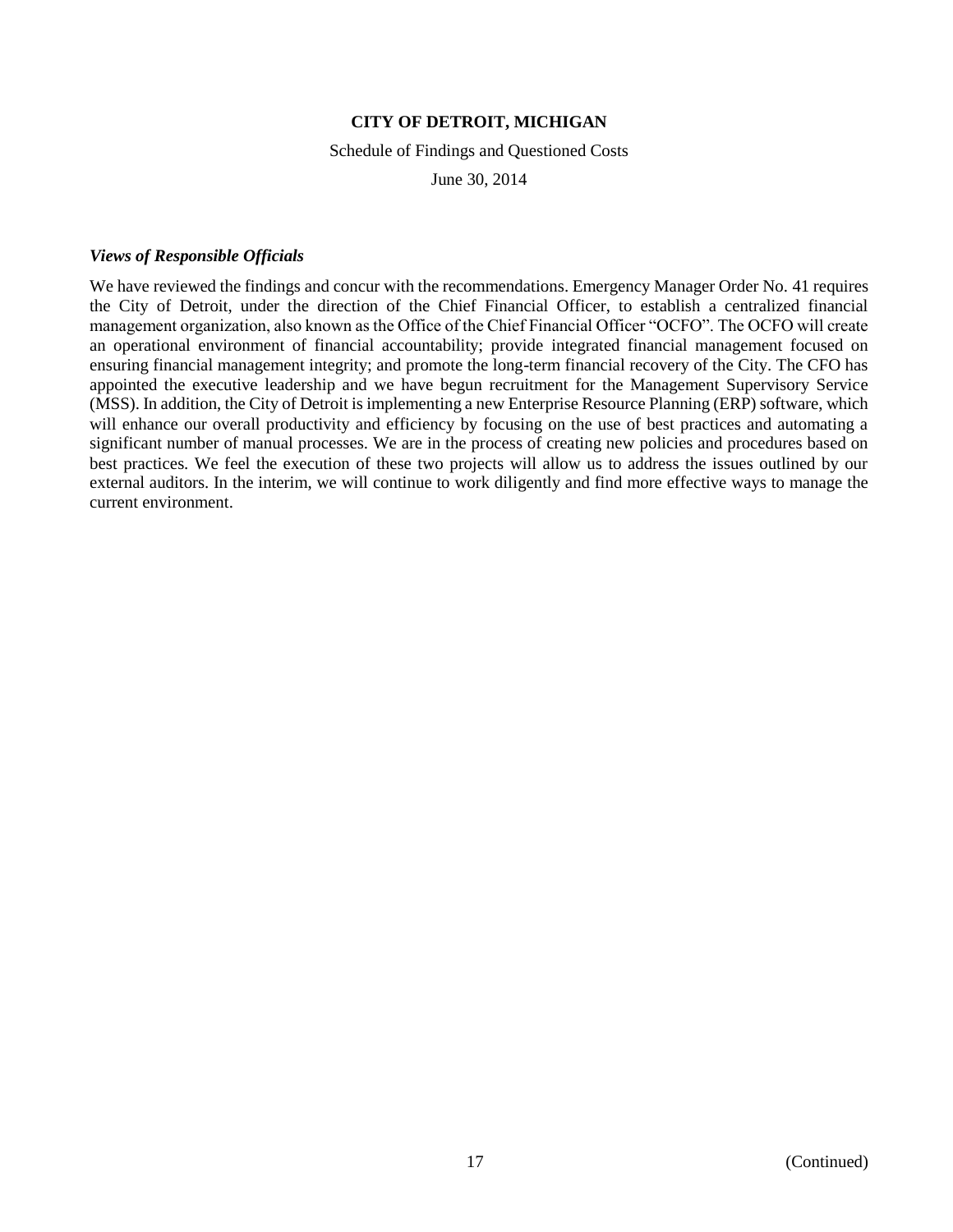Schedule of Findings and Questioned Costs

June 30, 2014

## **Finding 2014-02 – Reconciliations, Transaction Processing, Account Analysis, and Document Retention**

Operations of the City are carried out by numerous City departments utilizing a variety of people, processes, and systems. This type of environment requires diligence in ensuring accurate information is processed and shared with others in the City. Performing reconciliations of data reported from different systems and sources and account analysis are an integral part of ensuring transactional data integrity and accurate financial reporting. During our audit, we noted deficiencies in the areas of transaction processing, account analysis, data integrity, reconciliation performance, and document retention. Those deficiencies include the following:

- Bank reconciliations were not completed timely throughout the year.
- Reconciliations of subsidiary ledgers to general ledgers and other IT systems to DRMS for key accounts were either not completed, not completed timely, or contained inappropriately aged, unsupported or unreconciled items (e.g. Cash, Grants Receivable, Interfunds, Accounts Receivable, Accounts Payable, Revenue, etc.)
- The City did not have appropriate user entity controls implemented for data provided to third party service providers. Additionally, the City did not review the internal controls employed by its third party service providers including: AccuMed, Duncan Solutions, Pierce Monroe, Park-Rite, ECI, and Blue Cross Blue Shield.
- Interfund and inter-departmental transfers, balances, and other transactions were not reconciled throughout the year on a timely basis or reviewed for accuracy and proper financial statement classification. Additionally, committed fund balance was transferred from the Risk Management Fund to the General Fund without obtaining the approvals required by the City's accounting policies.
- A physical inventory count of capital assets was not completed by all agencies, as required by the City's asset management policies. Additionally, due to lack of proper source documents from various City Agencies as well as the lack of a formal policy, capital assets were not adequately tracked, capitalized, or recorded in CAS (the City's subledger) in a timely manner.
- The City did not have an adequate process in place to identify properties that are subject to pollution remediation obligations (per GASB 49). Also, an analysis of capital asset impairment (GASB 42) was not performed at each City agency.
- The calculations of average weekly wages as a basis for weekly payments of workers' compensation are a manual calculation that contained errors. No management level review control existed over the calculations.
- The City did not maintain individual claim data typically maintained as insurance statistics for self-insurance programs for its workers' compensation program. Additionally, data provided by the City to the actuaries for estimating workers' compensation liabilities was not reviewed by the City for accuracy nor reconciled by the City to supporting data prior to submission.
- The City's process to follow up and resolve prior audit findings was not operating effectively.
- The City did not have effectively operating controls in place to record, administer, and monitor grant revenues and the related deferred revenues.
- Manual journal entries were not consistently reviewed and approved by an appropriate supervisor in a timely manner. Additionally, for those journal entries that were reviewed, the review was often not conducted at an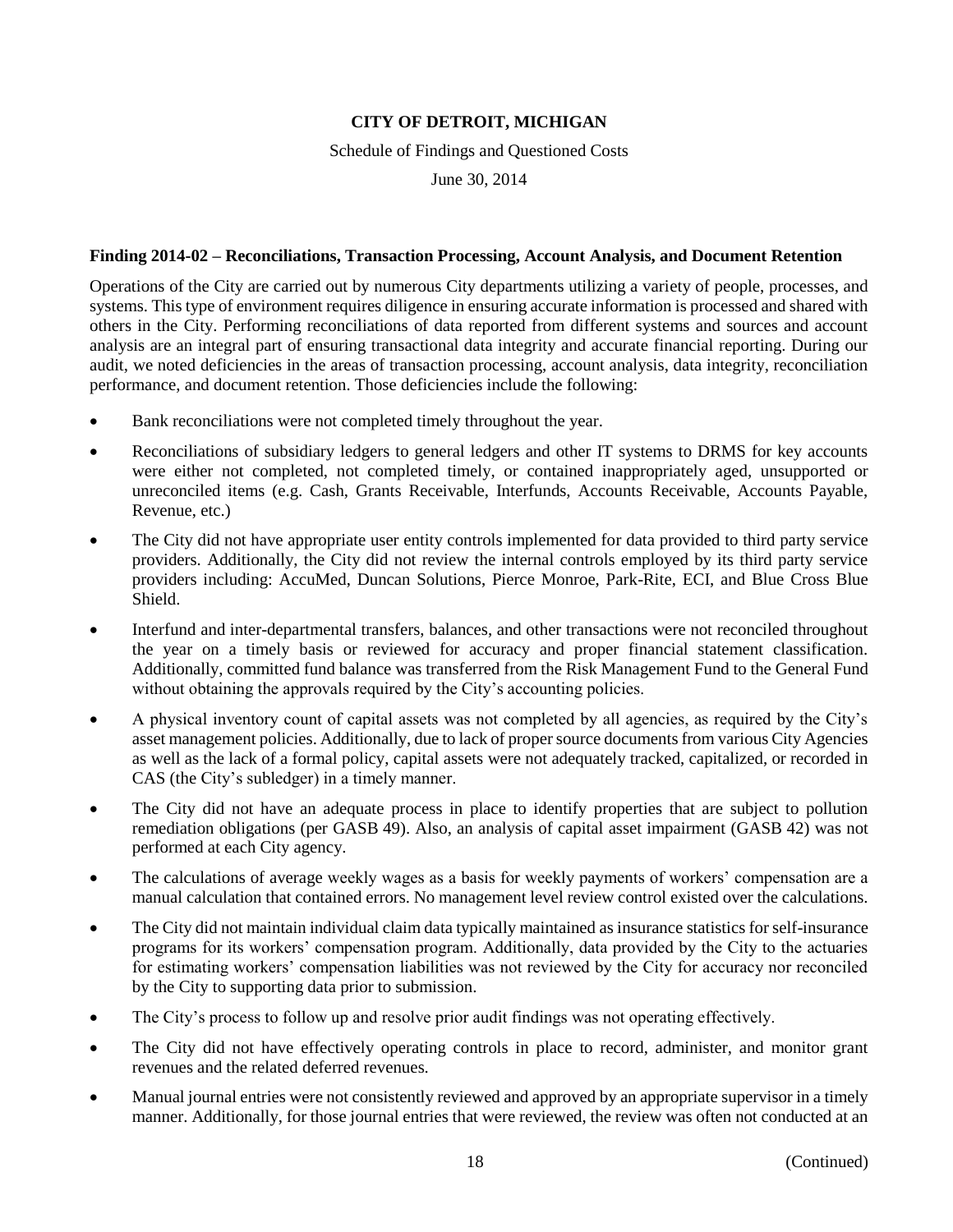Schedule of Findings and Questioned Costs

June 30, 2014

appropriate level of precision to detect errors or was approved with limited or no proper supporting documentation

- The City's accounts receivable write-off policy was not specific enough to explain when and how amounts determined uncollectable should be written off. In addition, the City was not following their current Accounts Receivable write-off policy.
- The City did not implement a set of controls in order to monitor the accounting implications of the system implementation of City Law, replacing the legacy system, Legal Edge, which stores key elements of information required for accounting related to all relevant legal claims/cases made against the City.
- The City did not perform a sufficient review of the projects within the construction work in progress accounts balance to properly capitalize or expense costs within a timely manner.
- The City did not have a process in place to identify and assess potential related party transactions for accounting purposes.
- The City's HR department did not have an appropriate process or controls in place to properly calculate accrued compensated absences. As a result of various system limitations preventing the application of new payroll policies, the actual compensated absences amount paid to employees was calculated manually with the use of internally generated reports created with unreliable source data.
- 7 out of 40 employee new hires selected for testing contained hire dates in the human resources system that did not match information on documents in the personnel files. Upon researching the discrepancies, the City was unable to provide adequate explanations for the discrepancies. In addition, the City was unable to provide new hire documentation for 11 out of the 40 employee new hires selected for testing.
- 10 out of 40 employee terminations tested contained termination dates in the human resources system that did not match information on documents in the personnel files. Upon researching the discrepancies, the City was unable to provide adequate explanations for the discrepancies. In addition, the City was unable to provide termination documentation for 20 out of the 40 employee terminations selected for testing.
- The City's process to identify necessary expense accruals was not adequate to ensure expenses were recorded in the proper fiscal year. Although the City had implemented a second level review over accruals, the review did not operate at an appropriate level of precision considering the knowledge and skill sets of the operators of the first level accrual control activity.
- Underlying transaction data provided to actuaries was not reconciled or reviewed by management at the appropriate level of precision before distribution (e.g. pension data to Gabriel Roeder Smith, workers' and compensation data to Pinnacle Actuarial Resources, etc.).

# *Recommendation*

We recommend management develop or improve existing policies and procedures related to reconciliations and account analysis. We recommend the City undertakes a comprehensive risk assessment process which would consider risks to organizational and operational objectives. Such an approach should take place at both the entity wide and the individual activity level. The risk assessment should be undertaken not as a theoretical exercise but instead as a practical means to identify actions required by management to mitigate risks and to identify areas which require the establishment or strengthening of control activities.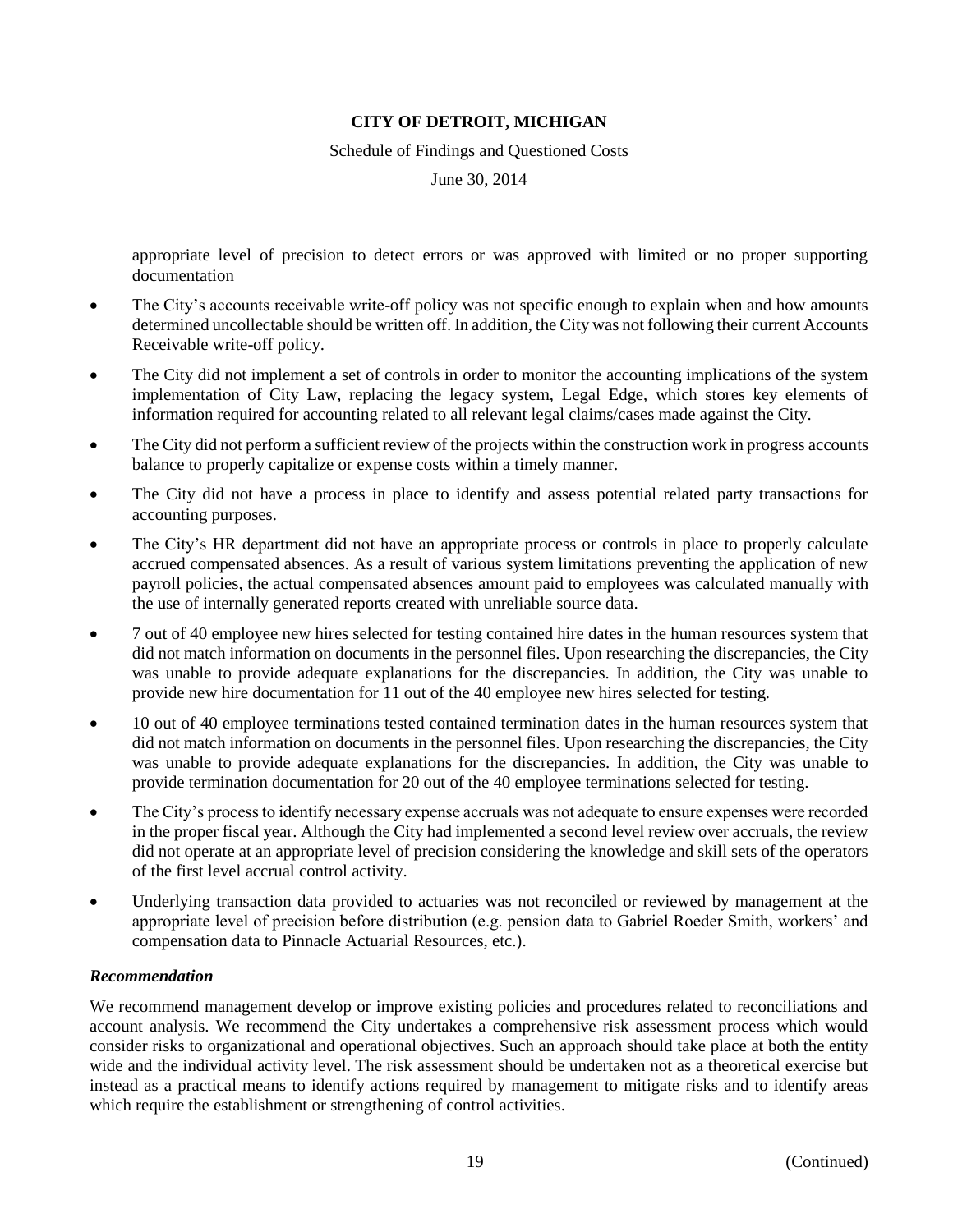Schedule of Findings and Questioned Costs

June 30, 2014

We further recommend that the City review its document retention and filing policies and procedures and make necessary adjustments such that information is accessible and provides for an adequate audit trail. Also, an electronic filing system should be created with file locations and file naming conventions specified so that all reconciliations and reports are saved to well-organized file servers instead of just desktop computers.

We recommend the creation of a comprehensive listing of required reconciliations. Individuals and departments should be provided a subset of the listing (a checklist) to indicate which specific reconciliations they are responsible for, what frequency is required, who is responsible for monitoring to ensure timeliness, and who is responsible for reviewing to ensure accuracy. Additionally, specific parameters should be developed for how to conduct an appropriate management level review for each reconciliation. Each reconciliation needs to have its own review parameters that take into consideration the level of judgment required in the operation of the control activities, the underlying process level controls, and the skills and knowledge of the reviewer and the operator of the process level controls. Additionally, we recommend training staff how to prepare reconciliations that are thorough and well documented and how to conduct effective reviews of the work of others.

## *Views of Responsible Officials*

We have reviewed the findings and concur with the recommendations. As previously noted, the City of Detroit, under the direction of the Chief Financial Officer, has created and is currently implementing the Office of the Chief Financial Officer "OCFO". As also previously mentioned, we are implementing a new Enterprise Resource Planning (ERP) software, which will enhance our overall productivity and efficiency by focusing on the use of best practices and automating a significant number of manual processes. In conjunction with these two initiatives, we are also developing an internal controls framework, data governance model, and will offer continuous staff training and development to staff in the Office of the Chief Financial Officer. We feel the execution of these initiatives will allow us to address the issues outlined by our external auditors. In the interim, we will continue to work diligently and find more effective ways to manage the current environment.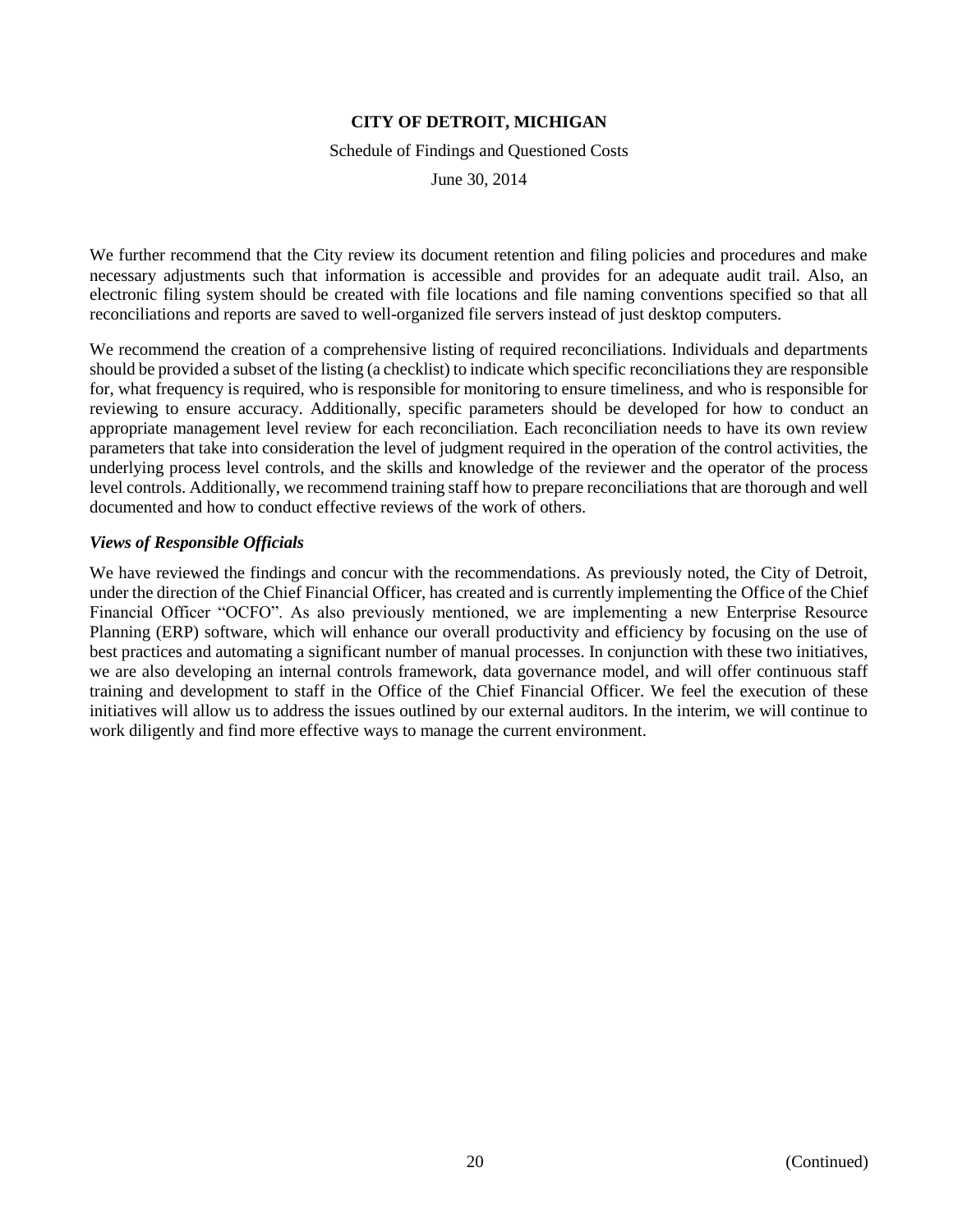### Schedule of Findings and Questioned Costs

June 30, 2014

### **Finding 2014-03 – Information Technology**

General controls and application controls work together to ensure the completeness, accuracy, and validity of financial and other information in the systems. Deficiencies existed in the areas of general and application controls. Those deficiencies include the following for some or all systems:

- Administrative access was granted to unauthorized accounts.
- Segregation of duties conflicts existed between the database administration function and the backend database administration function.
- Adequate procedures were not in place to remove and review segregation of duties conflicts.
- Automated methods were not in place for tracking of the changes and customizations made to certain applications.
- Program developers had access to move program changes into production for certain applications.

## *Recommendation*

We recommend the following:

- Access to the backend database should be restricted to database administrators or compensating controls should be implemented to mitigate the risk associated with concurrent access at the front end and backend levels.
- Administrative access to the front-end application should be restricted to application administrators or compensating controls should be implemented to mitigate the risk associated with concurrent access at the front end and backend levels.
- Create a matrix to identify application functions that when granted together will give rise to segregation of duties conflict. Follow and enforce the segregation of duties matrix to ensure that segregation of duties conflicts do not exist at the time of role/profile creation.
- Create and enforce a policy to log all confirmation changes, obtain approval from authorized individuals for all configuration changes, and perform appropriate testing on all confirmation changes prior to promoting changes to production.
- Develop and enforce a policy that does not grant access to developers to promote changes into production and access to promote changes into production should be restricted to authorized individuals.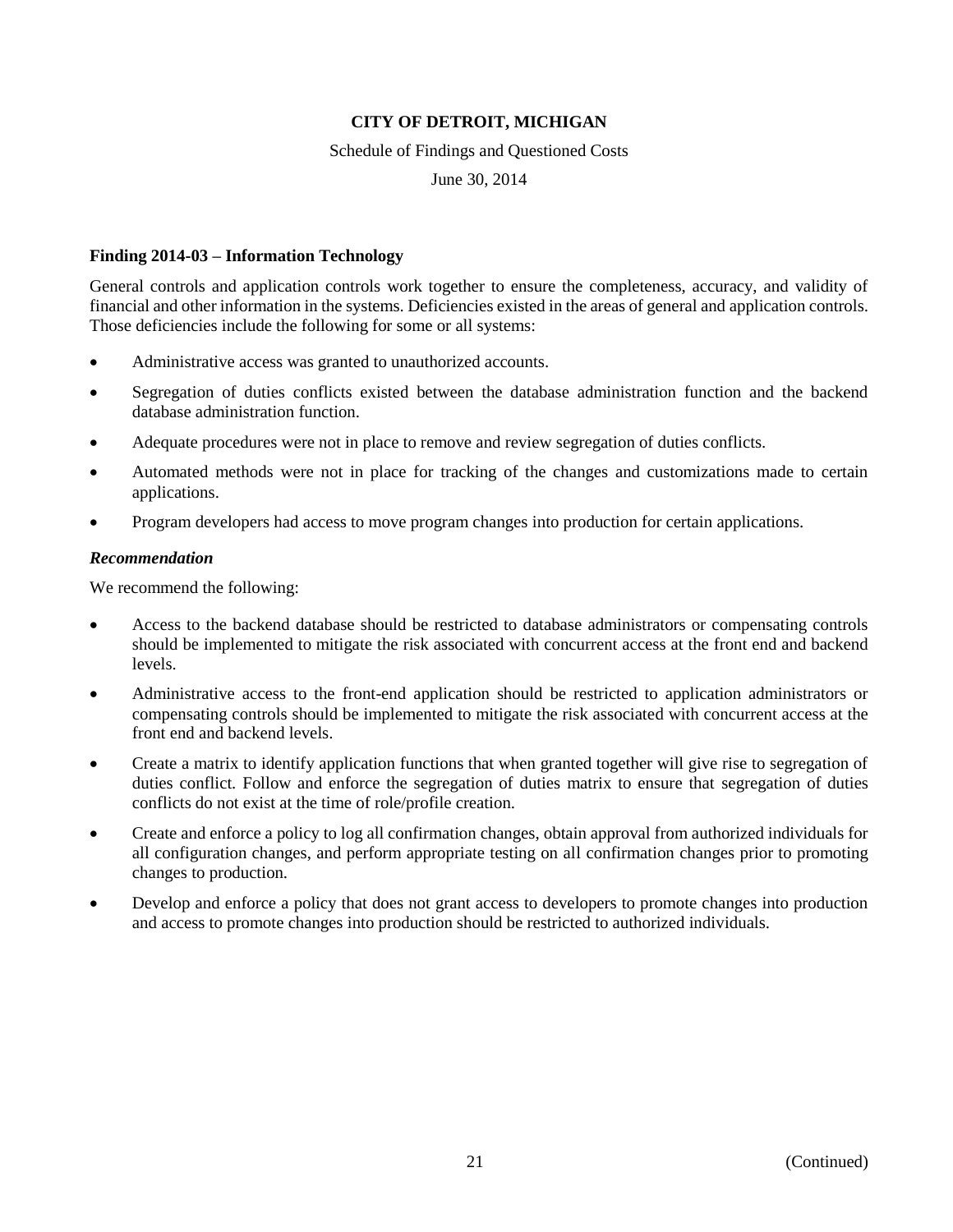### Schedule of Findings and Questioned Costs

June 30, 2014

## *Views of Responsible Officials*

We have reviewed the findings and concur with the recommendations identified by KPMG. The Department of Innovation and Technology (DoIT) is implementing the recommendations for those systems supported by DoIT. The City is currently in the development/implementation phase of a new Cloud based Financial Management and Payroll systems that will include security best practice controls. By being in a managed environment, these controls will aid the system owners and administrators in enforcing access and security policies. The new Cloud based system(s) along with implementing standard security policies should address the audit findings in the areas of access authorization (both database and application layers), segregation of duties, tracking changes/customizations (change management), maintaining proper back-ups and restores along with promoting applications from development to production. DoIT is undergoing a restructuring pursuant to Emergency Manager Order No. 39, to consolidate all IT functions under DoIT. This consolidation will help to improve the consistency in the enforcement of policies for those ancillary systems currently outside of centralized IT control. Additionally, DoIT is working with technology staff in other agencies to implement the recommendations for findings related to the systems supported directly by the agencies themselves.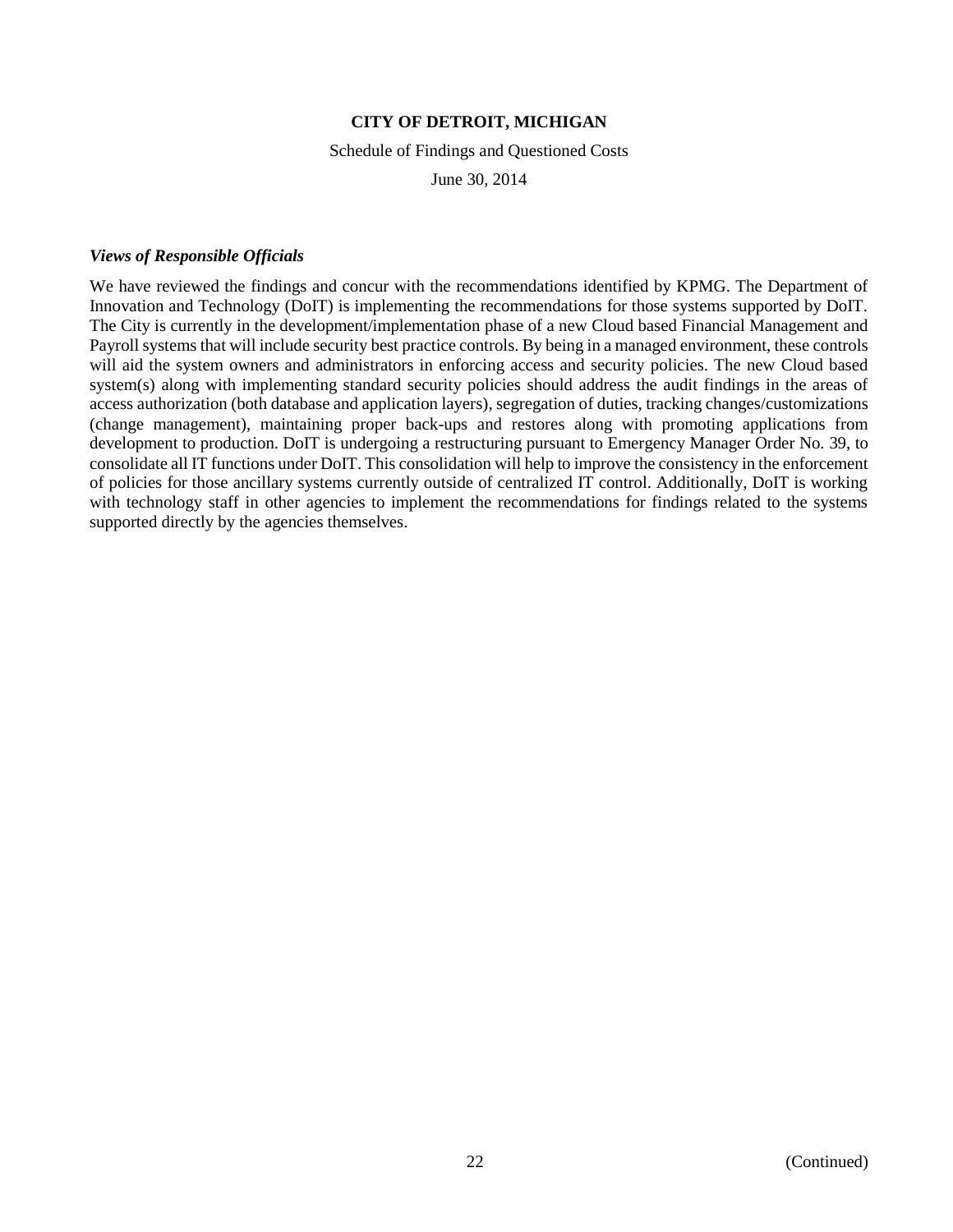### Schedule of Findings and Questioned Costs

June 30, 2014

## **Finding 2014-04 – Act 451**

The City's Solid Waste fund was not in compliance with Michigan Public Act 451 Part 115. In fiscal year 2012-2013, the General Fund borrowed cash from the Solid Waste fund, which should be restricted for a specific purpose. The borrowing was not repaid in fiscal year 2013-2014. As such, the City is still not in compliance with Public Act 451 Part 115.

Public Act 451 Part 115 Section 324.11520 states that Solid Waste fees collected under the Part shall be deposited in a special fund designated for the use in implementing this Part.

### *Recommendation*

We recommend opening a separate bank account where restricted funds can be isolated and maintained without comingling with unrestricted funds.

## *Views of Responsible Officials*

The Office of the Treasury has opened a new bank account for the Solid Waste fund and we plan to begin transferring the appropriate funds to the Solid Waste new bank account in FY 14-15. This new bank account and a final reconciliation will allow us to cease comingling restricted solid waste funds with the General Fund.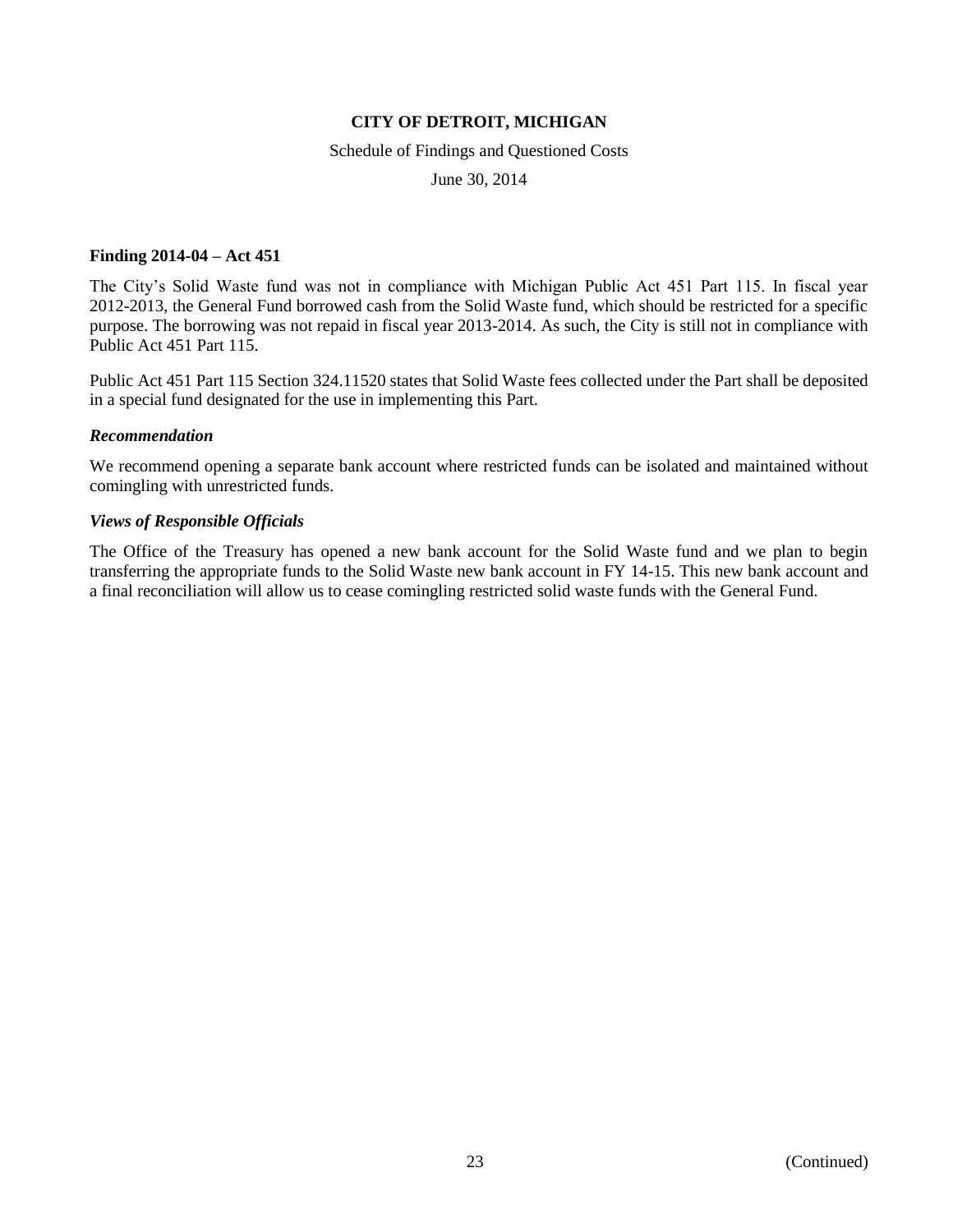### Schedule of Findings and Questioned Costs

June 30, 2014

## **Finding 2014-05 – Public Act 206 Property Tax Act**

The City is required by the State of Michigan Public Act 2005 and the General Property Tax Act, MCL 211.43(3)(a) to deliver within 10 business days after the 1st and 15th of each month, the property tax and Industrial Facilities Tax (IFT) collections on hand to the county treasurer and other tax assessing units. The City did not deliver within 10 days, and thus, was noncompliant with PA 206 related to property tax and IFT collections and disbursements. Additionally, per Public Act 198, the City is required to remit the IFT Form 170 to the State of Michigan by July 30th of each year. The City has not filed Form 170 since tax year 2010. Further, the City was unable to provide documentation supporting the tax exempt status for 17 of 65 properties selected for testing.

### *Recommendation*

We recommend Management assesses the process in place to distribute General Property Tax Act collections to the county treasurer and other tax assessing units and implement control procedures to ensure timely distribution of collections subject to the General Property Tax Act.

## *Views of Responsible Officials*

During FY15, the Office of the Treasury worked with the State of Michigan to rectify the prior year errors and omissions. In addition, we have developed a process to comply with the provisions of Public Act 206 Property Tax Act going forward.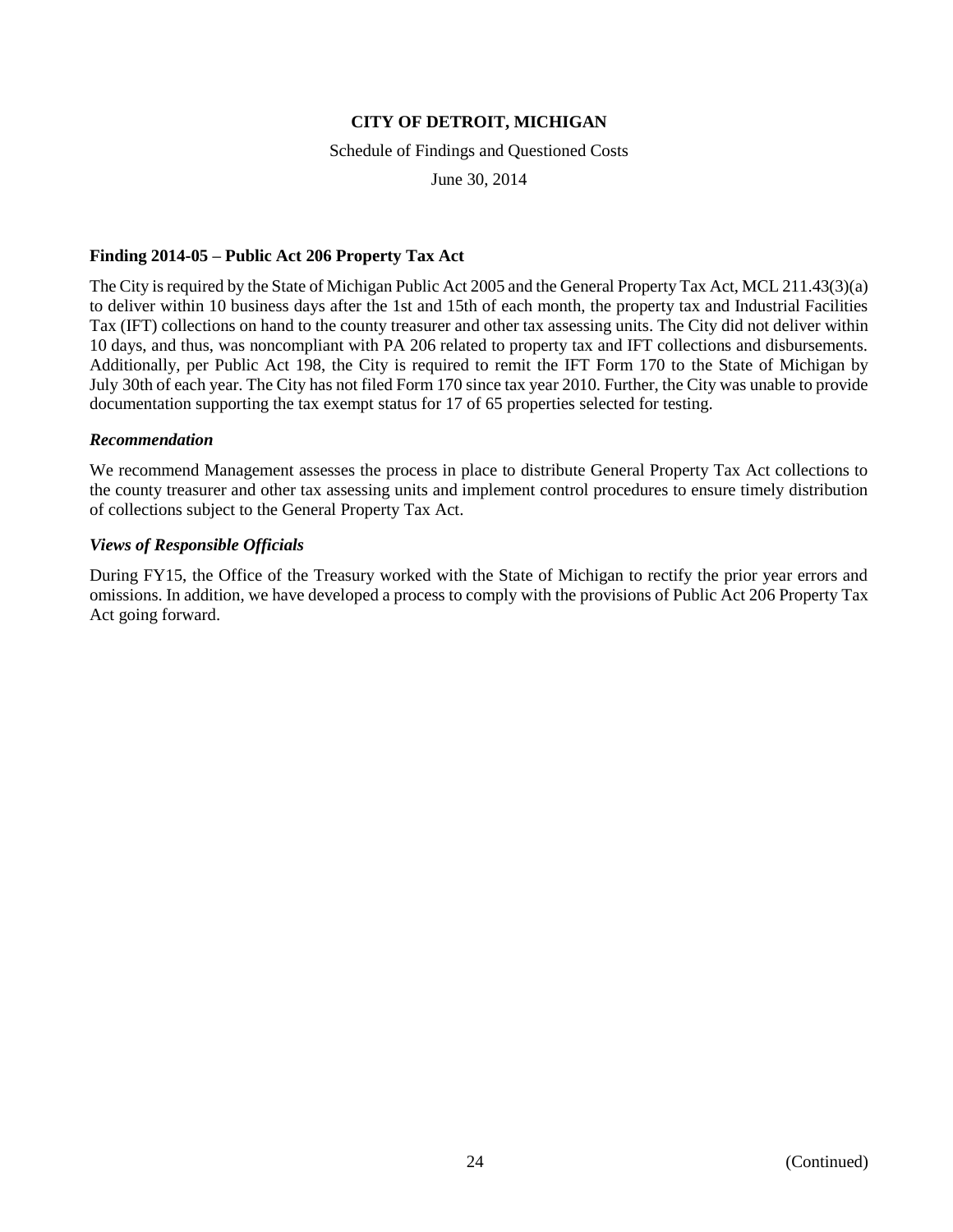### Schedule of Findings and Questioned Costs

June 30, 2014

## **Finding 2014-06 – Escheatment Law**

The City filed the required annual report of unclaimed property to the State of Michigan; however, it was inaccurate as it did not include property tax overpayments. Additionally, the City did not remit escheatable property to the State.

The Uniform Unclaimed Property Act (Public Act 29 of 1995) requires the Michigan Holder Transmittal Annual Report of Unclaimed Property be submitted annually by November 1.

Any holder of unclaimed property who fails to file a report of unclaimed property is subject to fines and penalties as prescribed in Public Act 29 of 1995.

## *Recommendation*

We recommend the City conduct an assessment and evaluation of unclaimed property held and file the required report within the annual required deadlines and remit all property required to be remitted.

# *Views of Responsible Officials*

We have reviewed the findings and concur with the recommendation. The Office of the Treasury is still developing a process to identify and remit property tax overpayments to the State of Michigan in accordance with annual required deadlines. In addition, as part of the property tax refund process, the Office of the Treasury will routinely review tax payer overpayments and issue overpayment refunds in a timely manner. This measure will mitigate the likelihood of any escheatable items. The Office of the Treasury is also coordinating efforts with the Office of the Controller to identify other potential escheatable items that will need to be addressed.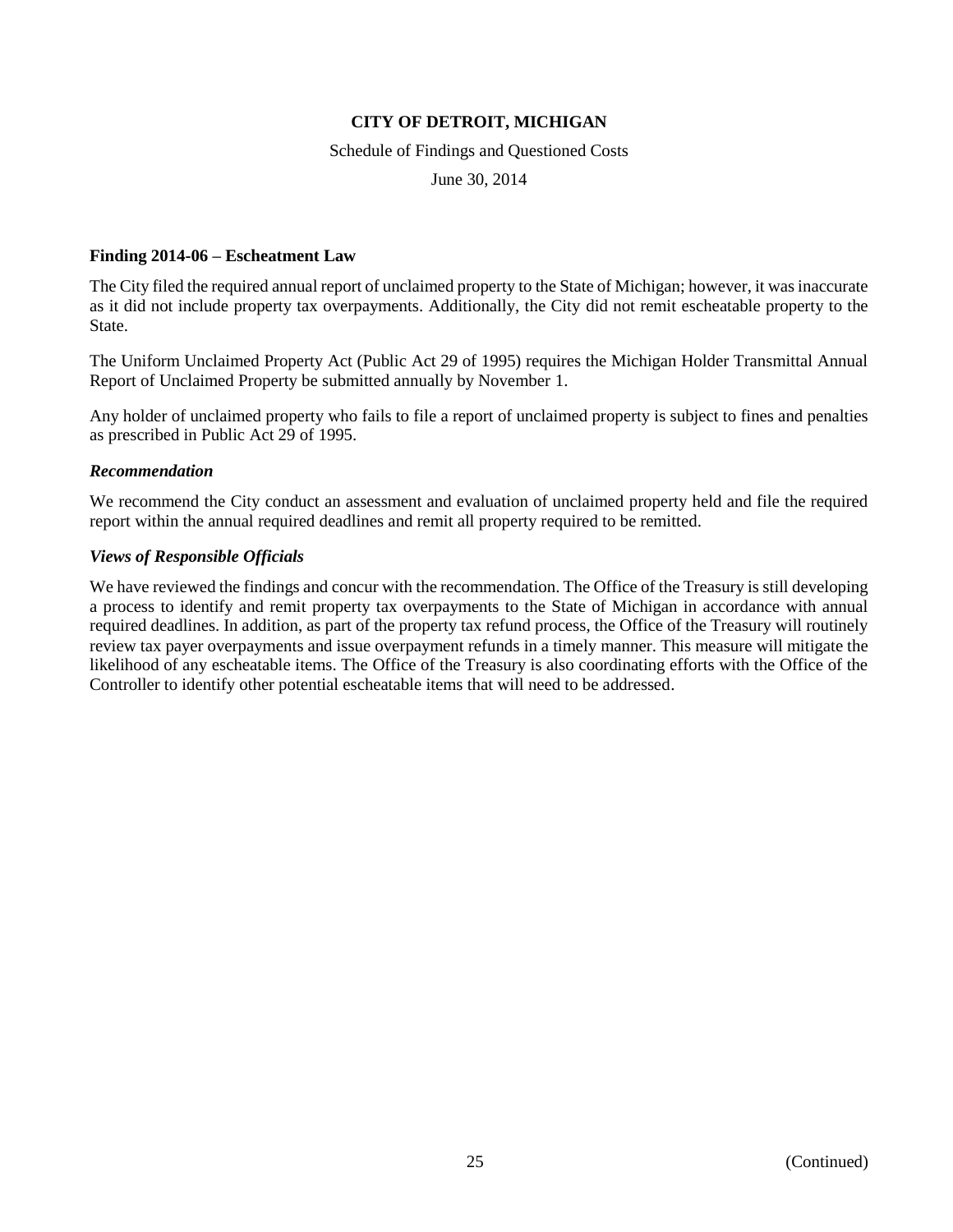## Schedule of Findings and Questioned Costs

June 30, 2014

## **Finding 2014-07 – Retirement Pension Contributions**

The City is required by State of Michigan law to fund its minimally required pension contributions for the fiscal year ended June 30, 2014, prior to said date. The City did not make the complete required pension contributions to the General Retirement System (GRS) or the Police and Fire Retirement System (PFRS) prior to June 30, 2014. Contributions to the General Retirement and Police and Fire Retirement Systems totaled \$78.4 million and \$122.5 million, respectively, at June 30, 2014.

## *Views of Responsible Officials*

The City acknowledges noncompliance with the State of Michigan law to fund its minimally required pension contributions. This was caused by the City's overall liquidity issue and the eventual filing for Chapter 9 bankruptcy on July 18, 2013. The bankruptcy was confirmed on December 10, 2014 and as a result, the City will begin making the required pension contributions outlined in the bankruptcy beginning in FY15.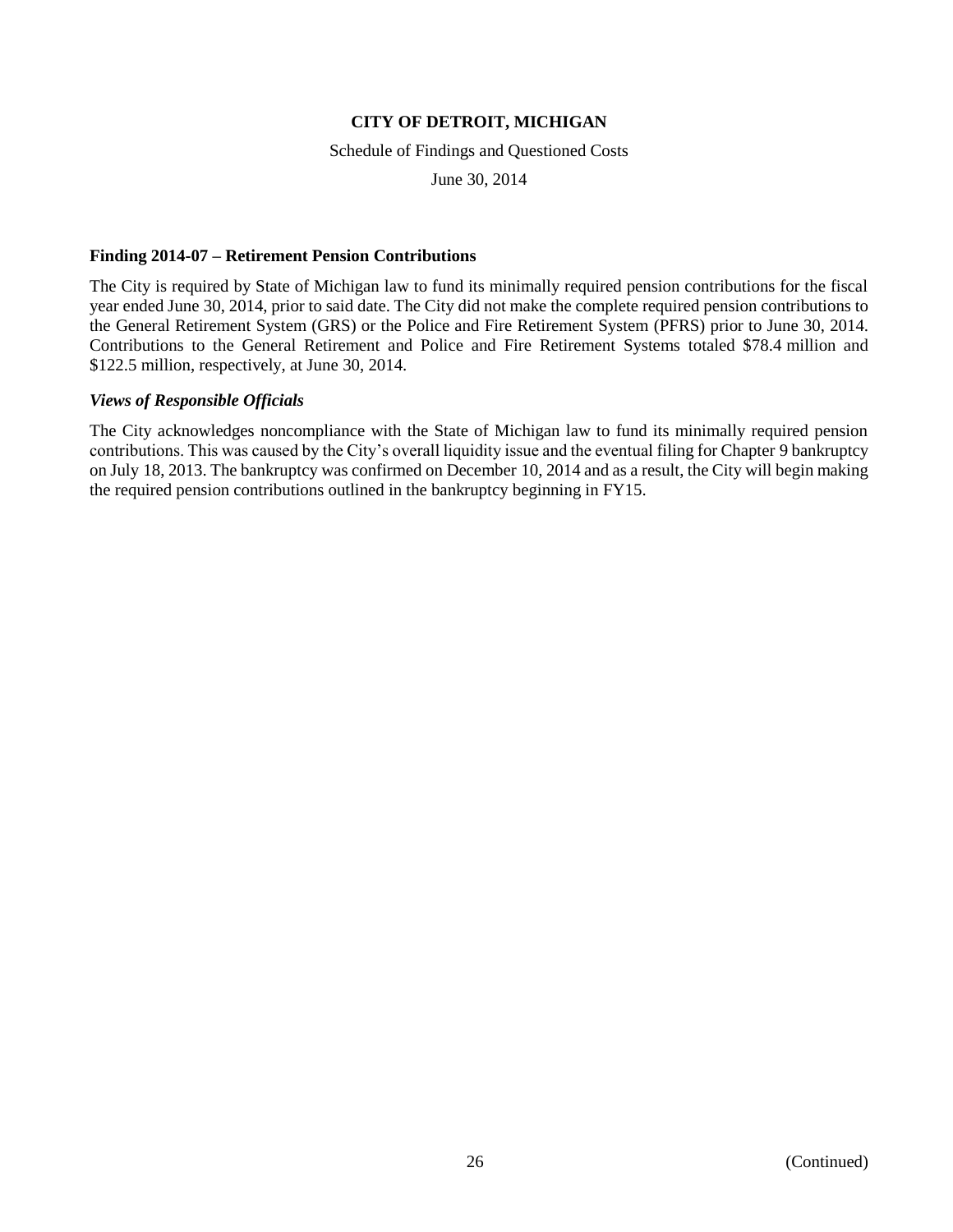Schedule of Findings and Questioned Costs

June 30, 2014

# **Finding 2014-08 – Uniform Budgeting and Accounting Act**

The City was not in compliance with Michigan Compiled Laws Act 2 of 1968, Uniform Budgeting and Accounting Act. For certain appropriations stated in note II (d), the City's actual expenditures were more than budgeted expenditures.

Per Act 2 of 1968, Section 141.438 (3), "Except as otherwise provided in section 19, an administrative officer of the local unit shall not incur expenditures against an appropriation account in excess of the amount appropriated by the legislative body."

# *Views of Responsible Officials*

We concur with the finding and City management has taken steps to prevent recurring violations of the Uniform Budgeting and Accounting Act. The Office of Budget is implementing significant changes – in line with OCFO restructuring and the implementation of a new ERP – to improve the monitoring, reporting and analysis functions of its operations. During FY15, the Office of Budget had periodic meetings with departments to assist in compliance with the budget. This resulted in amendments to better align the budget with actual spending. Also, the Office of Budget is now preparing monthly budget to actual reports that are being shared with the department(s), the CFO, and the Mayor's team to maintain compliance with the budget.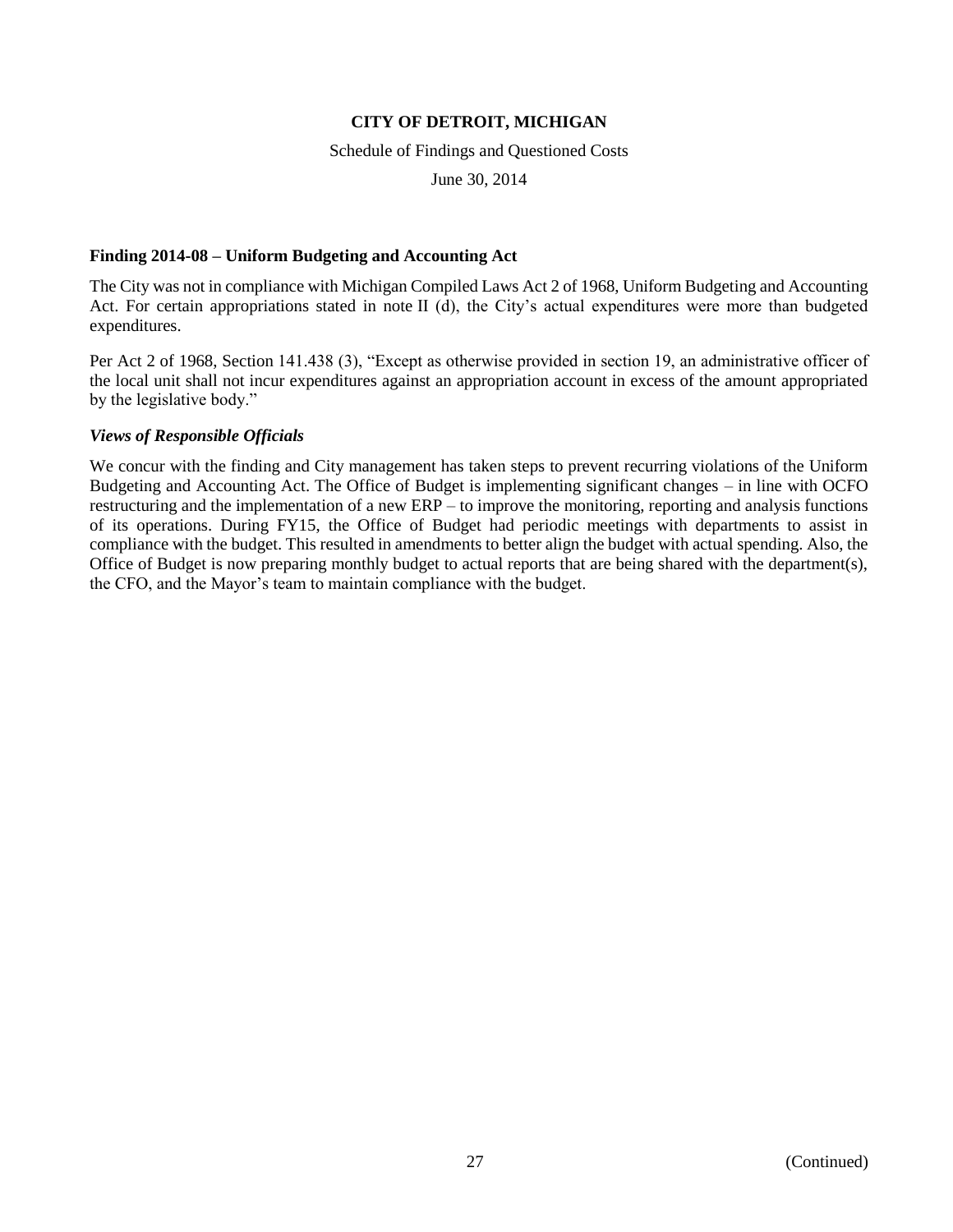### Schedule of Findings and Questioned Costs

June 30, 2014

## **Finding 2014-09 – Public Act 346**

The City participates in PILOT (Payment in Lieu of Taxes) programs governed under the Michigan State Housing Development Act of 1966 (MSHDA P.A. 346). Under this act, developers may propose a building project to the City's Assessment Division to be approved for the PILOT program, which would allow the developer to pay a service fee instead of property taxes. The development project must meet several requirements to be approved, including providing a portion of housing to low-income or a disadvantaged group of persons and the City will bill the development owner (customer) once a year for the PILOT service fee.

Per MSHDA P.A. 346, the City must distribute PILOT service fee collections to Wayne County, the State of Michigan, and to Detroit Public Schools (DPS). The MSHDA Fee Annual Return is provided to the City each year by the State, indicating the millage rates to be used to determine the allocation for distribution to the three entities. Certain PILOT Annual Returns and distributions were not made timely for fiscal year 2014.

## *Views of Responsible Officials*

We have reviewed the finding and concur. The Office of the Treasury has transitioned this function to the Office of the Assessor during FY15. The Office of the Assessor will monitor and implement controls to ensure PILOT compliance is maintained.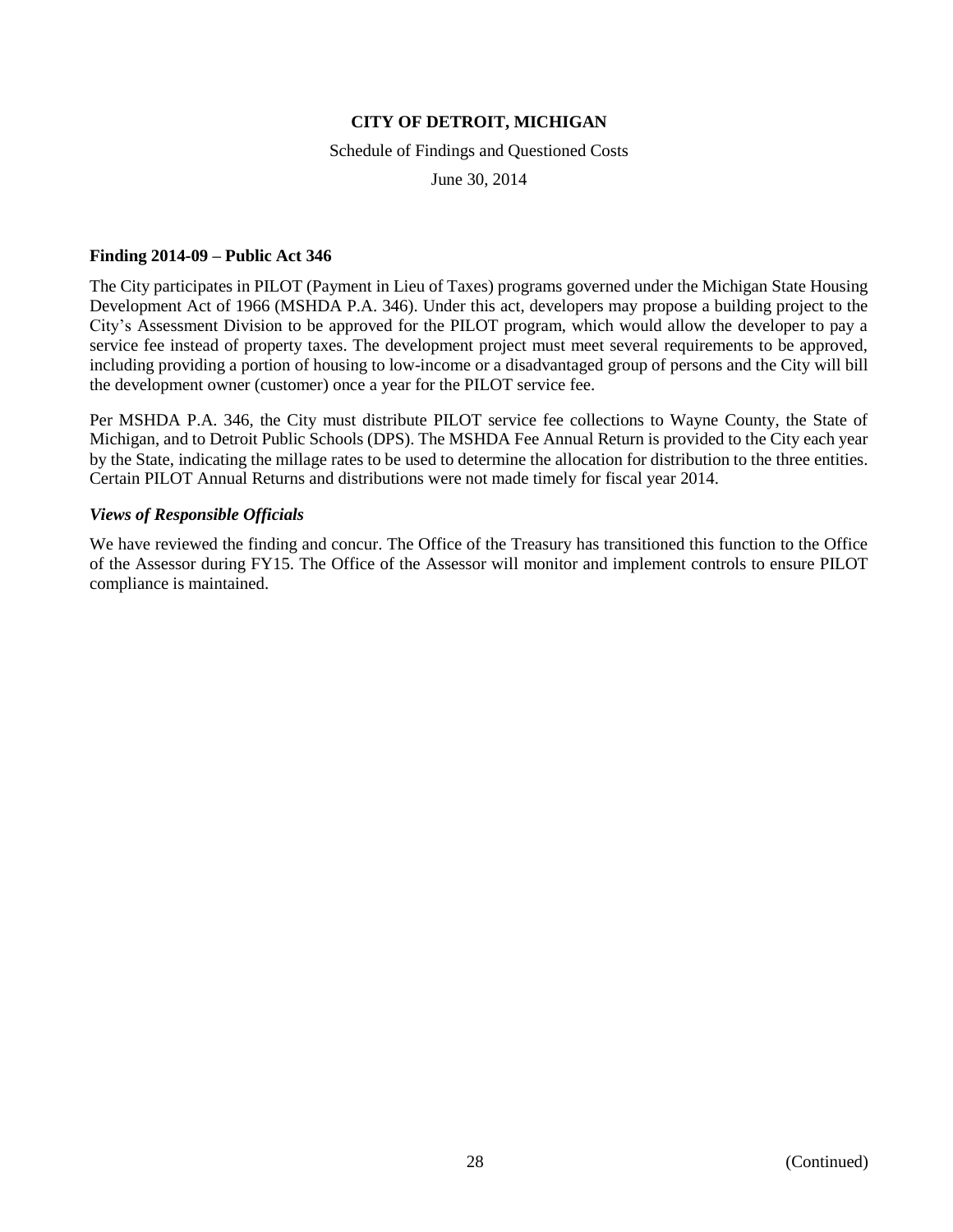Schedule of Findings and Questioned Costs

Year ended June 30, 2014

## **Finding 2014-10 – OMB Circular A-133 Section 300**

The City did not appropriately track grant activities in the General Ledger for the fiscal year ended June 30, 2014. The General Ledger records are not accurate at the individual grant level, as required by OMB Circular A-133, Section 300.

OMB Circular A-133, Section 300 states, "The auditee shall:

- 1) Identify, in its accounts, all Federal awards received and expended and the Federal programs under which they were received. Federal program and award identification shall include, as applicable, the CFDA title and number, award number and year, name of the Federal agency, and name of the pass-through entity.
- 2) Maintain internal control over Federal programs that provides reasonable assurance that the auditee is managing Federal awards in compliance with laws, regulations, and the provisions of contracts or grant agreements that could have a material effect on each of its Federal programs.
- 3) Comply with laws, regulations, and the provisions of contracts or grant agreements to each of its Federal programs."

### *Recommendation*

The City should maintain records to allow it to identify all Federal awards received and expended and the Federal programs under which they were received.

# *Views of Responsible Officials*

We have reviewed the finding and concur with the recommendation. The City has created an Office of Grants Management that will be responsible for proper grants administration and compliance with Federal, State and City laws and regulations. The City is in the process of reconciling grant accounts to allow for proper tracking and reporting at the individual grant level. The Office of the Controller has established a separate Grants Accounting Branch to work closely with the Office of Grants Management moving forward to ensure proper grant accounting, reporting and compliance.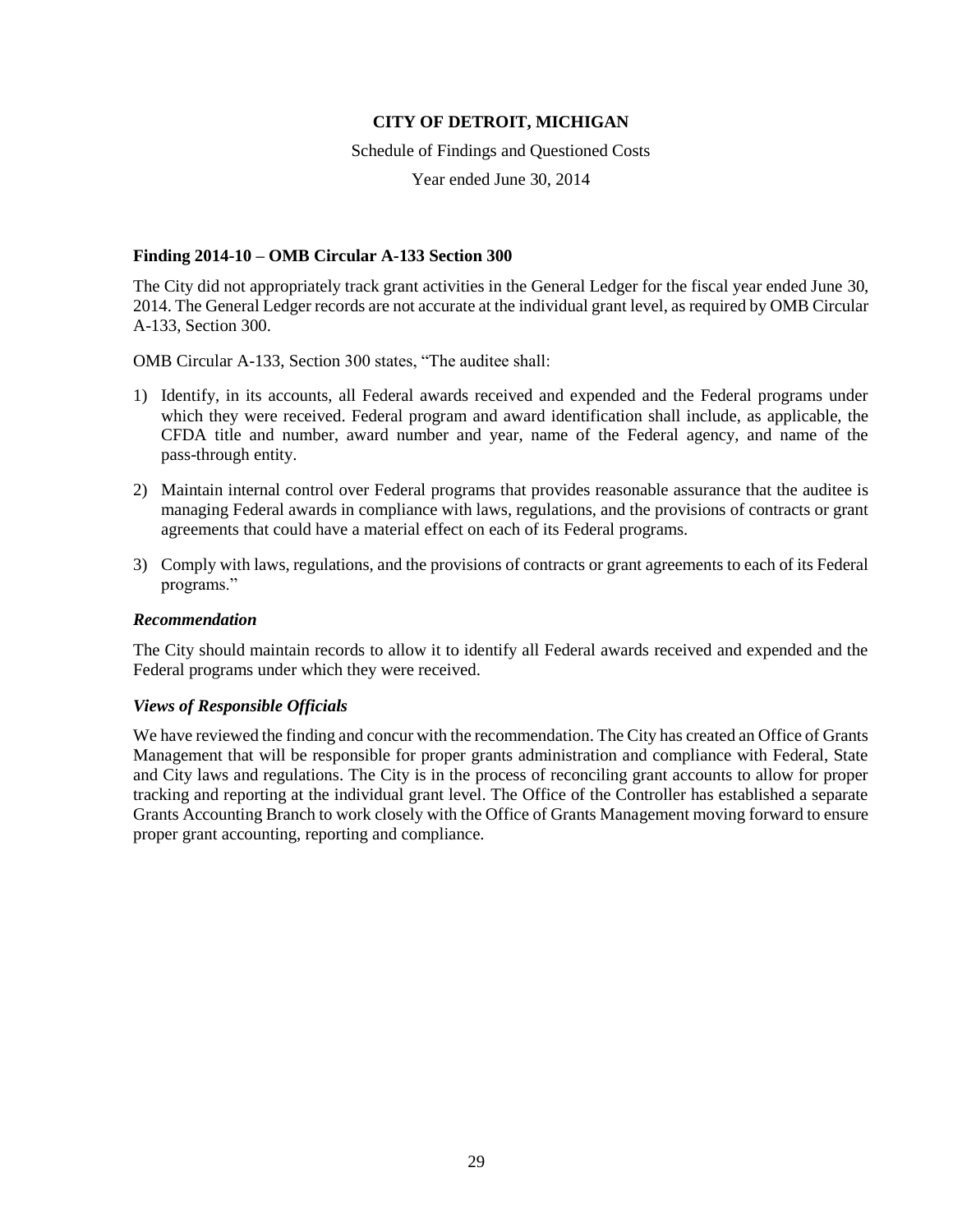Schedule of Findings and Questioned Costs Year ended June 30, 2014

## **3. Findings and Questioned Costs Relating to Federal Awards:**

| <b>Finding Number</b>             | 2014-11                  |
|-----------------------------------|--------------------------|
| <b>Finding Type</b>               | <b>Material weakness</b> |
| <b>Prior Year Finding</b>         | 2013-11                  |
| <b>Federal Program</b>            | All                      |
| <b>Federal Award Number</b>       | <b>Various</b>           |
| <b>Federal Agency</b>             | N/A                      |
| <b>Pass-Through Entity</b>        | N/A                      |
| <b>City of Detroit Department</b> | N/A                      |
| <b>Compliance Requirement</b>     | <b>Various</b>           |

### *Criteria*

According to Section .310(b)(3) of OMB Circular A-133, auditees must complete the Schedule of Expenditures of Federal Awards (SEFA). The preparations should be based on the underlying accounting records and general ledger of the auditee.

## *Condition*

There were several significant unreconciled differences between the SEFA and the General Ledger. The City's attempt to complete the reconciliation continued more than 8 months after fiscal year end and errors that required adjustments to the SEFA were discovered throughout this process.

# *Possible Asserted Cause and Effect*

The internal control procedures were not adequately designed to identify all sources of federal funds on a timely basis. The existing internal control policies and procedures of the City were not followed or monitored properly to perform a complete and accurate reconciliation of the SEFA to the General Ledger on a timely basis. Unreconciled differences between the SEFA, the General Ledger, and supporting documentation could result in errors in the financial statements or SEFA.

### *Recommendation*

Management should redesign the internal controls over the SEFA preparation and reconciliation processes including the process for monitoring internal compliance with existing policies. The process should include procedures to identify all sources of federal funds and the related federal compliance requirements. The process should also include procedures to compare source documentation (e.g., federal draw down requests, grant agreements, deposits of federal funds, etc.) to the recorded information in the general ledger for completeness and consistency throughout the year.

# *Questioned Costs*

None

# *Views of Responsible Officials*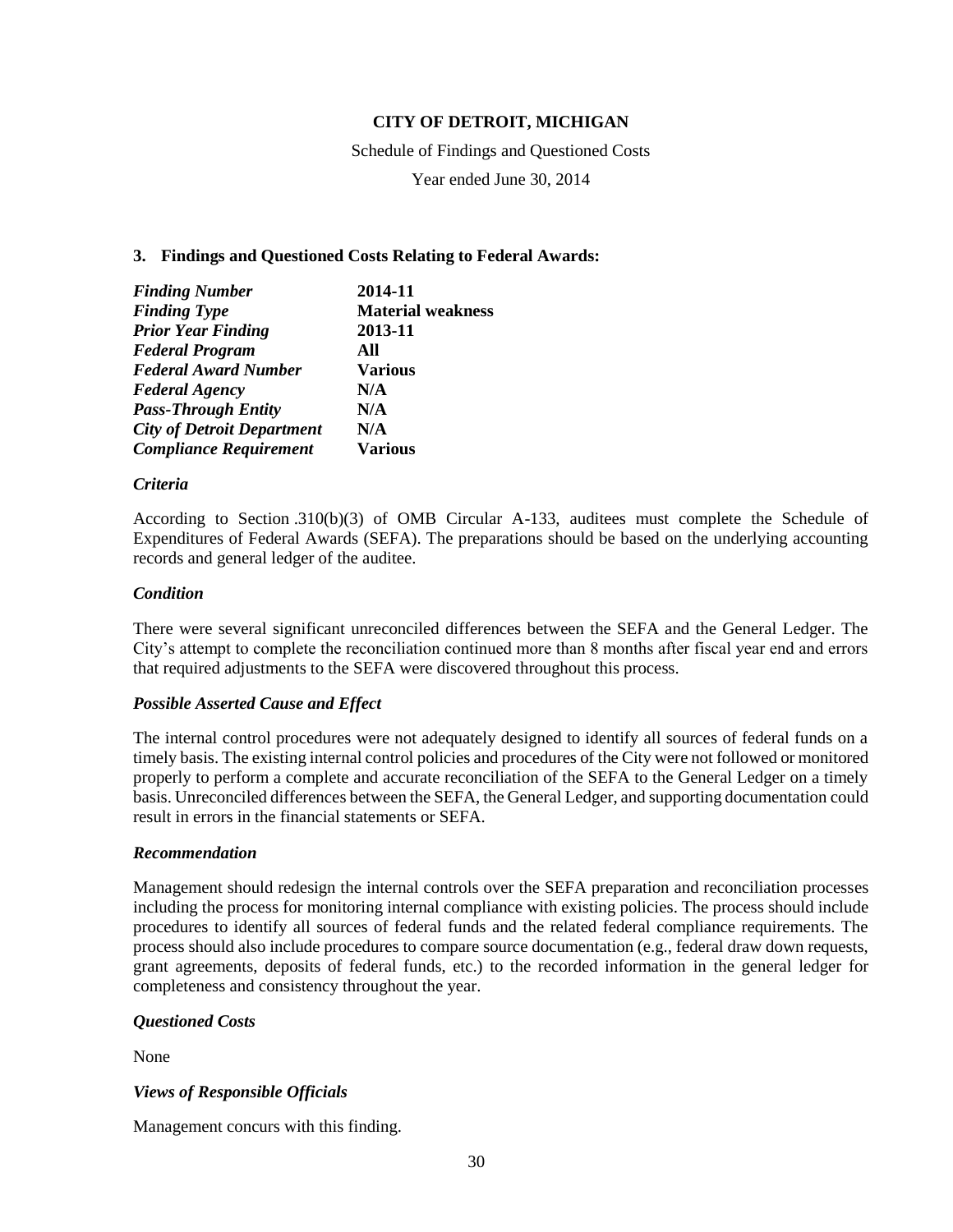Schedule of Findings and Questioned Costs

Year ended June 30, 2014

| <b>Finding Number</b>             | 2014-12                                                                                   |
|-----------------------------------|-------------------------------------------------------------------------------------------|
| <b>Finding Type</b>               | Material noncompliance / material weakness                                                |
| <b>Prior Year Finding</b>         | N/A                                                                                       |
| <b>Federal Program</b>            | Special Supplemental Nutrition Program for Women, Infants, and<br>Children (CFDA #10.557) |
| <b>Federal Award Number</b>       | IW100342, W500342                                                                         |
| <b>Federal Award Year</b>         | October 1, 2013 - September 30, 2014                                                      |
| <b>Federal Agency</b>             | <b>U.S. Department of Agriculture</b>                                                     |
| <b>Pass-Through Entity</b>        | <b>Michigan Department of Community Health</b>                                            |
| <b>City of Detroit Department</b> | <b>Department of Health and Wellness Promotion</b>                                        |
| <b>Compliance Requirement</b>     | <b>Procurement, Suspension, and Debarment</b>                                             |

### *Criteria*

The A-102 Common Rule and OMB Circular A-110 (2 CFR Part 215) requires that non-Federal entities receiving Federal awards (i.e. auditee management) establish and maintain internal control designed to reasonably ensure compliance with federal laws, regulations, and program compliance requirements. Per 2 CFR 215.46, procurement records and files for purchase in excess of the small purchase threshold shall include the following at a minimum: (a) basis for contractor selection; (b) Justification for lack of competition when competitive bids or offers are not obtained; and (c) Basis of contractor selection and the basis for the award cost.

### *Condition*

We selected the procurement file of the only contract greater than \$25,000 to determine whether there was an adequate level of competition, or whether there was justification for lack thereof. The City's Department of Health and Wellness Promotion (DHWP) was to unable to provide a contract file including the justification for the lack of competition related to the sole subrecipient.

## *Possible Asserted Cause and Effect*

Procurement files were not maintained in accordance with the City's record retention policies.

### *Recommendation*

We recommend that policies and procedures are monitored to ensure compliance with procurement requirements.

## *Questioned Costs*

None

### *Views of Responsible Officials*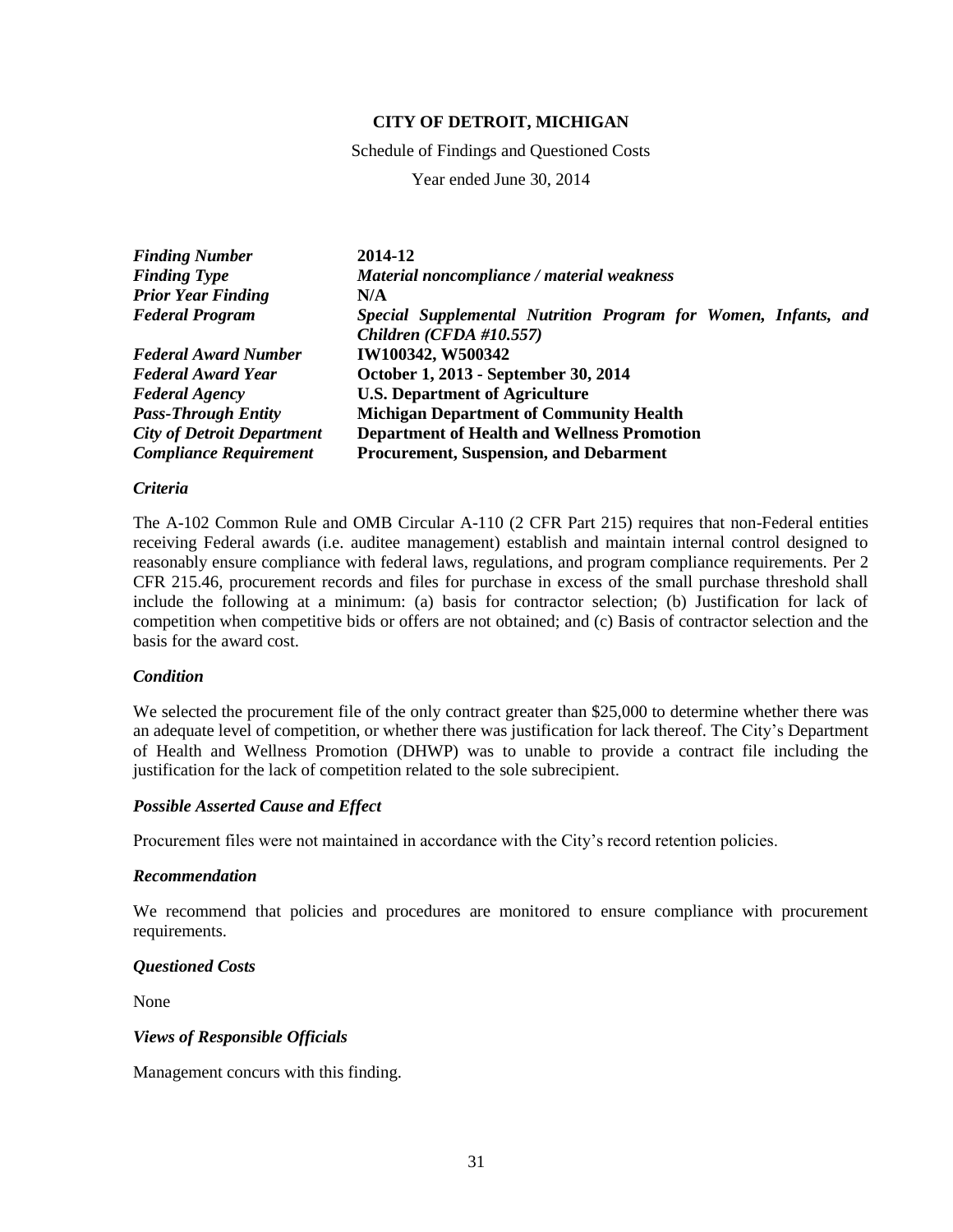Schedule of Findings and Questioned Costs

Year ended June 30, 2014

| <b>Finding Number</b>             | 2014-13                                                        |
|-----------------------------------|----------------------------------------------------------------|
| <b>Finding Type</b>               | Material noncompliance / material weakness                     |
| <b>Prior Year Finding</b>         | N/A                                                            |
| <b>Federal Program</b>            | Special Supplemental Nutrition Program for Women, Infants, and |
|                                   | Children (CFDA #10.557)                                        |
| <b>Federal Award Number</b>       | IW100342, W500342                                              |
| <b>Federal Award Year</b>         | October 1, 2013 - September 30, 2014                           |
| <b>Federal Agency</b>             | <b>U.S. Department of Agriculture</b>                          |
| <b>Pass-Through Entity</b>        | <b>Michigan Department of Community Health</b>                 |
| <b>City of Detroit Department</b> | <b>Department of Health and Wellness Promotion</b>             |
| <b>Compliance Requirement</b>     | <b>Subrecipient Monitoring</b>                                 |

### *Criteria*

The A-102 common rule requires non-federal entities receiving federal awards to establish and maintain internal control designed to resaonably ensure compliance with Federal Laws, regulations, and program compliance requirements. Per 31 USC 7502(f)(2) each pass-through entity shall – (A)provide such subrecipient the program names (and any identifying numbers) from which such assistance is derived, and the Federal requirements which govern the use of such awards and the requirements of this chapter; (B) monitor the subrecipient's use of Federal awards through site visits, limited scope audits, or other means; (C) review the audit of a subrecipient as necessary to determine whether prompt and appropriate corrective action has been taken with respect to audit findings, as defined by the Director, pertaining to Federal awards provided to the subrecipient by the pass-through entity.

### *Condition*

The City was unable to provide documentation to support that it conducted adequate monitoring activities during the award period of the sole subrecipient.

### *Possible Asserted Cause and Effect*

Failure to monitor the subrecipient may result in the subrecipient not properly administering federal programs in accordance with laws, regulations and the grant agreement.

### *Recommendation*

We recommend that Management establish policies and procedures to ensure that Subrecipient monitoring is performed and pertinent monitoring documents are maintained.

## *Questioned Costs*

None

### *Views of Responsible Officials*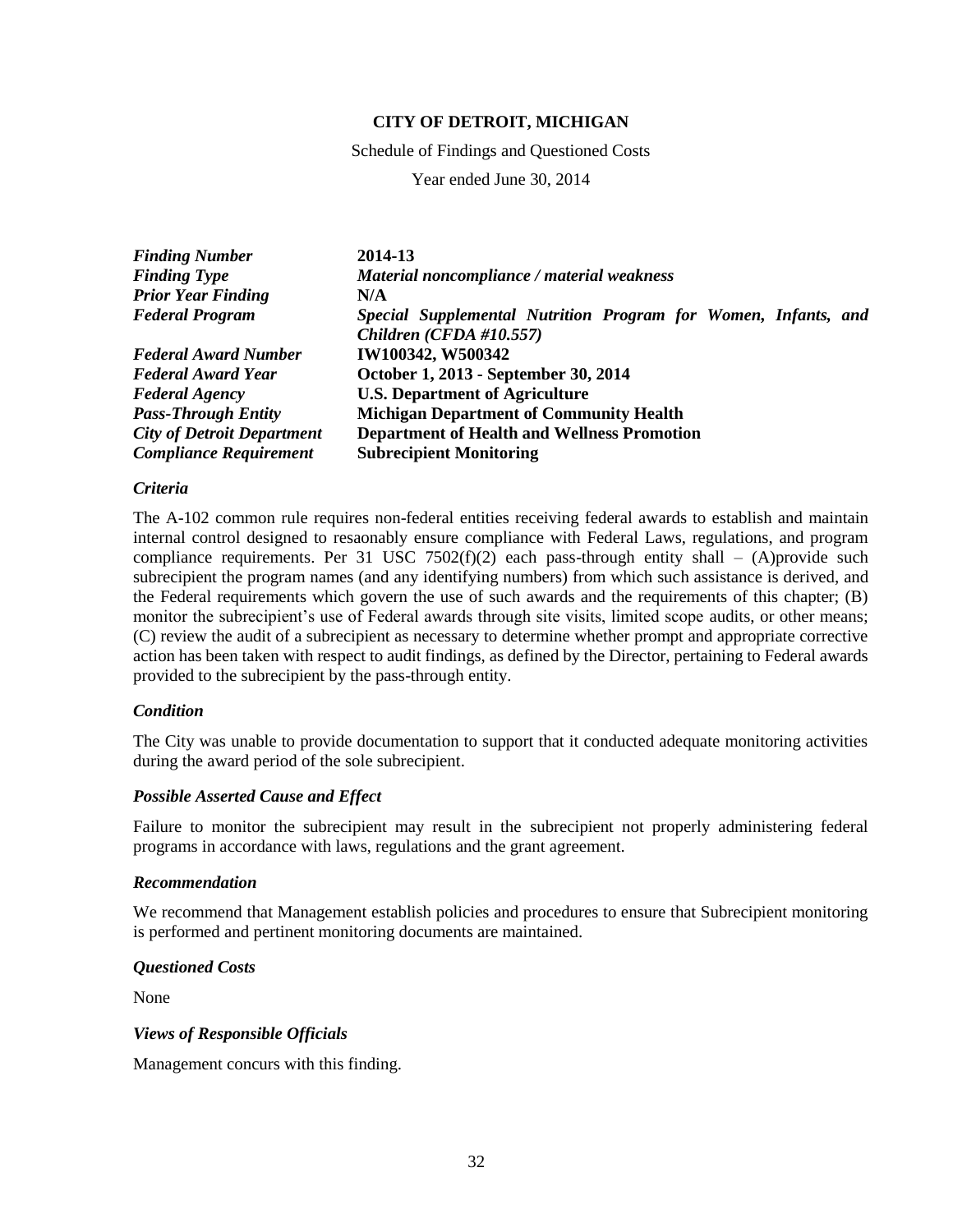Schedule of Findings and Questioned Costs

Year ended June 30, 2014

| <b>Finding Number</b>             | 2014-14                                                                      |
|-----------------------------------|------------------------------------------------------------------------------|
| <b>Finding Type</b>               | Material noncompliance / material weakness                                   |
| <b>Prior Year Finding</b>         | 2013-13                                                                      |
| <b>Federal Program</b>            | Community Development Block Grant (CDBG)/Entitlement Grant<br>(CFDA #14.218) |
| <b>Federal Award Number</b>       | B-13-MC-26-0006, B-08-MN-26-0004, B-11-MN-26-0004                            |
| <b>Federal Award Year</b>         | July 1, 2013 - June 30, 2014                                                 |
| <b>Federal Agency</b>             | <b>U.S. Department of Housing and Urban Development (HUD)</b>                |
| <b>Pass-Through Entity</b>        | N/A                                                                          |
| <b>City of Detroit Department</b> | <b>Housing &amp; Revitalization Department</b>                               |
| <b>Compliance Requirement</b>     | <b>Activities Allowed or Unallowed and Allowable Costs/Cost Principles</b>   |

### *Criteria*

The A-102 common rule requires non-federal entitiess receiving federal awards to establish and maintain internal controls designed to reasonably ensure compliance with federal laws, regulations, and program compliance requirements.

Per 2 CFR 225, factors affecting allowability of costs include that costs must meet the following general criteria: (a) Be necessary and reasonable for proper and efficient performance and administration of Federal awards. (b) Be allocable to Federal awards under the provisions of this Circular. (c) Be authorized or not prohibited under State or local laws or regulations. (d) Conform to any limitations or exclusions set forth in these principles, Federal laws, terms and conditions of the Federal award, or other governing regulations as to types or amounts of cost items. (e) Be consistent with policies, regulations, and procedures that apply uniformly to both Federal awards and other activities of the governmental unit. (f) Be accorded consistent treatment. A cost may not be assigned to a Federal award as a direct cost if any other cost incurred for the same purpose in like circumstances has been allocated to the Federal award as an indirect cost. (g) Except as otherwise provided for in this Circular, be determined in accordance with generally accepted accounting principles. (h) Not be included as a cost or used to meet cost sharing or matching requirements of any other Federal award in either the current or a prior period, except as specifically provided by Federal law or regulation. (i) Be the net of all applicable credits. (j) Be adequately documented.

# *Condition*

The amount of direct fringe benefits of individual employees charged to the grant was not adequately documented.

# *Possible Asserted Cause and Effect*

Management relied on amounts charged to the general ledger for fringe benefits charged to the grant but was unable to provide supporting documentation for the determination of the amount of fringe benefits costs charged to the grant.

### *Recommendation*

We recommend that policies and procedures are developed that would result in all costs charged to the grant to be evidenced by supporting documentation with an appropriate audit trail.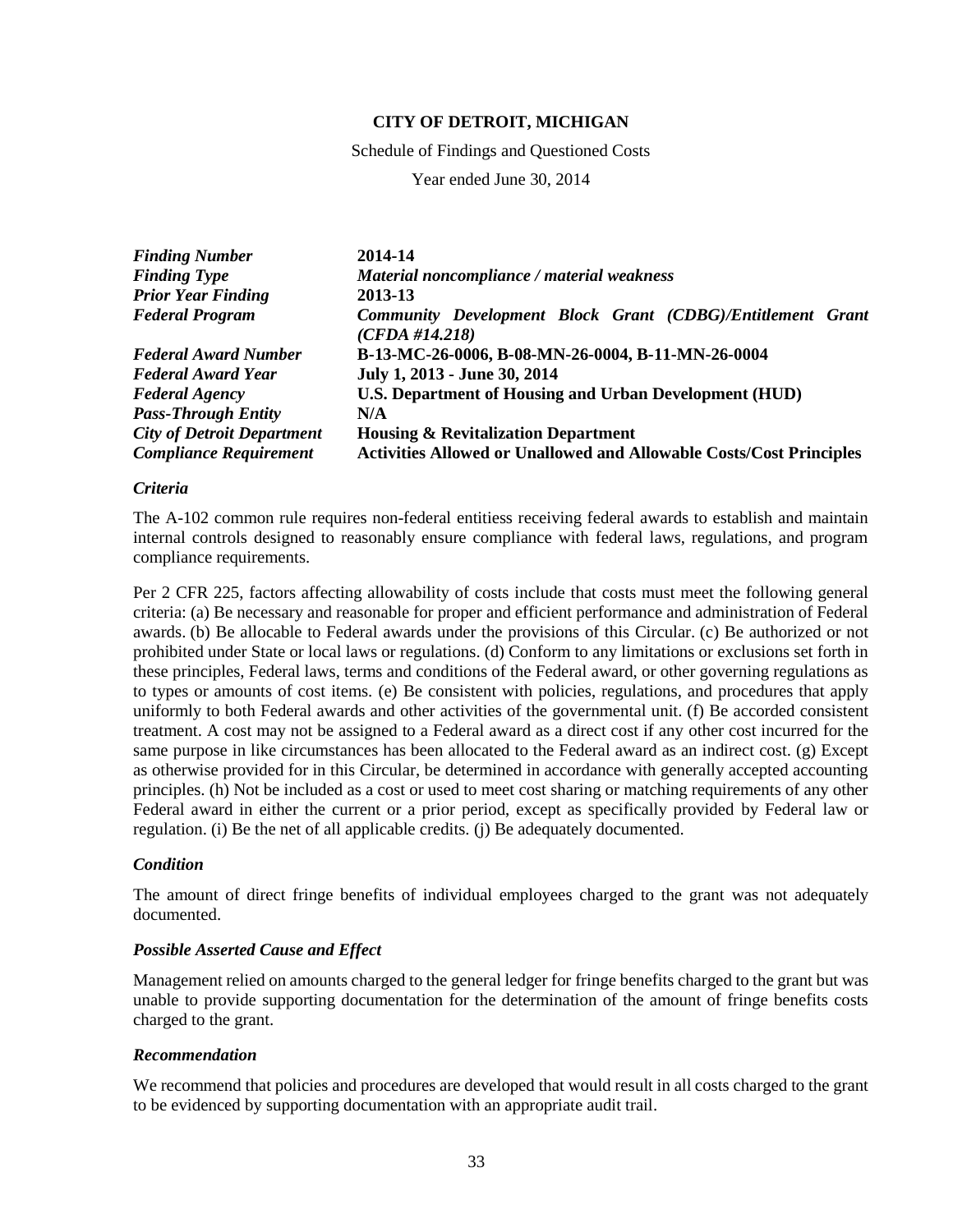Schedule of Findings and Questioned Costs Year ended June 30, 2014

*Questioned Costs*

Indeterminable

*Views of Responsible Officials*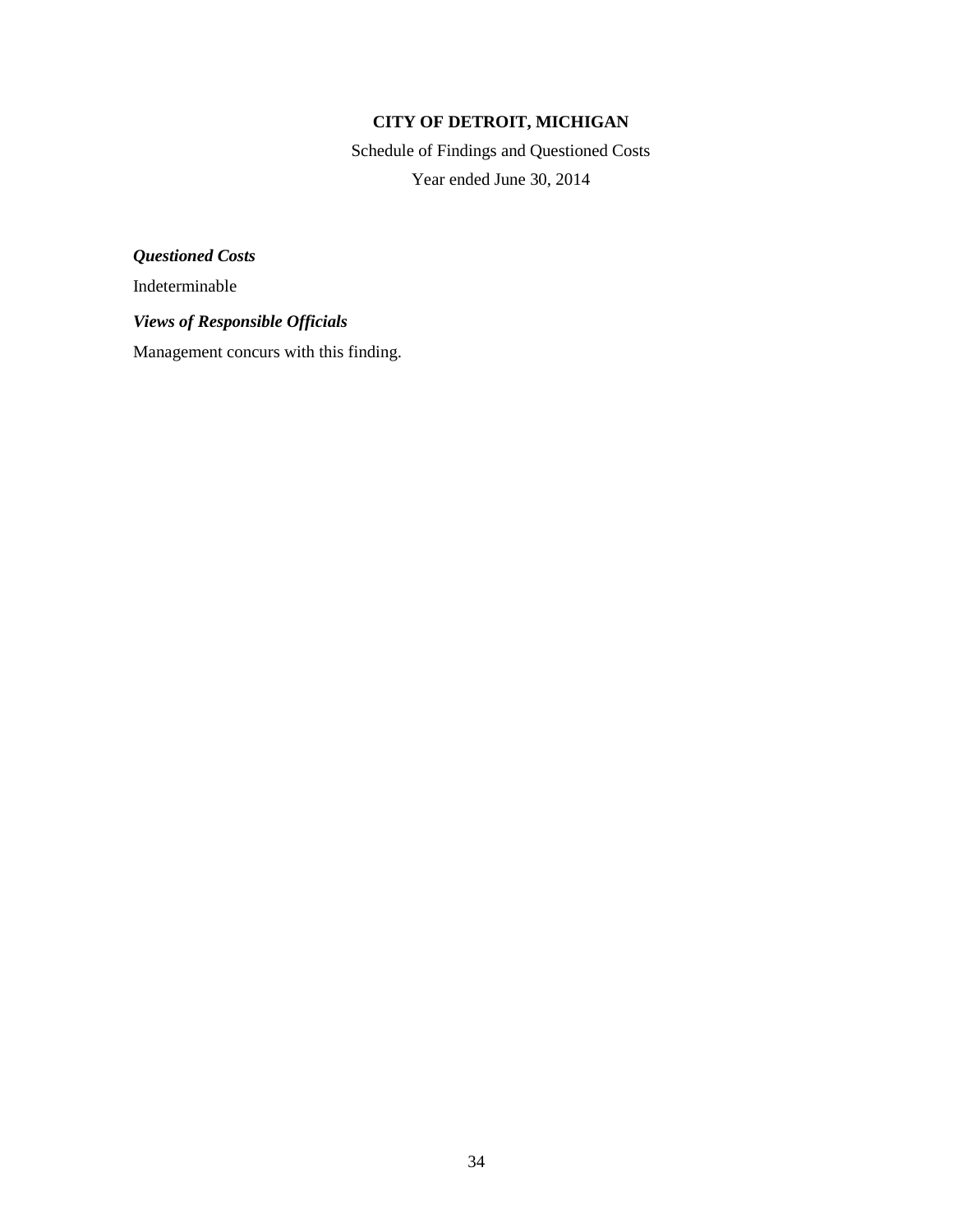Schedule of Findings and Questioned Costs

Year ended June 30, 2014

| <b>Finding Number</b>                                       | 2014-15                                                                      |
|-------------------------------------------------------------|------------------------------------------------------------------------------|
| <b>Finding Type</b>                                         | Material noncompliance / material weakness                                   |
| <b>Prior Year Finding</b>                                   | N/A                                                                          |
| <b>Federal Program</b>                                      | Community Development Block Grant (CDBG)/Entitlement Grant<br>(CFDA #14.218) |
| <b>Federal Award Number</b>                                 | B-13-MC-26-0006, B-08-MN-26-0004                                             |
| <b>Federal Award Year</b>                                   | July 1, 2013 - June 30, 2014                                                 |
| <b>Federal Agency</b>                                       | <b>U.S. Department of Housing and Urban Development (HUD)</b>                |
| <b>Pass-Through Entity</b>                                  | N/A                                                                          |
| <b>City of Detroit Department</b>                           | <b>Housing &amp; Revitalization Department</b>                               |
| <b>Compliance Requirement</b><br>and Period of Availability | <b>Activities Allowed or Unallowed and Allowable Costs/Cost Principles</b>   |

### **Criteria**

The A-102 common rule requires non-federal entitiess receiving federal awards to establish and maintain internal controls designed to reasonably ensure compliance with federal laws, regulations, and program compliance requirements.

Per 24 CFR 85.42 section (e) part (1) retention and access requirements for records - access to records, the awarding agency and the Comptroller General of the United States, or any of their authorized representatives, shall have the right of access to any pertinent books, documents, papers, or other records of grantees and subgrantees which are pertinent to the grant, in order to make audits, examinations, excerpts, and transcripts.

Per 2 CFR 225, factors affecting allowability of costs include that costs must meet the following general criteria: (a) Be necessary and reasonable for proper and efficient performance and administration of Federal awards. (b) Be allocable to Federal awards under the provisions of this Circular. (c) Be authorized or not prohibited under State or local laws or regulations. (d) Conform to any limitations or exclusions set forth in these principles, Federal laws, terms and conditions of the Federal award, or other governing regulations as to types or amounts of cost items. (e) Be consistent with policies, regulations, and procedures that apply uniformly to both Federal awards and other activities of the governmental unit. (f) Be accorded consistent treatment. A cost may not be assigned to a Federal award as a direct cost if any other cost incurred for the same purpose in like circumstances has been allocated to the Federal award as an indirect cost. (g) Except as otherwise provided for in this Circular, be determined in accordance with generally accepted accounting principles. (h) Not be included as a cost or used to meet cost sharing or matching requirements of any other Federal award in either the current or a prior period, except as specifically provided by Federal law or regulation. (i) Be the net of all applicable credits. (j) Be adequately documented.

# *Condition*

40 non-payroll expenditure items totaling \$678,332 were selected for testing. The City was unable to provide supporting documentation for 1 sample item totaling \$3,248. For 22 sample items totaling \$3,843, we did not receive adequate support showing the expenditures were drawn down or paid with federal funds.

40 subrecipient expenditure items totaling \$811,710 were selected for testing. The City was unable to provide supporting documentation for 1 sample item totaling \$4,283.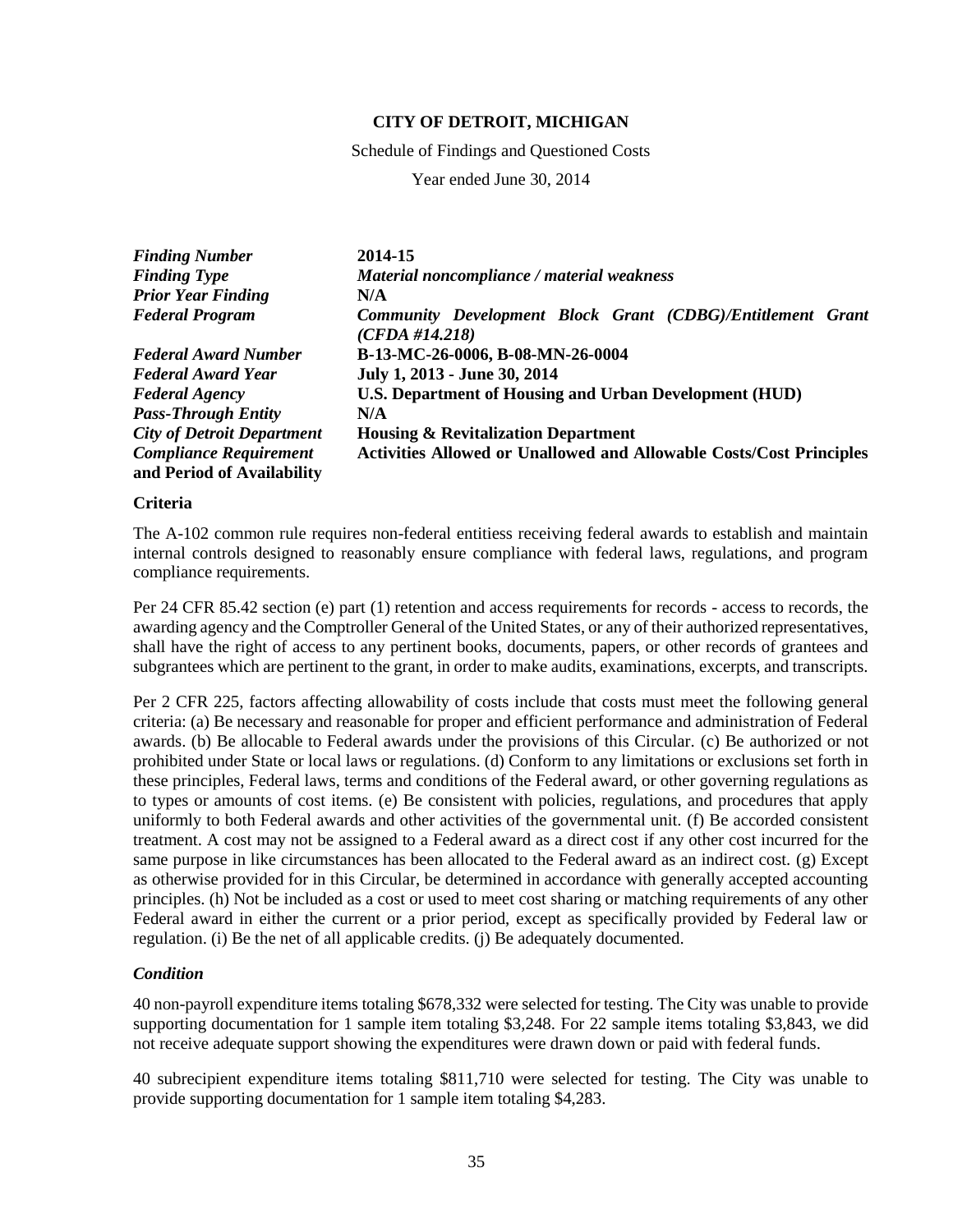Schedule of Findings and Questioned Costs Year ended June 30, 2014

# *Possible Asserted Cause and Effect*

Policies and Procedures to ensure documentation is maintained and available for review were not operating effectively.

## *Recommendation*

Policies and procedures should be developed and monitored to ensure appropriate document retention and compliance with the Activities Allowed or Unallowed and Allowable Costs/Cost Principles requirements.

*Questioned Costs*

\$11,374

# *Views of Responsible Officials*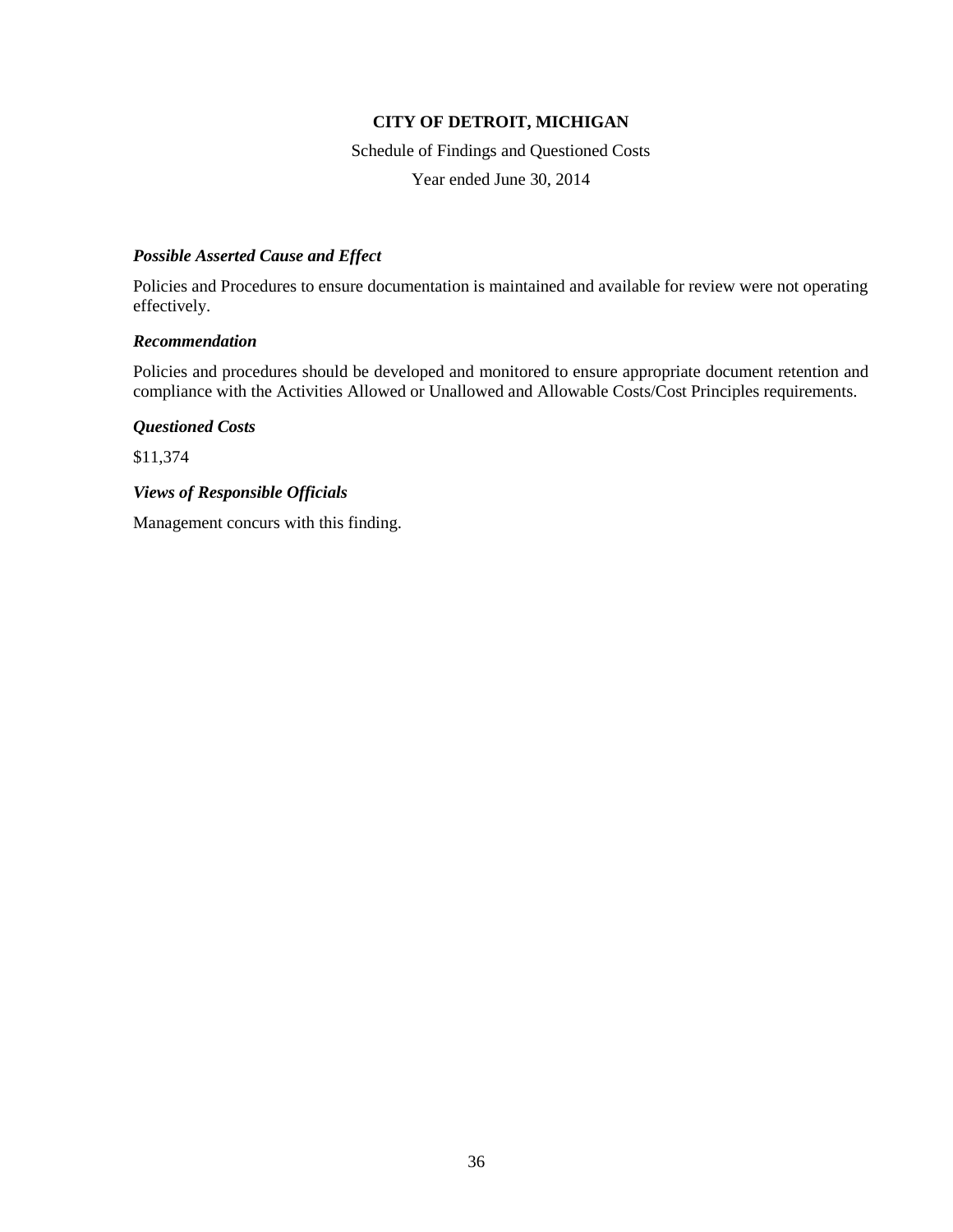Schedule of Findings and Questioned Costs

Year ended June 30, 2014

| <b>Finding Number</b>             | 2014-16                                                                      |
|-----------------------------------|------------------------------------------------------------------------------|
| <b>Finding Type</b>               | Material noncompliance / material weakness                                   |
| <b>Prior Year Finding</b>         | 2013-12                                                                      |
| <b>Federal Program</b>            | Community Development Block Grant (CDBG)/Entitlement Grant<br>(CFDA #14.218) |
| <b>Federal Award Number</b>       | B-13-MC-26-0006, B-11-26-0004                                                |
| <b>Federal Award Year</b>         | July 1, 2013 - June 30, 2014                                                 |
| <b>Federal Agency</b>             | U.S. Department of Housing and Urban Development (HUD)                       |
| <b>Pass-Through Entity</b>        | N/A                                                                          |
| <b>City of Detroit Department</b> | <b>Housing &amp; Revitalization Department</b>                               |
| <b>Compliance Requirement</b>     | <b>Activities Allowed or Unallowed and Allowable Costs/Cost Principles</b>   |

### *Criteria*

Per the approved indirect cost rate memo from HUD, the base of indirect costs should be direct salaries and wages excluding all fringe benefits.

# *Condition*

The allowable indirect costs per the approved indirect cost rate should only be applied to direct salaries and wages. The City used the sum of salaries, wages and fringe benefits to calculate the allowable indirect cost.

In addition, the City was unable to provide adequate support for the actual fringe benefits of individual employees charged to the grant.

### *Possible Asserted Cause and Effect*

The City is not in compliance with the Activities Allowed or Unallowed and Allowable Costs/Cost Principles requirements.

### *Recommendation*

Policies and procedures should be developed and monitored to ensure compliance with the Activities Allowed or Unallowed and Allowable Costs/Cost Principles requirements.

### *Questioned Costs*

Indeterminable

### *Views of Responsible Officials*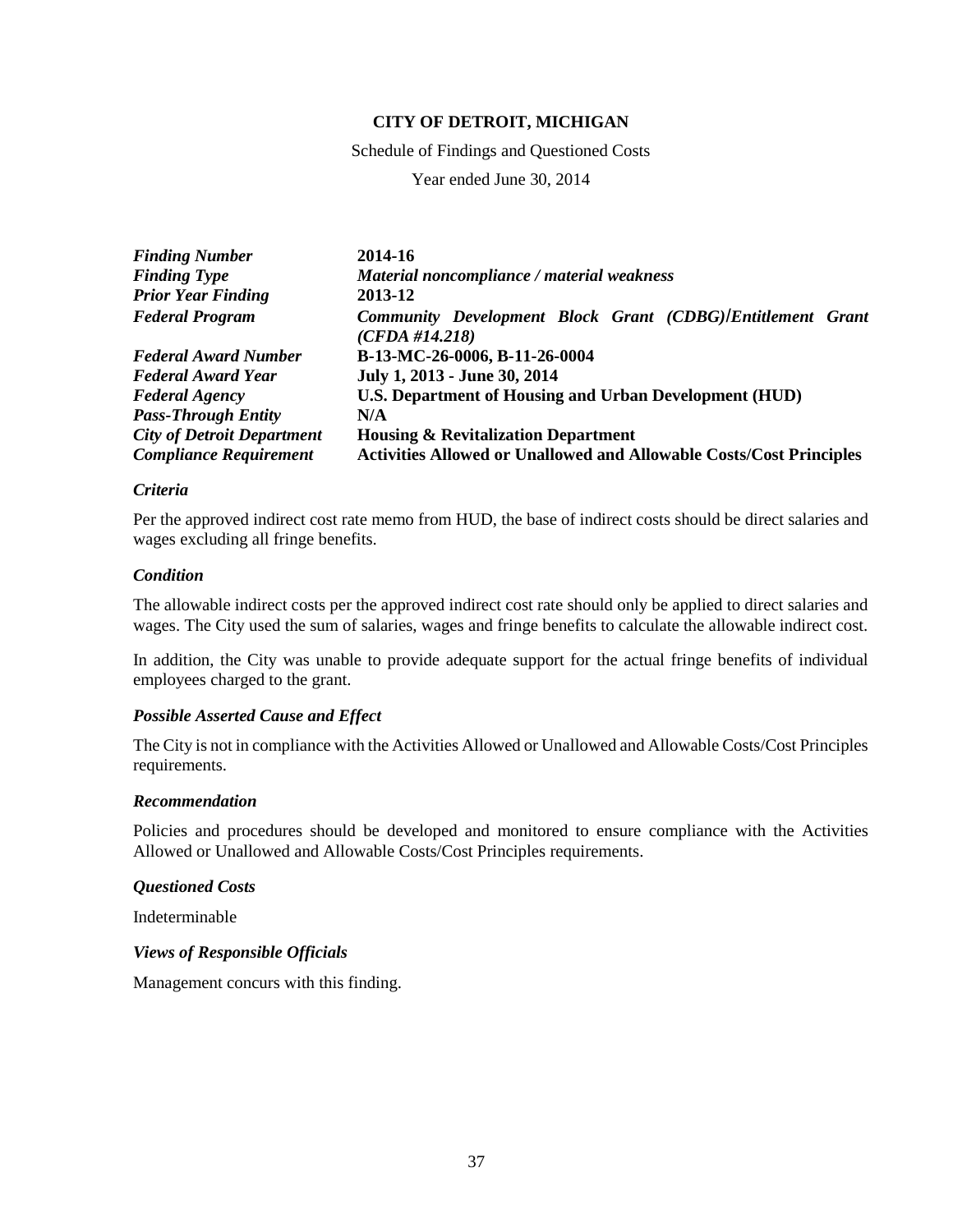Schedule of Findings and Questioned Costs

Year ended June 30, 2014

| <b>Finding Number</b>             | 2014-17                                                                      |
|-----------------------------------|------------------------------------------------------------------------------|
| <b>Finding Type</b>               | Material noncompliance / material weakness                                   |
| <b>Prior Year Finding</b>         | 2013-14                                                                      |
| <b>Federal Program</b>            | Community Development Block Grant (CDBG)/Entitlement Grant<br>(CFDA #14.218) |
| <b>Federal Award Number</b>       | B-13-MC-26-0006, B-08-MN-26-0004, B-11-MN-26-0004                            |
| <b>Federal Award Year</b>         | July 1, 2013 - June 30, 2014                                                 |
| <b>Federal Agency</b>             | <b>U.S. Department of Housing and Urban Development (HUD)</b>                |
| <b>Pass-Through Entity</b>        | N/A                                                                          |
| <b>City of Detroit Department</b> | <b>Housing &amp; Revitalization Department</b>                               |
| <b>Compliance Requirement</b>     | <b>Cash Management</b>                                                       |

### *Criteria*

The A-102 common rule requires non-federal entities receiving federal awards to establish and maintain internal controls designed to reasonably ensure compliance with federal laws, regulations, and program compliance requirements.

Per 24 CFR 85.20, "Procedures for minimizing the time elapsing between the transfer of funds from the U.S. Treasury and disbursement by grantees and subgrantees must be followed whenever advance payment procedures are used. Grantees must establish reasonable procedures to ensure the receipt of reports on subgrantees' cash balances and cash disbursements in sufficient time to enable them to prepare complete and accurate cash transactions reports to the awarding agency. When advances are made by letter-of-credit or electronic transfer of funds methods, the grantee must make drawdowns as close as possible to the time of making disbursements. Grantees must monitor cash drawdowns by their subgrantees to assure that they conform substantially to the same standards of timing and amount as apply to advances to the grantees."

Per OMB Circular A-102, Grants and Cooperative Agreements with State and Local Governments Attachment (1)(a), agency methods and procedures for transferring funds shall minimize the time elapsing between transfer to recipients of grants and copoerative agreements and the recipients needs for the funds.

Per 24 CFR 85.20 (b)(2), grantees and subgrantees must maintain records which adequately identify the source and application of funds provided for financially-assisted activities. These records must contain information pertaining to grant or subgrant awards and authorizations, obligations, unobligated balances, assets, liabilities, outlays or expenditures, and income.

# *Condition*

40 non-payroll expenditures totaling \$678,332 were selected for testing. The City did not minimize the time lapse between draw down and payment to 3 days or less as required for 4 of 40 expenditures, totaling \$289,369. The 4 expenditures exceeded the time lapse by 5 to 11 days. In addition, the City did not leave a sufficient audit trail to calculate the number of business days lapsed between the drawdown receipt and disbursement for 30 of 40 samples.

40 subrecipient payments totaling \$811,710 were selected for testing. The City did not minimize the time lapse between draw down and payment to 3 days or less as required for 2 of 40 expenditures, totaling \$12,630. The 2 expenditures exceeded the time lapse by 3 and 9 days.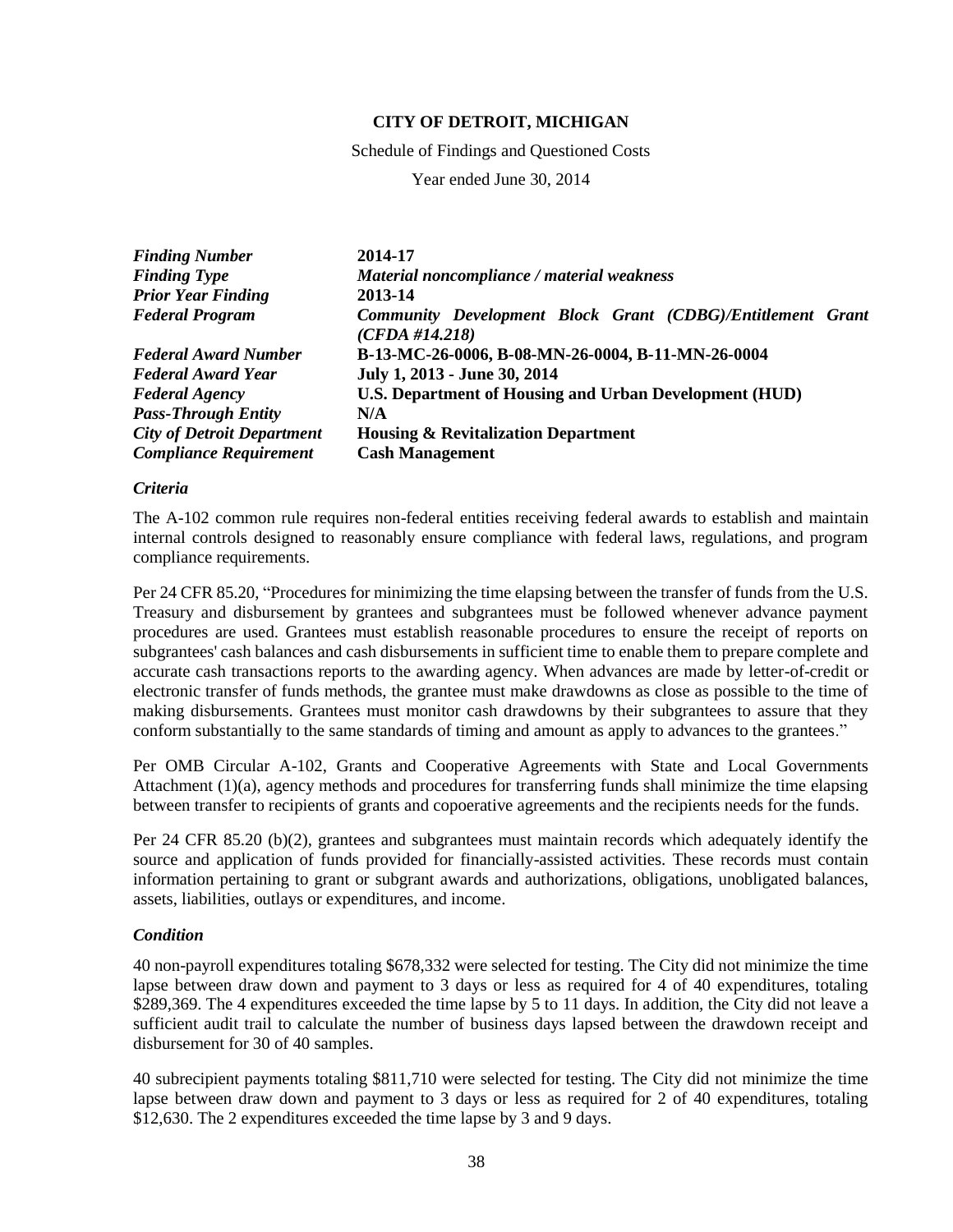Schedule of Findings and Questioned Costs

Year ended June 30, 2014

Additionally, per the Office of Inspector General of the United States Department of Housing and Urban Development report, dated January 6, 2014, titled *City of Detroit, MI, Neighborhood Stabilization Program Under the Housing and Economic Recovery Act of 2008*, the City did not maintain records that adequately identified the source and application of funds provided for its activities. Further, it inappropriately drew down Program funds (1) when it had fire insurance funds and Program refunds available and (2) for duplicate demolition costs. As a result, nearly \$2.3 million in Program funds was not available for eligible Program costs. Further, the U.S. Treasury paid more than \$76,000 in unnecessary interest on Program funds that the City inappropriately drew down when it should have used available fire insurance funds.

## *Possible Asserted Cause and Effect*

Payment procedures utilized by the City do not allow for precision in determining the time lag between a request for payment and the payment being made. As a result, certain payments have a time lapse that exceeds the 3 day requirement.

## *Recommendation*

We recommend policies and procedures are developed, implemented, and monitored to ensure that all funds are disbursed in accordance with regulations or the terms and conditions of the award.

### *Questioned Costs*

Indeterminable

# *Views of Responsible Officials*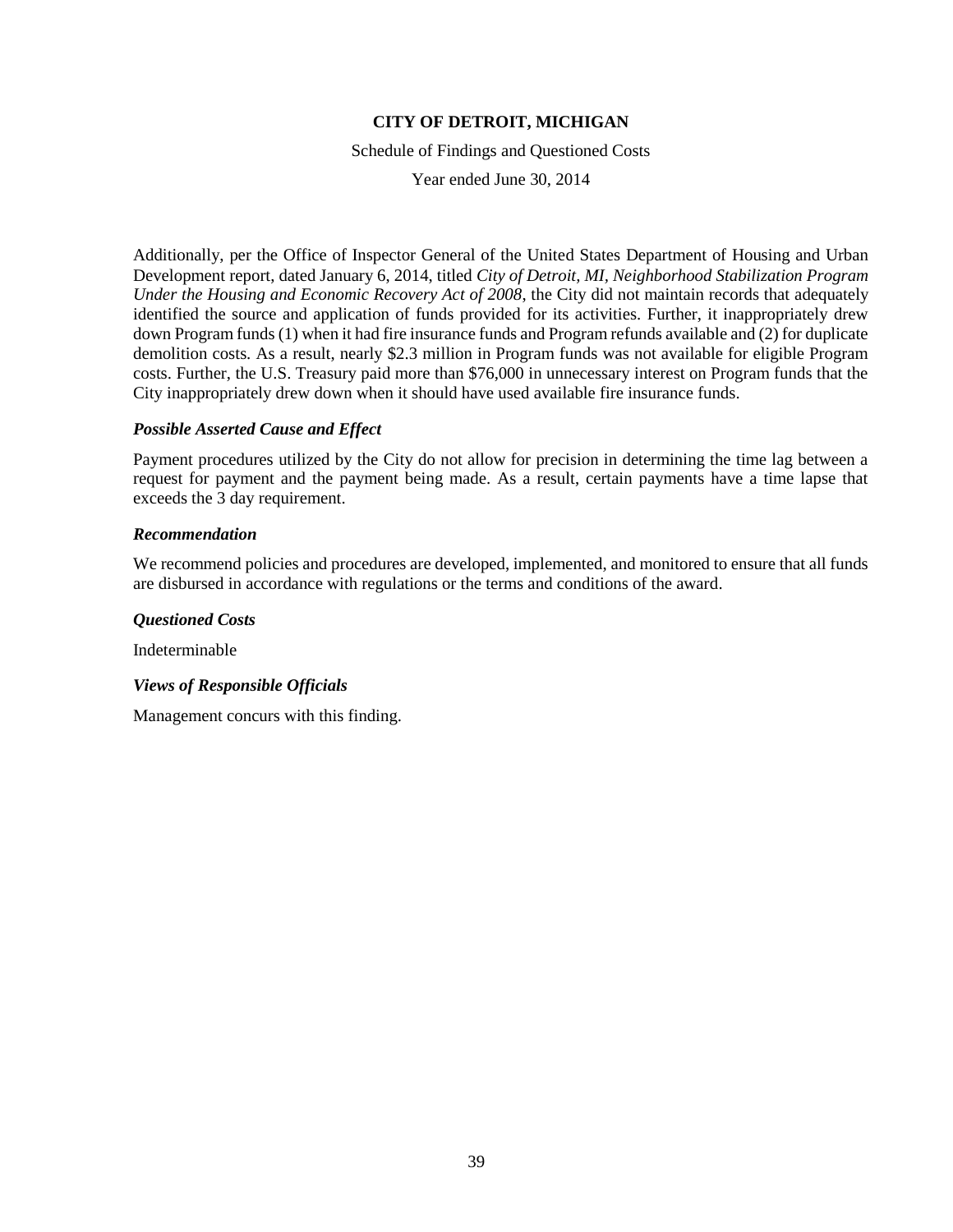Schedule of Findings and Questioned Costs

Year ended June 30, 2014

| 2014-18                                                                      |
|------------------------------------------------------------------------------|
| Significant deficiency                                                       |
| 2013-15                                                                      |
| Community Development Block Grant (CDBG)/Entitlement Grant<br>(CFDA #14.218) |
| B-13-MC-26-0006                                                              |
| July 1, 2013 - June 30, 2014                                                 |
| U.S. Department of Housing and Urban Development (HUD)                       |
| N/A                                                                          |
| <b>Housing &amp; Revitalization Department</b>                               |
| <b>Davis-Bacon Act</b>                                                       |
|                                                                              |

## *Criteria*

The A-102 common rule requires non-Federal entities receiving Federal awards establish and maintain internal control designed to reasonably ensure compliance with Federal laws, regulations, and program compliance requirements.

# *Condition*

2 of 8 samples tested did not contain evidence of review and approval of the contractor's certified payrolls by an authorized reviewer. 1 of 8 samples did not contain consistent evidence of review and approval of the contractor's certified payrolls by an authorized reviewer.

### *Possible Asserted Cause and Effect*

Procedures to ensure certified payrolls are reviewed and approved were not operating effectively.

### *Recommendation*

We recommend that internal control monitoring procedures are developed to ensure compliance with the Davis-Bacon Act requirements.

### *Questioned Costs*

None

*Views of Responsible Officials*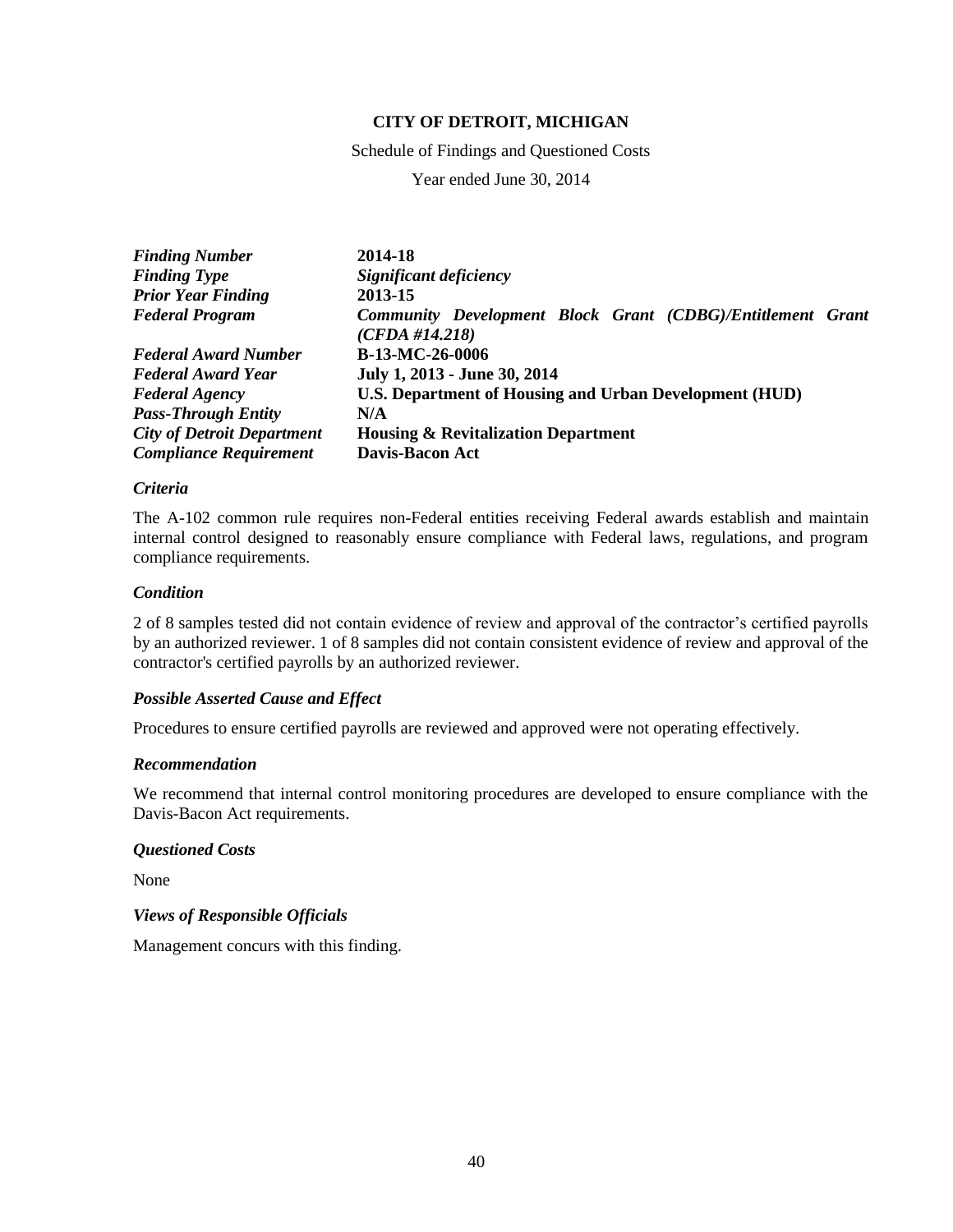Schedule of Findings and Questioned Costs

Year ended June 30, 2014

| <b>Finding Number</b>             | 2014-19                                                                      |
|-----------------------------------|------------------------------------------------------------------------------|
| <b>Finding Type</b>               | Material noncompliance / material weakness                                   |
| <b>Prior Year Finding</b>         | 2013-17                                                                      |
| <b>Federal Program</b>            | Community Development Block Grant (CDBG)/Entitlement Grant<br>(CFDA #14.218) |
| <b>Federal Award Number</b>       | B-13-MC-26-0006, B-08-MN-26-0004, B-11-MN-26-0004                            |
| <b>Federal Award Year</b>         | July 1, 2013 - June 30, 2014                                                 |
| <b>Federal Agency</b>             | <b>U.S. Department of Housing and Urban Development (HUD)</b>                |
| <b>Pass-Through Entity</b>        | N/A                                                                          |
| <b>City of Detroit Department</b> | <b>Housing &amp; Revitalization Department</b>                               |
| <b>Compliance Requirement</b>     | <b>Procurement, Suspension and Debarment</b>                                 |

### *Criteria*

Per A-102 common rule requires non-Federal entities receiving Federal awards establish and maintain internal control designed to reasonable ensure compliance with Federal laws, regulations, and program compliance requirements

Per 2 CFR 180.300, when you enter into a covered transaction with another person at the next lower tier, you must certify that the person with whom you intend to do business is not excluded or disqualified.

Per 24 CFR 85.42 section (e) part (1) retention and access requirements for records - access to records, the awarding agency and the Comptroller General of the United States, or any of their authorized representatives, shall have the right of access to any pertinent books, documents, papers, or other records of grantees and subgrantees which are pertinent to the grant, in order to make audits, examinations, excerpts, and transcripts.

# *Condition*

78 samples were selected for procurement testing. The City was unable to provide contract files or support for 2 of 78 samples. Of the 76 procurement files tested, we noted the following:

- 5 of the vendors, covering 10 of the 76 procurement samples, could not be located in the SAM website.
- 44 of 76 samples did not contain evidence that the procurement went through the proper approval process.
- 36 of 76 samples did not contain a request for proposals
- 37 of 76 samples did not contain evidence that the procurement provided full and open competition
- 4 of 76 samples did not contain evidence of a cost or price analysis

# *Possible Asserted Cause and Effect*

Management did not comply with the procurement, suspension and debarment requirements.

### *Recommendation*

We recommend policies and procedures are developed, implemented, and monitored to ensure procurement documentation is maintained and retained in accordance with regulations and the terms and conditions of the award.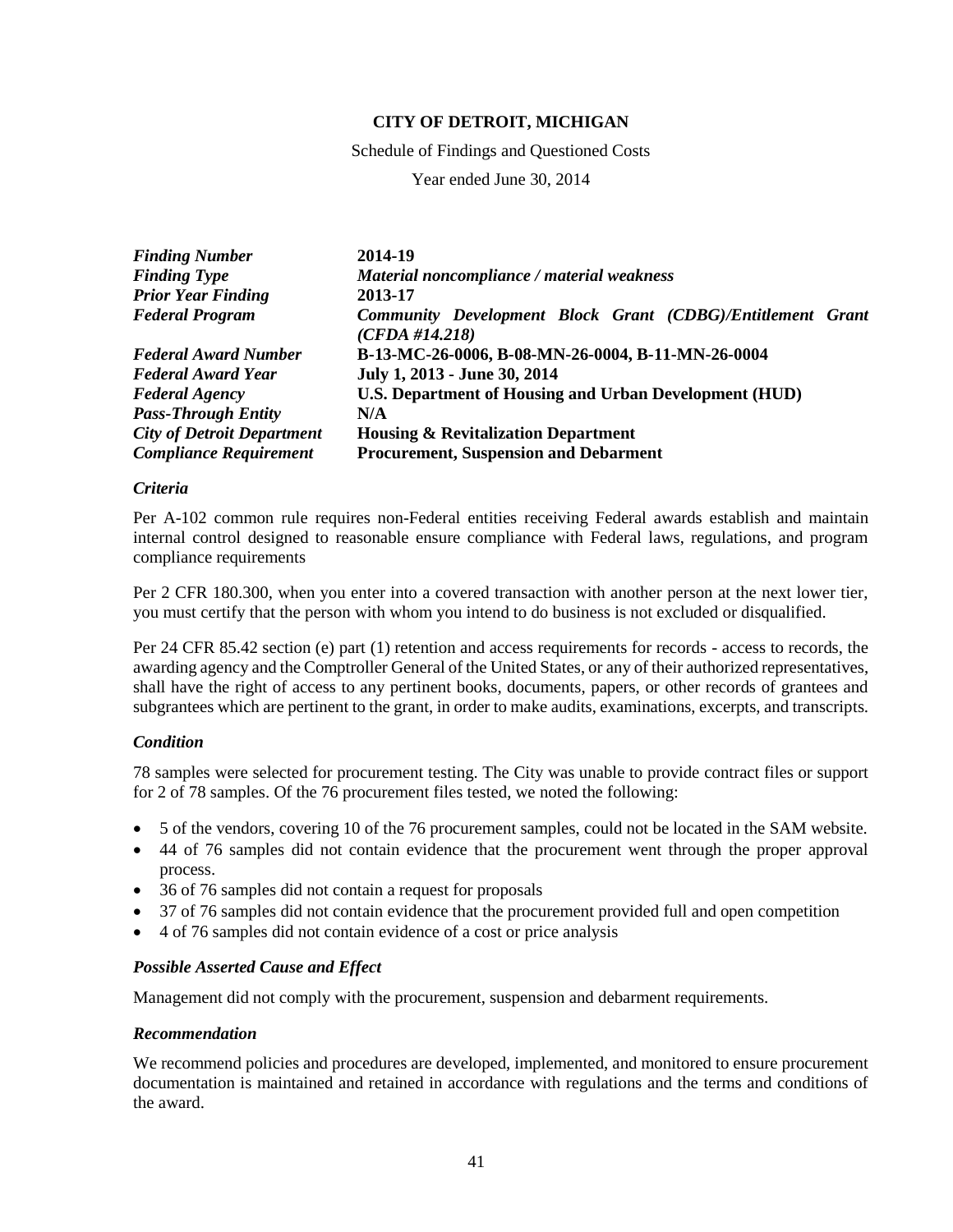Schedule of Findings and Questioned Costs Year ended June 30, 2014

*Questioned Costs*

Indeterminable

*Views of Responsible Officials*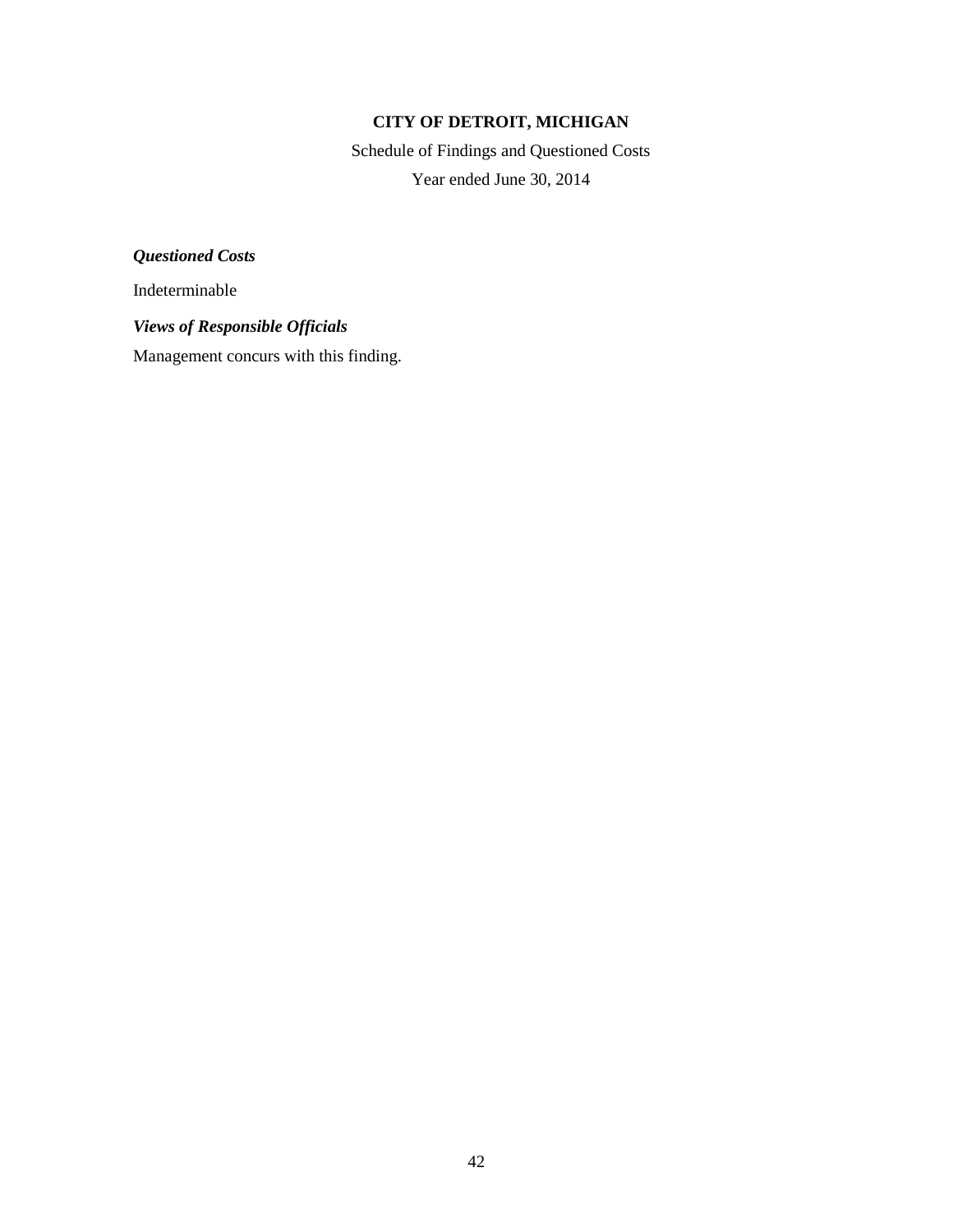Schedule of Findings and Questioned Costs

Year ended June 30, 2014

| <b>Finding Number</b>             | 2014-20                                                                      |
|-----------------------------------|------------------------------------------------------------------------------|
| <b>Finding Type</b>               | Material noncompliance / material weakness                                   |
| <b>Prior Year Finding</b>         | 2013-22                                                                      |
| <b>Federal Program</b>            | Community Development Block Grant (CDBG)/Entitlement Grant<br>(CFDA #14.218) |
| <b>Federal Award Number</b>       | B-13-MC-26-0006                                                              |
| <b>Federal Award Year</b>         | July 1, 2013 - June 30, 2014                                                 |
| <b>Federal Agency</b>             | U.S. Department of Housing and Urban Development (HUD)                       |
| <b>Pass-Through Entity</b>        | N/A                                                                          |
| <b>City of Detroit Department</b> | <b>Housing &amp; Revitalization Department</b>                               |
| <b>Compliance Requirement</b>     | <b>Reporting</b>                                                             |

### *Criteria*

Per 2 CFR 215.52, "The Federal awarding agency shall prescribe whether the report shall be on a cash or accrual basis. If the Federal awarding agency requires accrual information and the recipient's accounting records are not normally kept on the accrual basis, the recipient shall not be required to convert its accounting system, but shall develop such accrual information through best estimates based on an analysis of the documentation on hand."

Per the Federal Financial Report Instructions, Cash receipts, cash disbursements, program income earned, and program income expended should be reported cumulatively.

# *Condition*

All four quarterly Federal Financial Reports SF-425 were tested and we noted the following:

- For 2 of 4 reports Cash receipts, cash disbursements, program income earned, and program income expended are not stated correctly as they do not reflect the cumulative amounts as required by the Federal Reporting Instructions.
- For 1 of 4 reports the cash receipts (line 10a) includes Emergency Shelter Grant (ESG) cash. The cash on hand at the beginning of the reporting period amount was taken from the bank statement rather than the prior quarter's FFR. As the bank statement includes ESG cash and CDBG cash, the cash receipts amount is not correctly stated.
- For 4 of 4 reports the City utilized the cash-based method to record cash receipts (line 10a) rather than the accrual-based method, which was utilized to record the other lines on the FFR.
- For 2 of 4 reports the City did not include the attachment required when multiple grants are reported containing a breakdown of cash receipts/disbursements for each grant.

### *Possible Asserted Cause and Effect*

Procedures to ensure reports are prepared accurately did not operate effectively.

### *Recommendation*

We recommend that policies and procedures to ensure reports are submitted with accurate data are developed and appropriately monitored.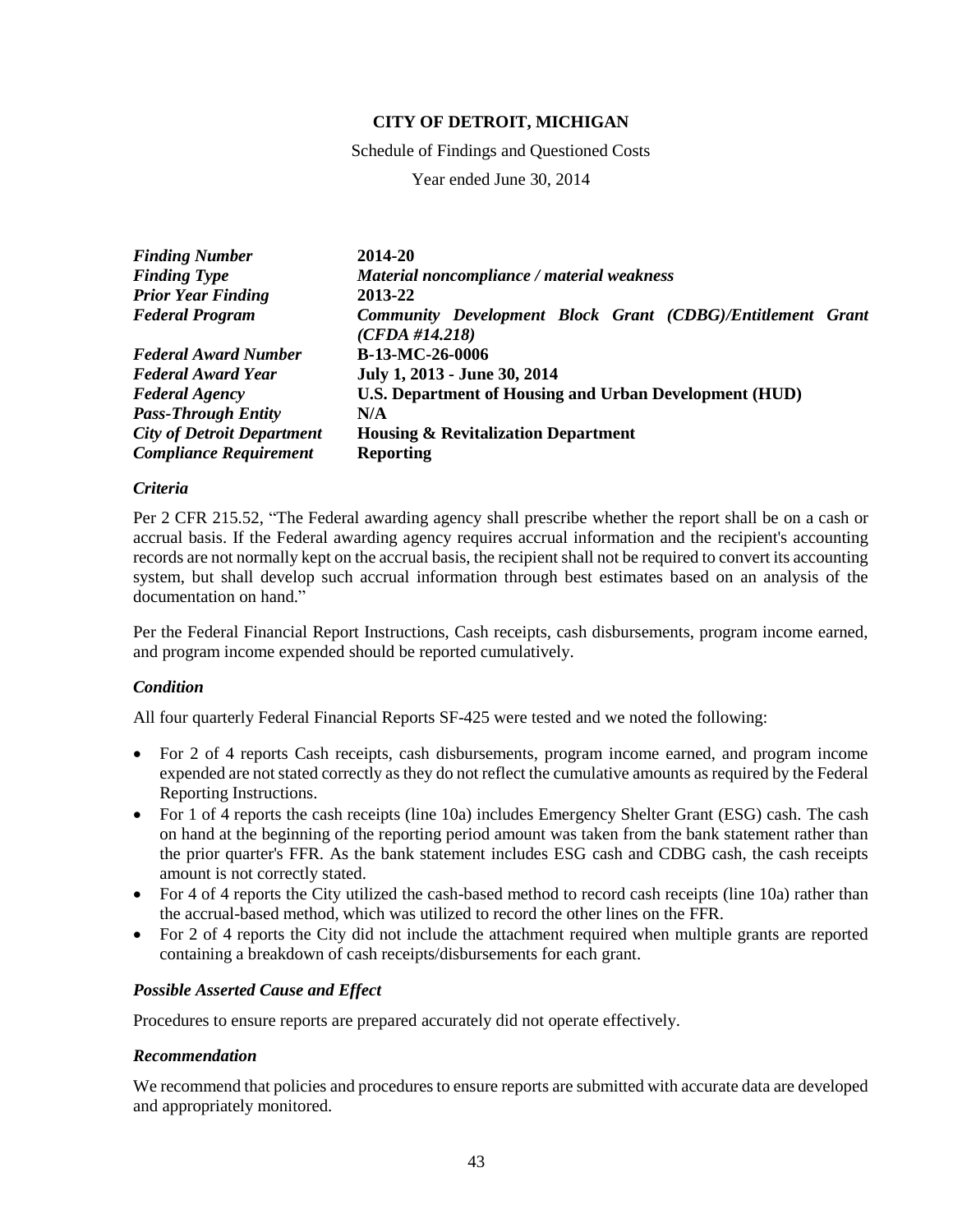Schedule of Findings and Questioned Costs Year ended June 30, 2014

*Questioned Costs*

Indeterminable

*Views of Responsible Officials*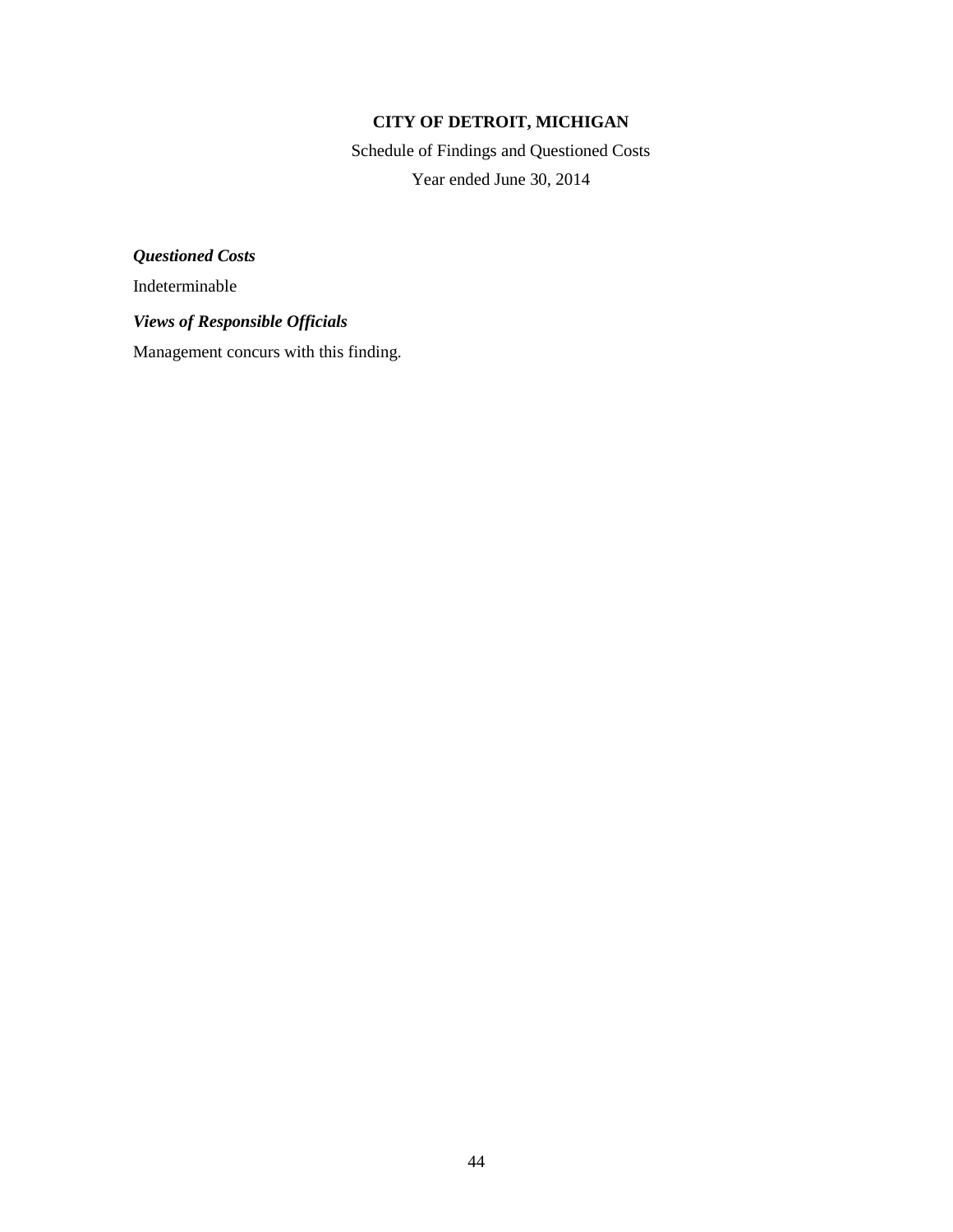Schedule of Findings and Questioned Costs

Year ended June 30, 2014

| <b>Finding Number</b>             | 2014-21                                                                      |
|-----------------------------------|------------------------------------------------------------------------------|
| <b>Finding Type</b>               | Material noncompliance / material weakness                                   |
| <b>Prior Year Finding</b>         | 2013-23                                                                      |
| <b>Federal Program</b>            | Community Development Block Grant (CDBG)/Entitlement Grant<br>(CFDA #14.218) |
| <b>Federal Award Number</b>       | B-13-MC-26-0006                                                              |
| <b>Federal Award Year</b>         | July 1, 2013 - June 30, 2014                                                 |
| <b>Federal Agency</b>             | U.S. Department of Housing and Urban Development (HUD)                       |
| <b>Pass-Through Entity</b>        | N/A                                                                          |
| <b>City of Detroit Department</b> | <b>Housing &amp; Revitalization Department</b>                               |
| <b>Compliance Requirement</b>     | <b>Subrecipient Monitoring</b>                                               |

## *Criteria*

Per A-102 common rule requires non-Federal entities receiving Federal awards establish and maintain internal control designed to reasonable ensure compliance with Federal laws, regulations, and program compliance requirements.

Per 2 CFR 180.300, when you enter into a covered transaction with another entity at the next lower tier, you must verify that the entity with whom you intend to do business is not excluded or disqualified.

Per OMB Circular A-133, Subpart D(d)(3), a pass-through entity shall perform the following for federal awards it makes: (3) Monitor the activities of subrecipients as necessary to ensure that Federal awards are used for authorized purposes in compliance with laws, regulations, and the provisions of contracts or grant agreements and that performance goals are achieved.

### *Condition*

We selected 27 subrecipient monitoring files for testing and noted the following: 27 files did not contain evidence that an independent suspension/debarment check was performed by the City before entering into the contract.

12 files did not contain evidence that on-site financial or performance monitoring occurred during the fiscal year. However, 9 files contained evidence that on-site monitoring was performed during the subsequent fiscal year, which did not meet the City's monitoring requirement based on the risk profile of the subrecipient. These 12 subrecipients should be monitored annually.

### *Possible Asserted Cause and Effect*

Proedures to ensure subrecipients are adequately monitored did not operate effectively.

### *Recommendation*

We recommend that appropriate subrecipient monitoring take place and that documentation that provides evidence of compliance is maintained according to the City's document retention policies.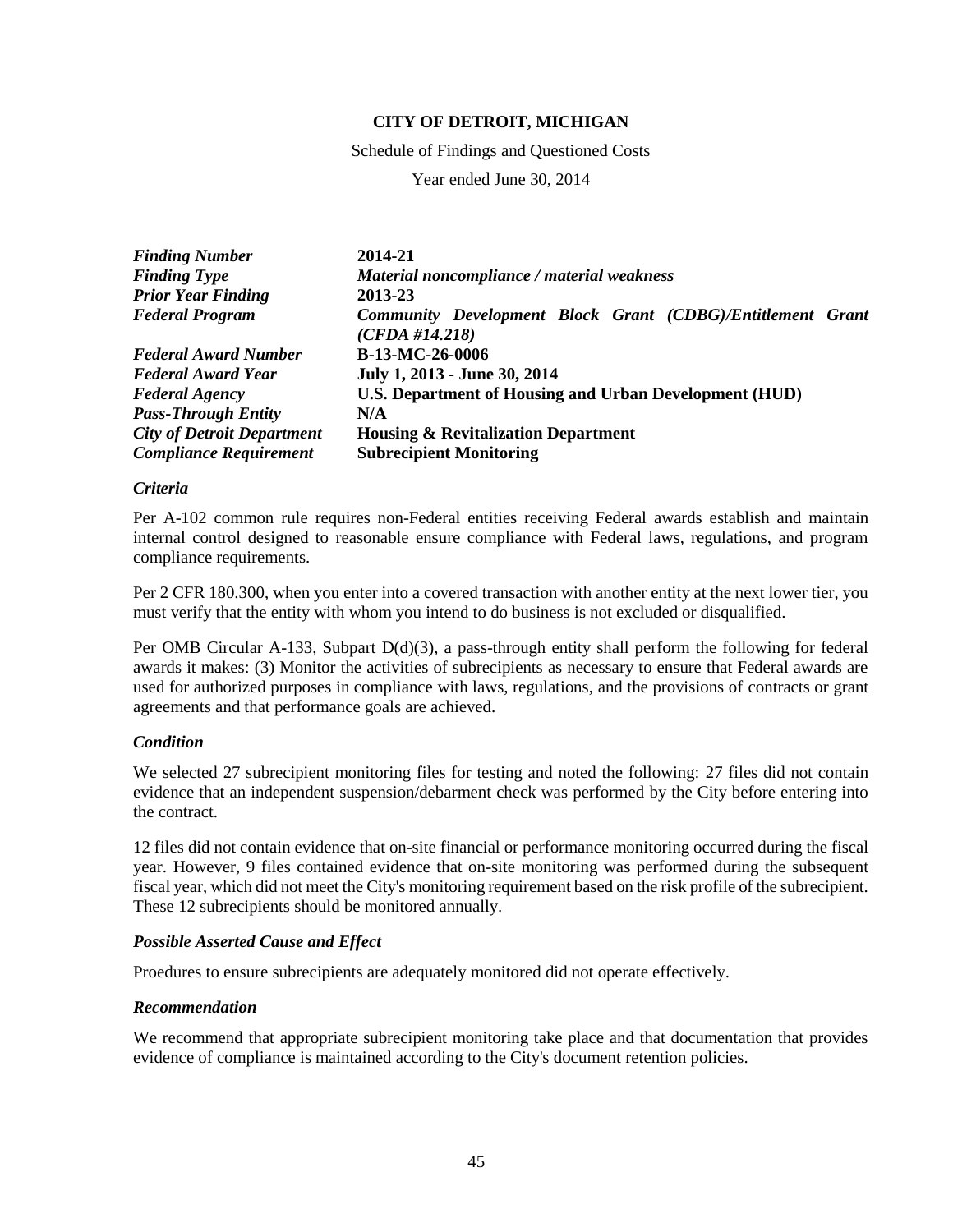Schedule of Findings and Questioned Costs Year ended June 30, 2014

*Questioned Costs*

Indeterminable

*Views of Responsible Officials*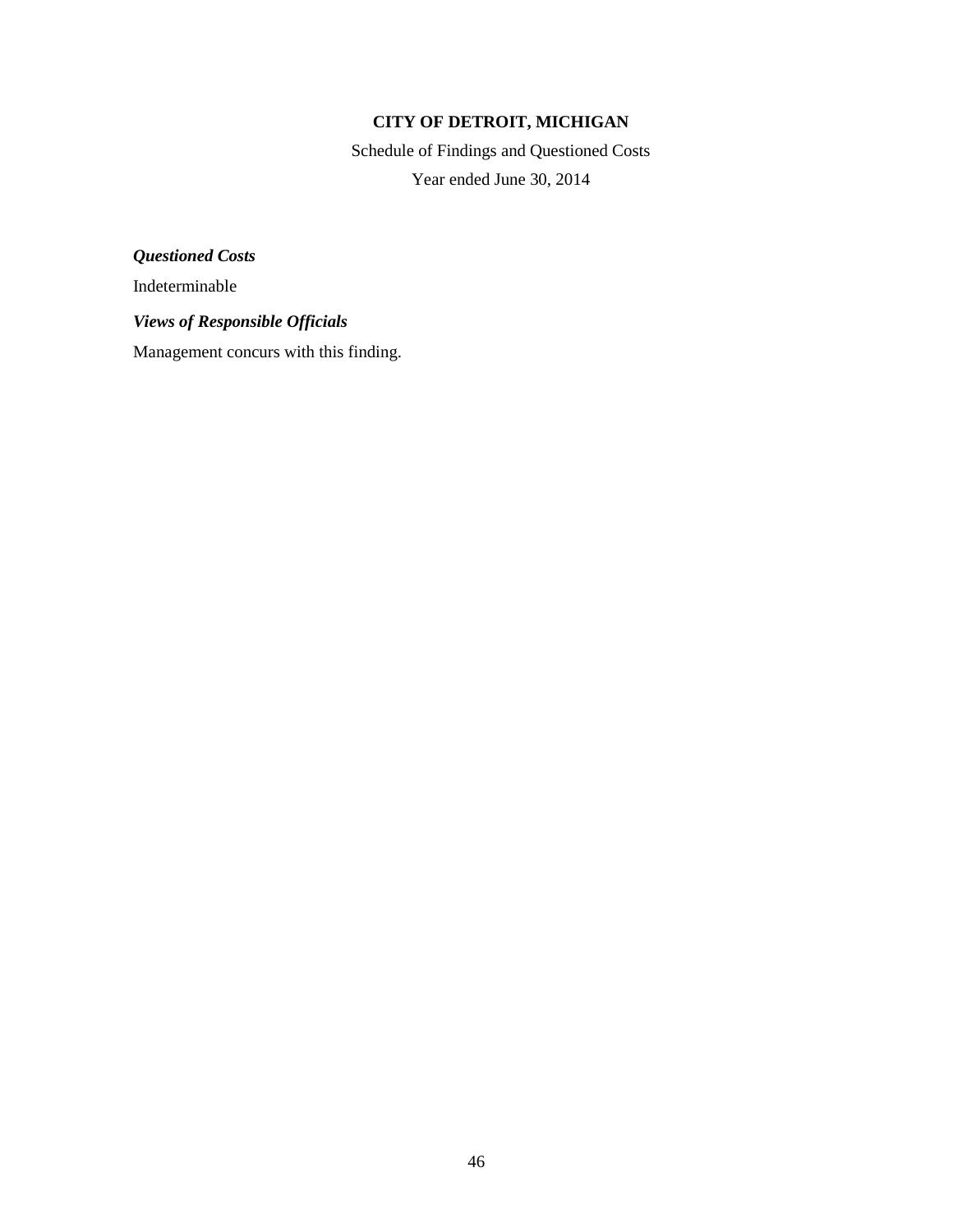Schedule of Findings and Questioned Costs

Year ended June 30, 2014

| <b>Finding Number</b>             | 2014-22                                                       |
|-----------------------------------|---------------------------------------------------------------|
| <b>Finding Type</b>               | Material noncompliance / material weakness                    |
| <b>Prior Year Finding</b>         | N/A                                                           |
| <b>Federal Program</b>            | <b>HOME Investment Partnerships Program (CFDA #14.239)</b>    |
| <b>Federal Award Number</b>       | M-10-MC-26-0202                                               |
| <b>Federal Award Year</b>         | July 1, 2013 - June 30, 2014                                  |
| <b>Federal Agency</b>             | <b>U.S. Department of Housing and Urban Development (HUD)</b> |
| <b>Pass-Through Entity</b>        | N/A                                                           |
| <b>City of Detroit Department</b> | <b>Housing and Revitalization Department</b>                  |
| <b>Compliance Requirement</b>     | <b>Eligibility</b>                                            |

### *Criteria*

The A-102 common rule requires non-federal entitiess receiving federal awards to establish and maintain internal controls designed to reasonably ensure compliance with federal laws, regulations, and program compliance requirements.

Per the May 2014 OMB Circular A-133 program specific requirements for the HOME Investment Partnerships Program, Subpart E(1)(b) HOME-assisted units in a rental housing project must, pursuant to 24 CFR 92.216(a), be occupied only by households that are eligible as low-income families and must meet certain limits on the rents that can be charged. The requirements also apply to the HOME-assisted nonowner-occupied single-family housing purchased with HOME funds. The maximum HOME rents are the lesser of: the fair market rent for comparable units in the area, as established by HUD under 24 CFR section 888.111, or a rent that does not exceed 30 percent of the adjusted income of a family whose annual income equals 65 percent of the median income for the area as determined by HUD with adjustments for the number of bedroom units. In rental projects with five or more units there are additional rent limitations. Twenty percent of the HOME-assisted units must be occupied by very low-income families and meet one of the following rent requirements: (1) the rent does not exceed 30 percent of the annual income of a family whose income equals 50 percent of the median income for the area, as determined by HUD, with adjustments for larger or smaller families; or (2) the rent does not exceed 30 percent of the families adjusted income (24 CFR section 92.252).

### *Condition*

The City outsources the eligibility monitoring to a third party. There was no evidence provided to the auditors that the City sent a listing of completed projects during the year to the third party so they could be included in the population of projects subject to eligibility monitoring. In addition, the City is responsible for conducting in-depth on-site monitoring and inspections for a sample of projects during the year. The City was unable to provide support that any on-site monitoring occurred.

# *Possible Asserted Cause and Effect*

The City is not in compliance with the Eligibility compliance requirements.

### *Recommendation*

We recommend that existing policies are internally monitored to ensure compliance with the Eligibility requirements.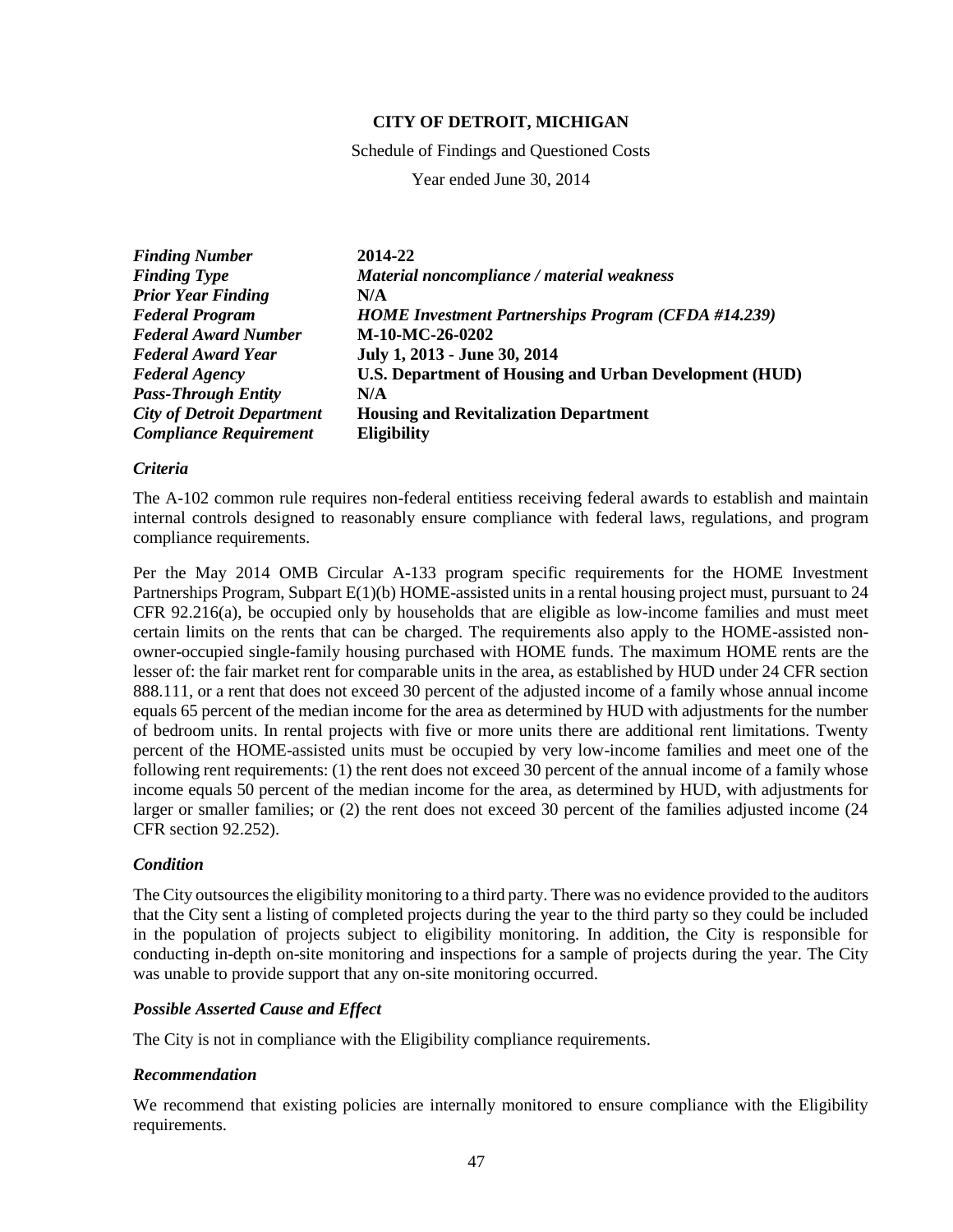Schedule of Findings and Questioned Costs Year ended June 30, 2014

*Questioned Costs*

Indeterminable

*Views of Responsible Officials*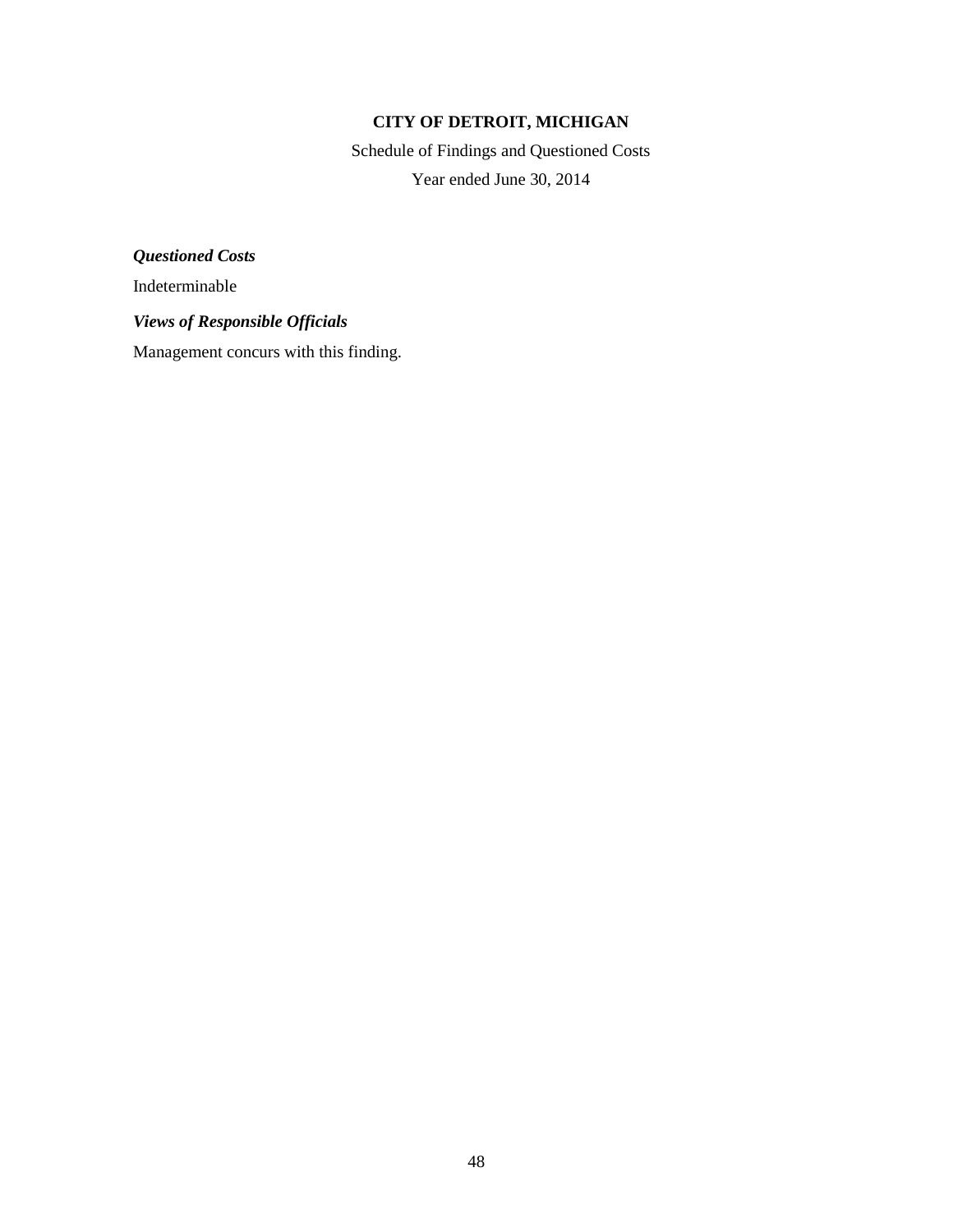Schedule of Findings and Questioned Costs

Year ended June 30, 2014

| <b>Finding Number</b>             | 2014-23                                                       |
|-----------------------------------|---------------------------------------------------------------|
| <b>Finding Type</b>               | Material noncompliance / material weakness                    |
| <b>Prior Year Finding</b>         | 2013-24                                                       |
| <b>Federal Program</b>            | <b>HOME Investment Partnerships Program (CFDA #14.239)</b>    |
| <b>Federal Award Number</b>       | M-10-MC-26-0202                                               |
| <b>Federal Award Year</b>         | July 1, 2013 - June 30, 2014                                  |
| <b>Federal Agency</b>             | <b>U.S. Department of Housing and Urban Development (HUD)</b> |
| <b>Pass-Through Entity</b>        | N/A                                                           |
| <b>City of Detroit Department</b> | <b>Housing and Revitalization Department</b>                  |
| <b>Compliance Requirement</b>     | <b>Davis-Bacon Act</b>                                        |

### *Criteria*

The A-102 common rule requires non-federal entities receiving federal awards to establish and maintain internal controls designed to reasonably ensure compliance with federal laws, regulations, and program compliance requirements.

Per the compliance supplement for the Davis-Bacon Act, non-federal entities shall include in their construction contracts subject to the Davis-Bacon Act a requirement that the contractor or subcontractor comply with the requirements of the Davis-Bacon Act and the DOL regulations (29 CFR part 5, Labor Standards Provisions Applicable to Contacts Governing Federally Financed and Assisted Construction). This includes a requirement for the contractor or subcontractor to submit to the non-federal entity weekly, for each week in which any contract work is performed, a copy of the payroll and a statement of compliance (certified payrolls) (29 CFR sections 5.5 and 5.6).

### *Condition*

For 9 of 39 samples, certified payrolls were not provided as the project files were unable to be located. In addition, for 26 of the 30 samples for which support was obtained, there was no evidence of review and approval of the contractor's certified payrolls by an authorized reviewer.

### *Possible Asserted Cause and Effect*

Procedures to ensure certified payrolls are reviewed and approved did not operate effectively.

### *Recommendation*

We recommend that existing policies are internally monitored to ensure compliance with the Davis-Bacon Act requirements.

### *Questioned Costs*

None

### *Views of Responsible Officials*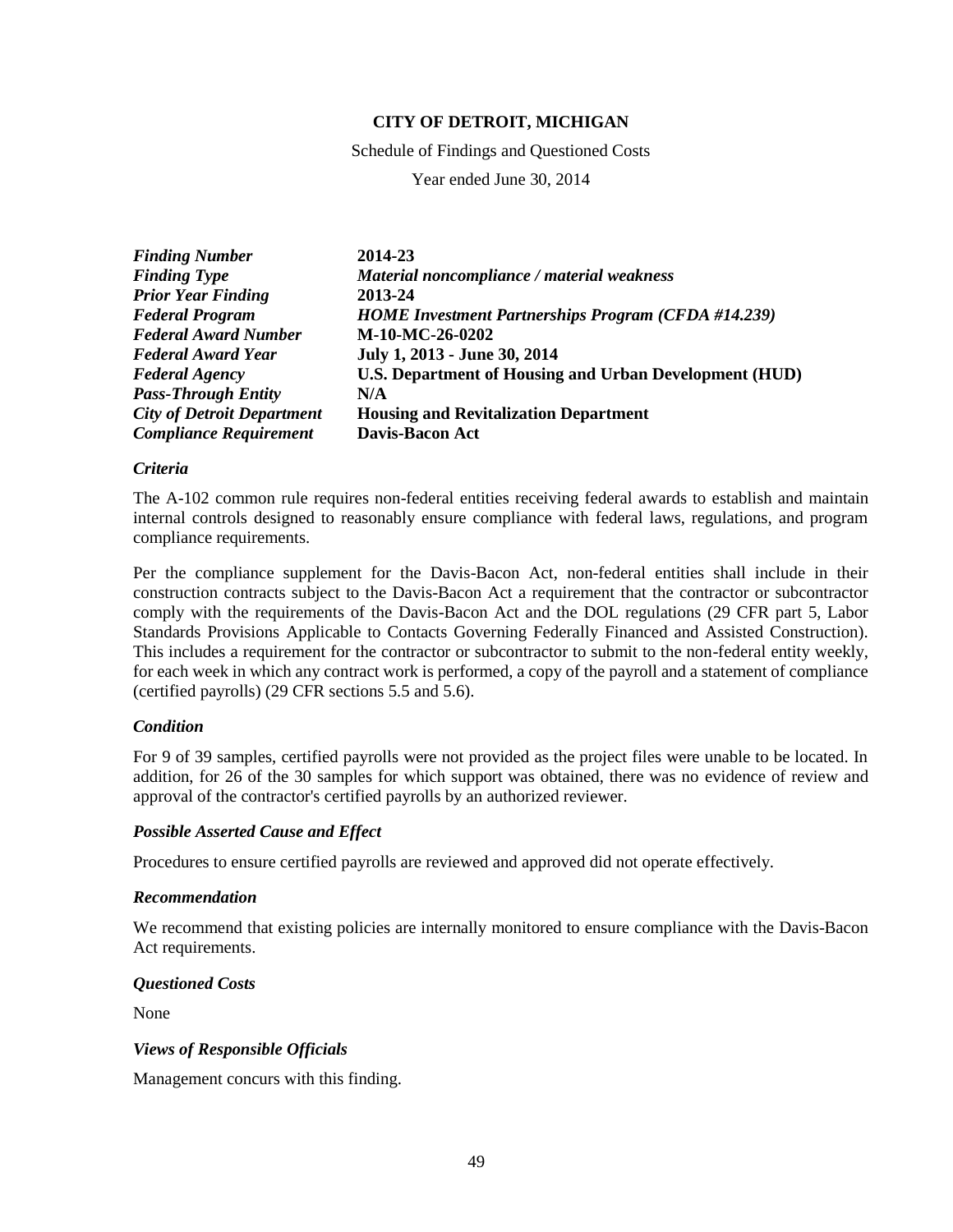Schedule of Findings and Questioned Costs

Year ended June 30, 2014

| <b>Finding Number</b>             | 2014-24                                                       |
|-----------------------------------|---------------------------------------------------------------|
| <b>Finding Type</b>               | Material noncompliance / material weakness                    |
| <b>Prior Year Finding</b>         | 2013-25                                                       |
| <b>Federal Program</b>            | <b>HOME Investment Partnerships Program (CFDA #14.239)</b>    |
| <b>Federal Award Number</b>       | M-10-MC-26-0202                                               |
| <b>Federal Award Year</b>         | July 1, 2013 - June 30, 2014                                  |
| <b>Federal Agency</b>             | <b>U.S. Department of Housing and Urban Development (HUD)</b> |
| <b>Pass-Through Entity</b>        | N/A                                                           |
| <b>City of Detroit Department</b> | <b>Housing and Revitalization Department</b>                  |
| <b>Compliance Requirement</b>     | <b>Procurement, Suspension, and Debarment</b>                 |

### *Criteria*

The A-102 common rule requires non-federal entities receiving federal awards to establish and maintain internal controls designed to reasonably ensure compliance with federal laws, regulations, and program compliance requirements.

Per 2 CFR 180.300, when you enter into a covered transaction with another person at the next lower tier, you must verify that the person with whom you intend to do business is not excluded or disqualified. Per the Federal Service Desk (www.fsd.gov), any entities (contractors, federal assistance recipients, and other potential award recipients) who need to register to do business with the government, look for opportunities or assistance programs, or report subcontract information or government contracting and grants officials responsible for activities with contracts, grants, past performance reporting and suspension and debarment activities must be registered in SAM.

### *Condition*

We performed testwork over eight procurement files, noting eight did not contain a certification that the vendor was not suspended or debarred, nor was there evidence that the City verified the contractor was not susapended or debarred by checking the SAM website. In addition, we performed an independent search on the vendor's registeration and debarment status on the SAM website noting 3 of 8 vendors were not registered in the SAM system.

## *Possible Asserted Cause and Effect*

Management did not comply with suspension and debarment requirements.

### *Recommendation*

We recommend that policies and procedures are monitored to ensure compliance with suspension and debarment requirements.

### *Questioned Costs*

Indeterminable

# *Views of Responsible Officials*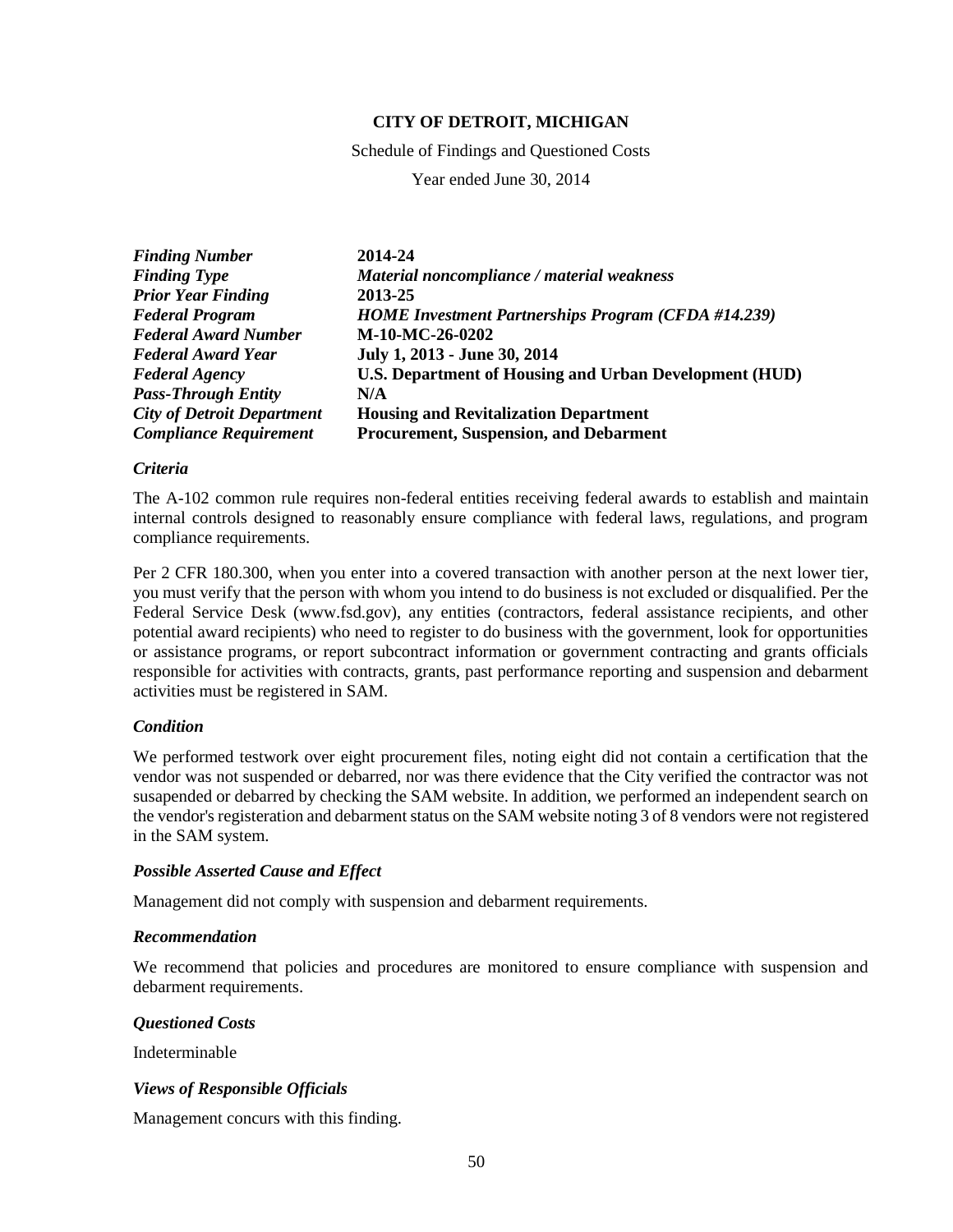Schedule of Findings and Questioned Costs

Year ended June 30, 2014

| <b>Finding Number</b>             | 2014-25                                                         |
|-----------------------------------|-----------------------------------------------------------------|
| <b>Finding Type</b>               | Material noncompliance / material weakness                      |
| <b>Prior Year Finding</b>         | N/A                                                             |
| <b>Federal Program</b>            | <b>HOME Investment Partnerships Program (CFDA #14.239)</b>      |
| <b>Federal Award Number</b>       | M-10-MC-26-0202                                                 |
| <b>Federal Award Year</b>         | July 1, 2013 - June 30, 2014                                    |
| <b>Federal Agency</b>             | U.S. Department of Housing and Urban Development (HUD)          |
| <b>Pass-Through Entity</b>        | N/A                                                             |
| <b>City of Detroit Department</b> | <b>Housing and Revitalization Department</b>                    |
| <b>Compliance Requirement</b>     | <b>Special Tests and Provisions - Housing Quality Standards</b> |

### *Criteria*

The A-102 common rule requires non-federal entitiess receiving federal awards to establish and maintain internal controls designed to reasonably ensure compliance with federal laws, regulations, and program compliance requirements.

Per 24 CFR 92.504 (d)(1), The participating jurisdiction must inspect each project at project completion and during the period of affordability to determine that the project meets the property standards of § 92.251. During the period of affordability, the participating jurisdiction must perform on-site inspections of HOMEassisted rental housing to determine compliance with the property standards of § 92.251 and to verify the information submitted by the owners in accordance with the requirements of § 92.252. The inspections must be in accordance with the inspection procedures that the participating jurisdiction establishes to meet the inspection requirements of § 92.251.

### *Condition*

The City is unable to provide support that monitoring of housing quality standards occurred for the year ended June 30, 2014.

### *Possible Asserted Cause and Effect*

Management did not comply with the Housing Quality Standards requirement.

### *Recommendation*

We recommend that policies and procedures are monitored to ensure compliance with Housing Quality Standards requirements.

### *Questioned Costs*

Indeterminable

### *Views of Responsible Officials*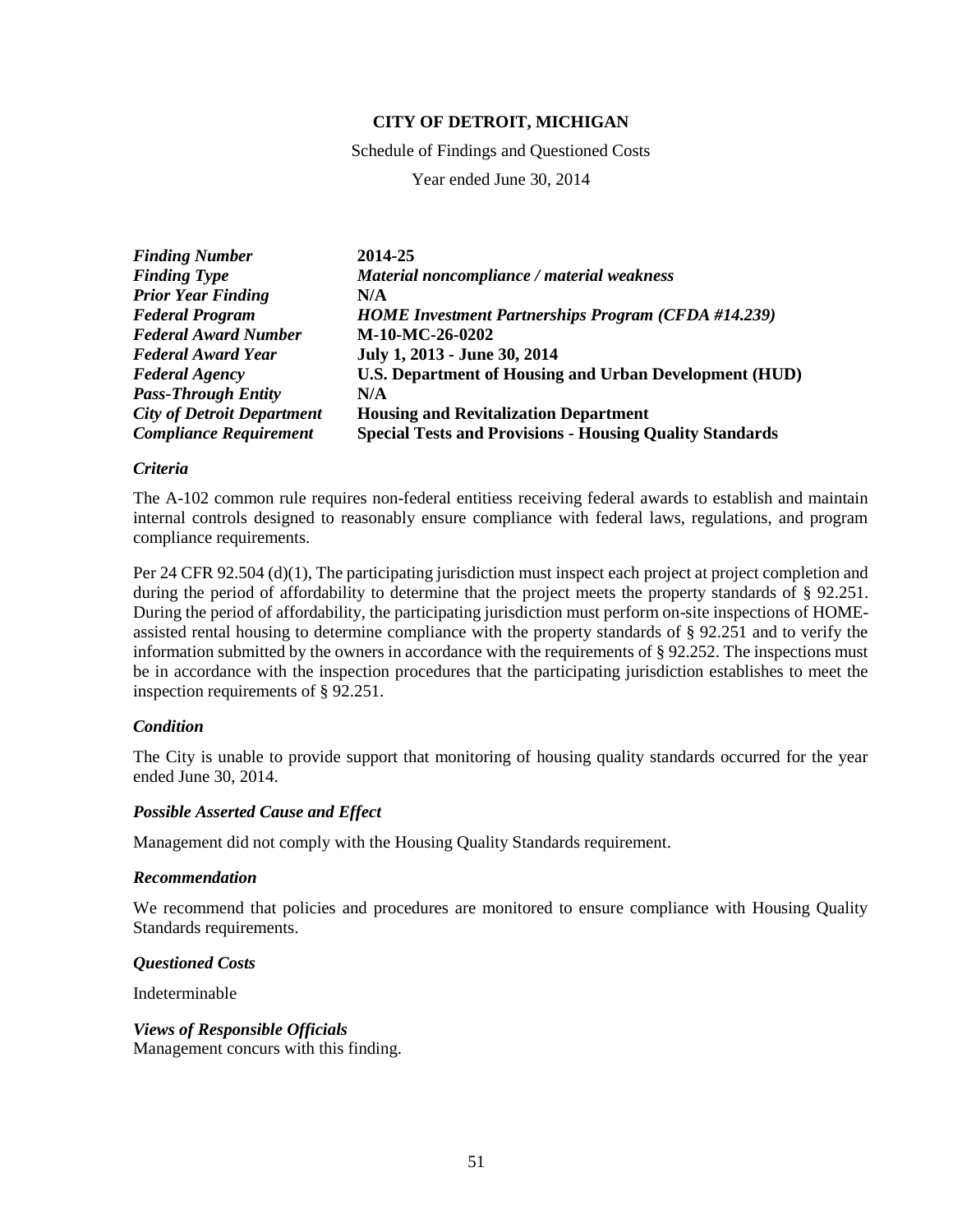Schedule of Findings and Questioned Costs

Year ended June 30, 2014

| <b>Finding Number</b>             | 2014-26                                                     |
|-----------------------------------|-------------------------------------------------------------|
| <b>Finding Type</b>               | Noncompliance / significant deficiency                      |
| <b>Prior Year Finding</b>         | N/A                                                         |
| <b>Federal Program</b>            | Federal Transit Cluster (CFDA #20.500, 20.507)              |
| <b>Federal Award Number</b>       | MI-90-X374, MI-90-X563, MI-90-X604, MI-90-X605, MI-95-X642, |
|                                   | MI-95-X062                                                  |
| <b>Federal Award Year</b>         | July 1, 2013 - June 30, 2014                                |
| <b>Federal Agency</b>             | <b>U.S. Department of Transportation</b>                    |
| <b>Pass-Through Entity</b>        | <b>Federal Transit Administration</b>                       |
| <b>City of Detroit Department</b> | <b>U.S. Detroit Department of Transportation</b>            |
| <b>Compliance Requirement</b>     | <b>Earmarking</b>                                           |

### *Criteria*

Per the OMB A-133 Compliance Circular, one percent of 5307 program funds apportioned to urbanized areas with a population of at least 200,000 shall be expended for transit enhancement activities. This requirement applies at the Urbanized Area (UZA) level, not to an individual grant or grantee (49 USC 5307(d)(1)(K)(i)).

### *Condition*

We reviewed all federal expenditures from 5307 grant funds related to transit enhancement activities to determine whether DDOT expended at least 1% of its expenditures on transit enhancement activities. DDOT expended 0.76% on transit enhancements and was \$51,857 under the 1% threshold of \$215,225

### *Possible Asserted Cause and Effect*

Procedures to ensure compliance with Earmarking requirements were not operating effectively.

### *Recommendation*

We recommend management track and review all transit enhancement activity in order to ensure the department is in compliance with federal requirements.

### *Questioned Costs*

None

### *Views of Responsible Officials*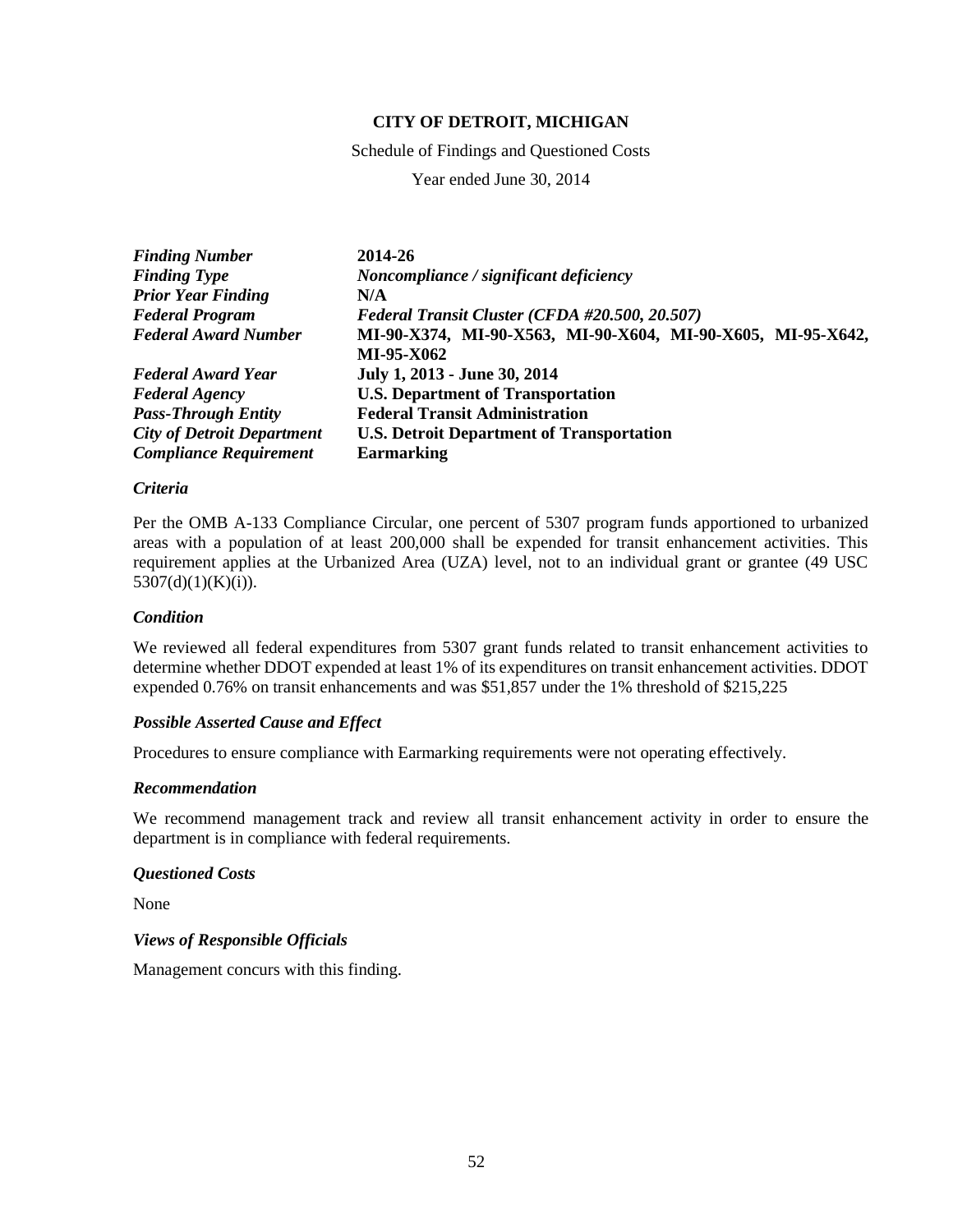Schedule of Findings and Questioned Costs

Year ended June 30, 2014

| <b>Finding Number</b>             | 2014-27                                          |
|-----------------------------------|--------------------------------------------------|
| <b>Finding Type</b>               | Material noncompliance / material weakness       |
| <b>Prior Year Finding</b>         | 2013-45                                          |
| <b>Federal Program</b>            | Federal Transit Cluster (CFDA #20.500, 20.507)   |
| <b>Federal Award Number</b>       | MI-90-X605                                       |
| <b>Federal Award Year</b>         | July 1, 2013 - June 30, 2014                     |
| <b>Federal Agency</b>             | <b>U.S. Department of Transportation</b>         |
| <b>Pass-Through Entity</b>        | <b>Federal Transit Administration</b>            |
| <b>City of Detroit Department</b> | <b>U.S. Detroit Department of Transportation</b> |
| <b>Compliance Requirement</b>     | <b>Davis-Bacon Act</b>                           |

### *Criteria*

Per the compliance supplement for the Davis-Bacon Act, Nonfederal entities shall include in their construction contracts subject to the Davis-Bacon Act a requirement that the contractor or subcontractor comply with the requirements of the Davis-Bacon Act and the DOL regulations (29 CFR part 5). This includes a requirement for the contractor or subcontractor to submit to the non-Federal entity weekly, for each week in which any contract work is performed, a copy of the payroll and a statement of compliance (certifed payrolls) are to be prepared by the payroll administrator and reviewed by the Development specialist, as evidenced by a signature (29 CFR Sections 5.5 and 5.6). The A-102 common rule requires non-Federal entities receiving Federal awards establish and maintain internal control designed to reasonably ensure compliance with Federal laws, regulations, and program compliance.

## *Condition*

2 of 3 samples did not contain evidence of review and approval of the contractor's certified payrolls by an authorized reviewer. Additionally, for 1 of 3 samples, no certified payrolls were provided.

### *Possible Asserted Cause and Effect*

Procedures to ensure certified payrolls are reviewed and approved were not operating effectively.

### *Recommendation*

We recommend that policies are monitored to ensure compliance with the Davis-Bacon Act requirements.

### *Questioned Costs*

None

# *Views of Responsible Officials*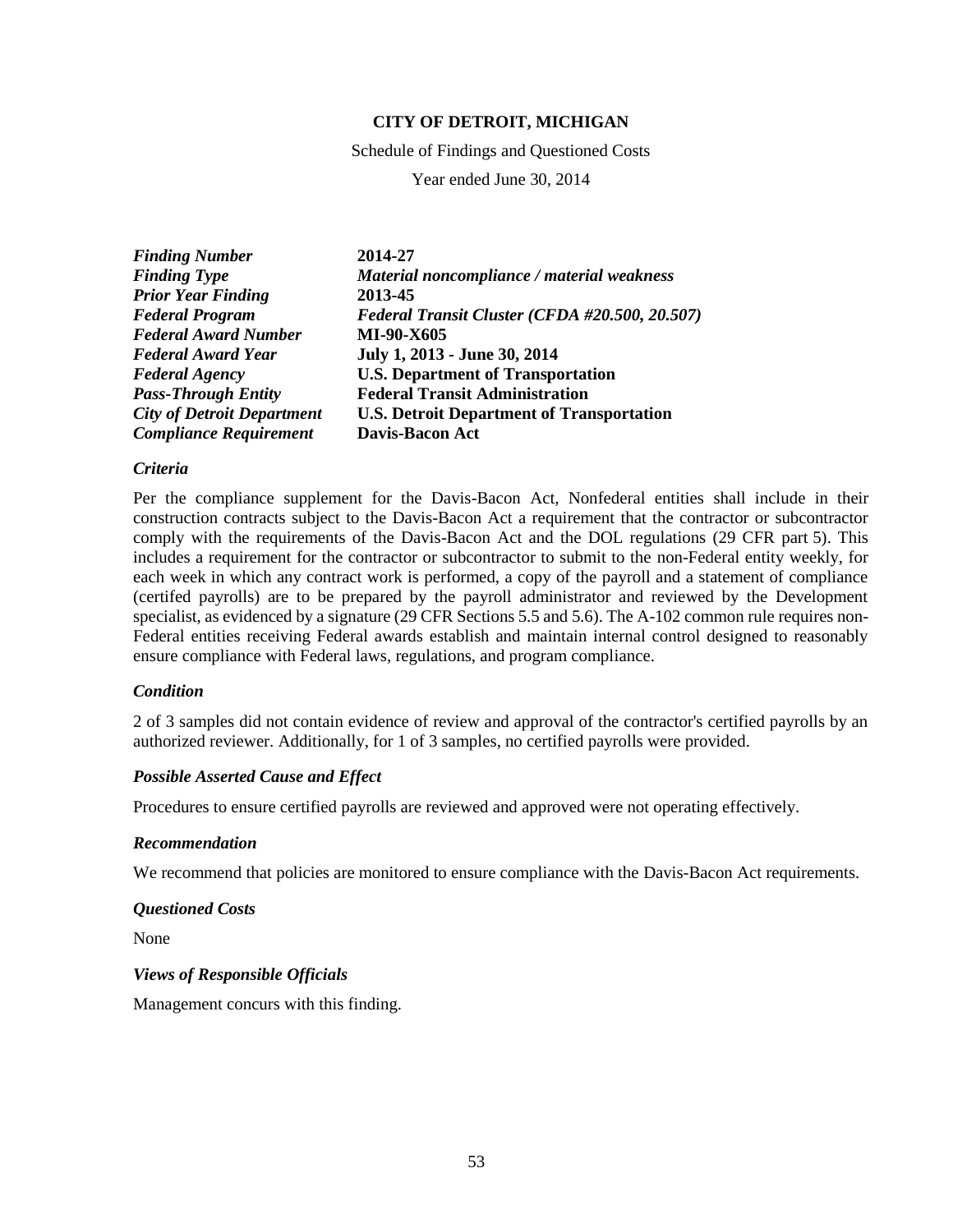Schedule of Findings and Questioned Costs

Year ended June 30, 2014

| <b>Finding Number</b>             | 2014-28                                        |
|-----------------------------------|------------------------------------------------|
| <b>Finding Type</b>               | Noncompliance / significant deficiency         |
| <b>Prior Year Finding</b>         | N/A                                            |
| <b>Federal Program</b>            | Federal Transit Cluster (CFDA #20.500, 20.507) |
| <b>Federal Award Number</b>       | MI-90-X605                                     |
| <b>Federal Award Year</b>         | July 1, 2013 - June 30, 2014                   |
| <b>Federal Agency</b>             | <b>U.S. Department of Transportation</b>       |
| <b>Pass-Through Entity</b>        | <b>Federal Transit Administration</b>          |
| <b>City of Detroit Department</b> | <b>Detroit Department of Transportation</b>    |
| <b>Compliance Requirement</b>     | <b>Procurement, Suspension, and Debarment</b>  |

### *Criteria*

The A-102 common rule requires non-federal entities receiving federal awards to establish and maintain internal controls designed to reasonably ensure compliance with federal laws, regulations, and program compliance requirements.

Per 2 CFR 215.46, procurement records and files for purchase in excess of the small purchase threshold shall include the following at a minimum: (a) basis for contractor selection; (b) Justification for lack of competition when competitive bids or offers are not obtained; and (c) Basis of contractor selection and the basis for the award cost.

### *Condition*

For 1 of 7 contracts selected for testwork, the City was unable to provide justification for lack of competition.

### *Possible Asserted Cause and Effect*

Procurement files were not maintained in accordance with the City's record retention policies.

## *Recommendation*

We recommend that policies and procedures are monitored to ensure compliance with procurement requirements.

## *Questioned Costs*

Indeterminable

## *Views of Responsible Officials*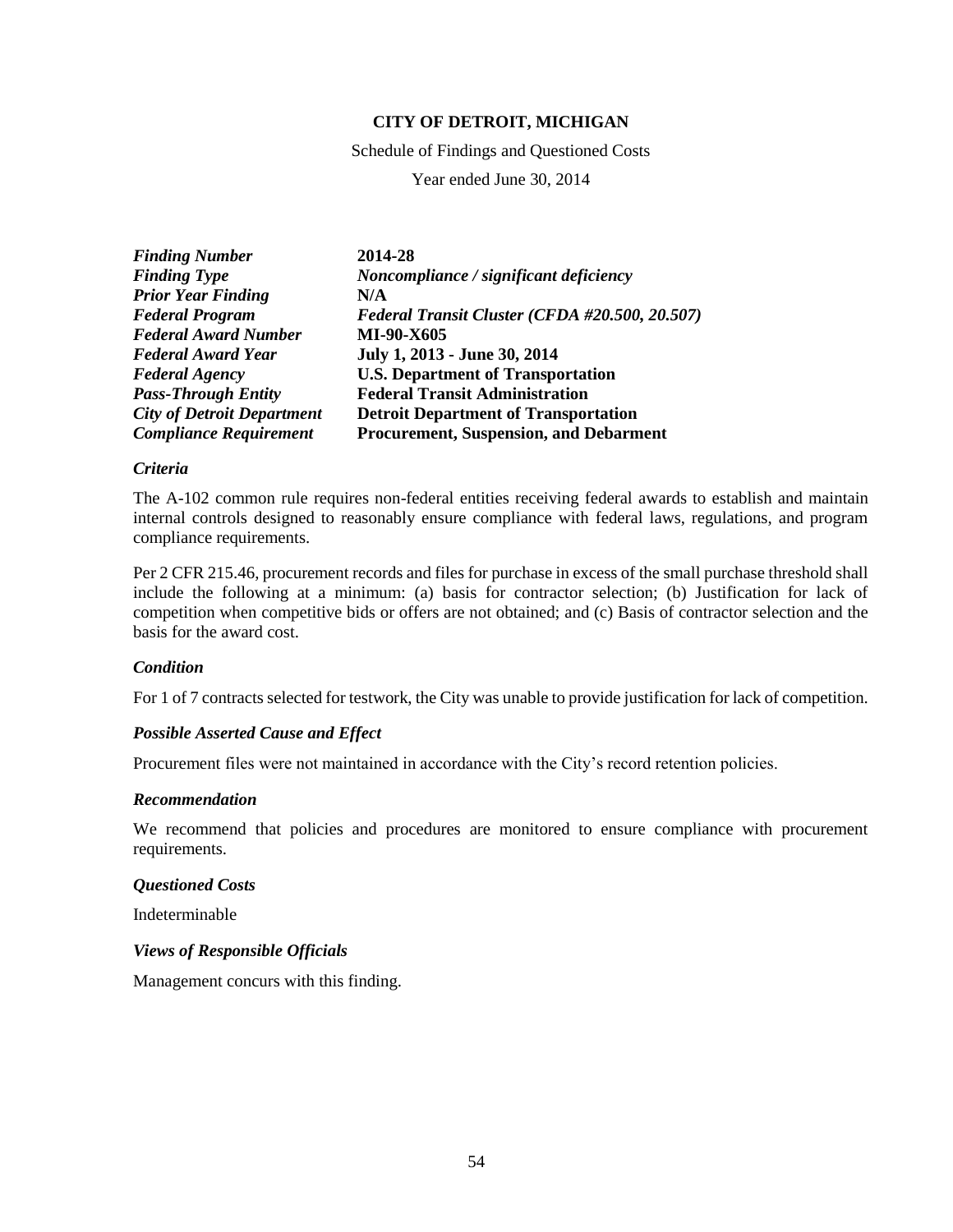Schedule of Findings and Questioned Costs

Year ended June 30, 2014

| <b>Finding Number</b>             | 2014-29                                                                                   |
|-----------------------------------|-------------------------------------------------------------------------------------------|
| <b>Finding Type</b>               | Noncompliance / significant deficiency                                                    |
| <b>Prior Year Finding</b>         | N/A                                                                                       |
| <b>Federal Program</b>            | Capitalization Grants for Clean Water State Revolving Loan Funds<br>$(CFDA\#66.458) ARRA$ |
| <b>Federal Award Number</b>       | 5175-07, 5175-08                                                                          |
| <b>Federal Award Year</b>         | July 1, 2013 - June 30, 2014                                                              |
| <b>Federal Agency</b>             | <b>Environmental Protection Agency (EPA)</b>                                              |
| <b>Pass-Through Entity</b>        | <b>Michigan Department of Environmental Quality</b>                                       |
| <b>City of Detroit Department</b> | <b>Detroit Water and Sewer Department</b>                                                 |
| <b>Compliance Requirement</b>     | <b>Activities Allowed or Unallowed and Allowable Costs/Cost Principles</b>                |

### *Criteria*

Per 2 CFR Part 225 Appendix A Section c.1.j., payroll costs must be adequately documented. The A-102 common rule requires non-Federal entities receiving Federal awards establish and maintain internal control designed to reasonably ensure compliance with Federal laws, regulations, and program compliance requirements.

### *Condition*

We selected 40 payroll payments charged to the grant, totaling \$12,611, and noted that for 7 of the expenditures, the City did not submit the actual payroll costs paid, as required. 4 of the expenditures were over reimbursed, and 3 were underreimbursed. These resulted in a net over reimbursement of \$544. Additionally, for 7 of the expenditures we could not verify approval by a supervisor, and 1 expenditure did not have the appropriate supporting documentation signed by the employee.

# *Possible Asserted Cause and Effect*

Procedures to ensure compliance with the Activities Allowed / Allowable costs compliance requirement were not operating effectively.

### *Recommendation*

We recommend that policies are monitored to ensure compliance with Allowable Cost requirements.

### *Questioned Costs*

\$544

# *Views of Responsible Officials*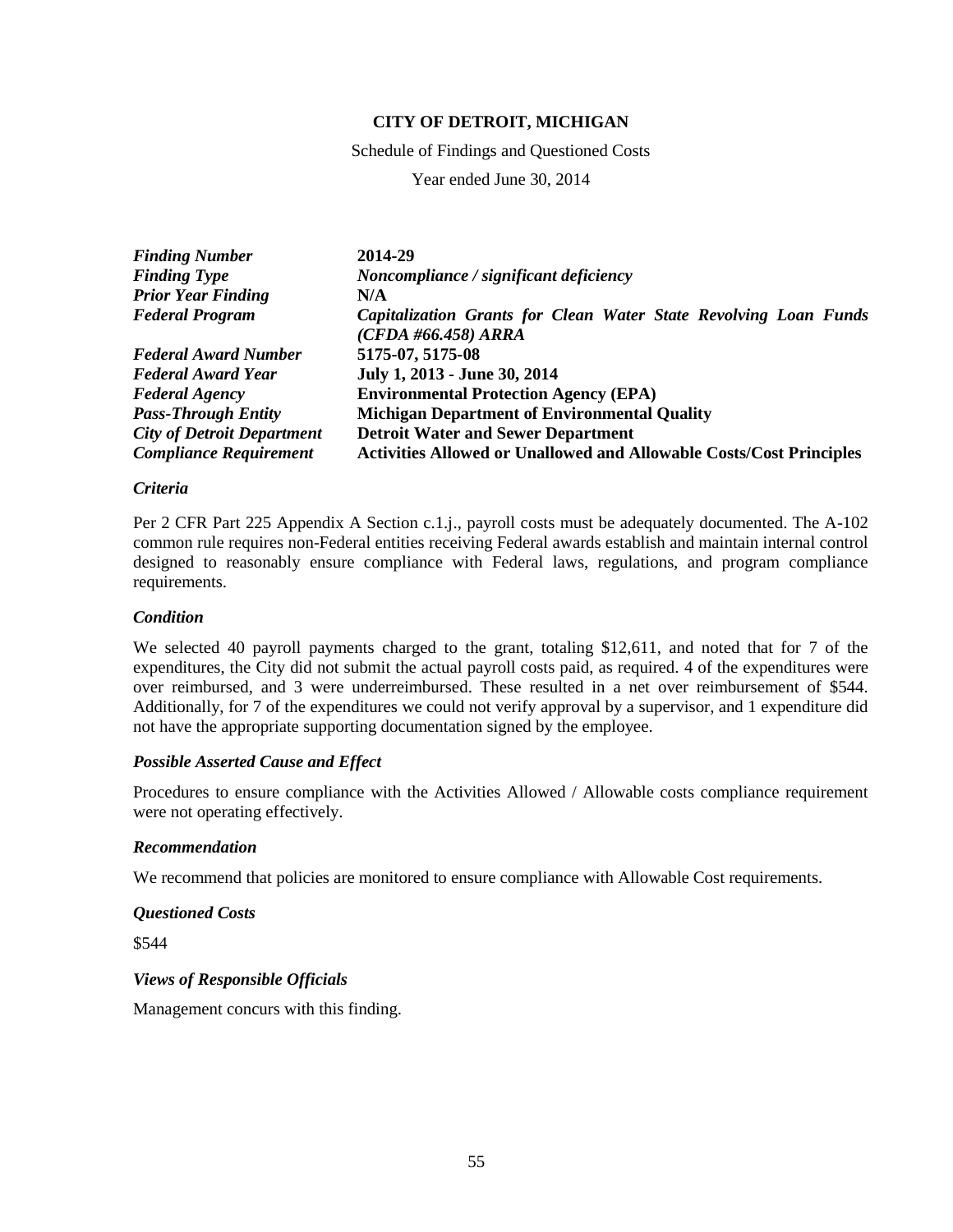Schedule of Findings and Questioned Costs

Year ended June 30, 2014

| <b>Finding Number</b>             | 2014-30                                                                               |
|-----------------------------------|---------------------------------------------------------------------------------------|
| <b>Finding Type</b>               | Material noncompliance / material weakness                                            |
| <b>Prior Year Finding</b>         | N/A                                                                                   |
| <b>Federal Program</b>            | <b>Block Grants for Prevention and Treatment of Substance Abuse (CFDA</b><br>#93.959) |
| <b>Federal Award Number</b>       | 2B08TI010026T                                                                         |
| Federal Award Year                | October 1, 2013 - September 30, 2014                                                  |
| <b>Federal Agency</b>             | <b>U.S. Department of Health and Human Services</b>                                   |
| <b>Pass-Through Entity</b>        | <b>Michigan Department of Community Health</b>                                        |
| <b>City of Detroit Department</b> | <b>Department of Health and Human Services</b>                                        |
| <b>Compliance Requirement</b>     | <b>Procurement, Suspension, and Debarment</b>                                         |

### *Criteria*

The A-102 common rule and OMB Circular A-110 (2 CFR Part 215) requires that non-Federal entities receiving Federal awards (i.e. auditee management) establish and maintain internal control designed to reasonably ensure compliance with federal laws, regulations, and program compliance requirements. Per 2 CFR 215.46, procurement records and files for purchase in excess of the small purchase threshold shall inlcude the following at a minimum: (a) basis for contractor selection; (b) Justification for lack of competition when competitive bids or offers are not obtained; and (c) Basis of contractor selection and the basis for the award cost.

### *Condition*

We selected the procurement file of the only contracts greater than \$25,000 to ensure that there was an adequate level of competition, or that there was justification for lack thereof. The City's Department of Health and Wellness Promotion (DHWP) was unable to provide a contract file including the justification for the lack of competition related to the subcontractor.

### *Possible Asserted Cause and Effect*

Management did not comply with Procurement requirements.

### *Recommendation*

We recommend that policies and procedures are monitored to ensure compliance with procurement requirements.

### *Questioned Costs*

Indeterminable

### *Views of Responsible Officials*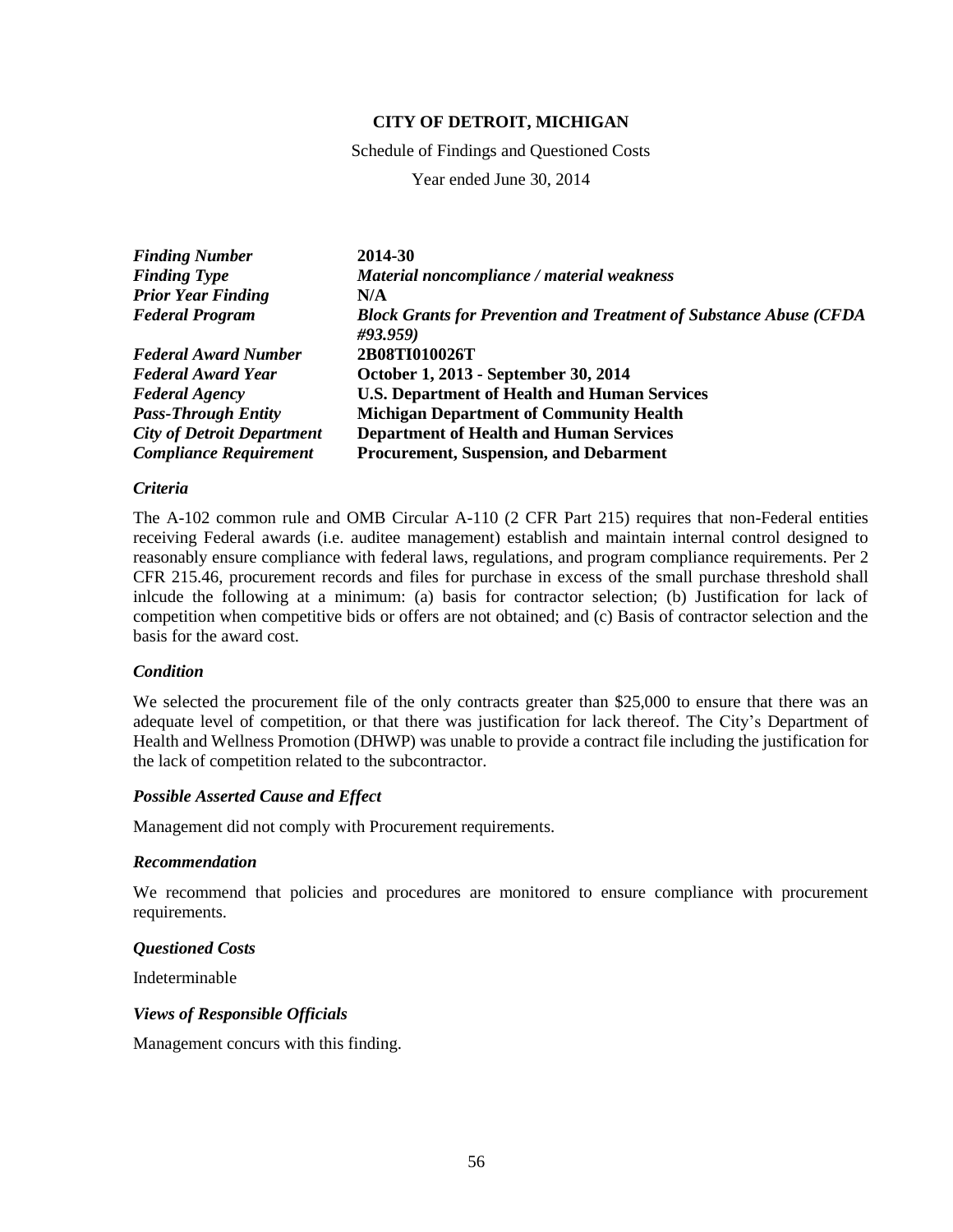Schedule of Findings and Questioned Costs

Year ended June 30, 2014

| <b>Finding Number</b>             | 2014-31                                                                               |
|-----------------------------------|---------------------------------------------------------------------------------------|
| <b>Finding Type</b>               | Material noncompliance / material weakness                                            |
| <b>Prior Year Finding</b>         | N/A                                                                                   |
| <b>Federal Program</b>            | <b>Block Grants for Prevention and Treatment of Substance Abuse (CFDA</b><br>#93.959) |
| <b>Federal Award Number</b>       | 2B08TI010026T                                                                         |
| Federal Award Year                | October 1, 2013 - September 30, 2014                                                  |
| <b>Federal Agency</b>             | <b>U.S. Department of Health and Human Services</b>                                   |
| <b>Pass-Through Entity</b>        | <b>Michigan Department of Community Health</b>                                        |
| <b>City of Detroit Department</b> | <b>Department of Health and Human Services</b>                                        |
| <b>Compliance Requirement</b>     | <b>Subrecipient Monitoring</b>                                                        |

### *Criteria*

The A-102 common rule requires non-federal entities receiving federal awards to establish and maintain internal control designed to resaonably ensure compliance with Federal Laws, regulations, and program compliance requirements. Per 31 USC 7502(f)(2) each pass-through entity shall— (A)provide such subrecipient the program names (and any identifying numbers) from which such assistance is derived, and the Federal requirements which govern the use of such awards and the requirements of this chapter; (B) monitor the subrecipient's use of Federal awards through site visits, limited scope audits, or other means; (C) review the audit of a subrecipient as necessary to determine whether prompt and appropriate corrective action has been taken with respect to audit findings, as defined by the Director, pertaining to Federal awards provided to the subrecipient by the pass-through entity.

### *Condition*

The City was unable to provide documentation to support that it conducted adequate monitoring activities during the award period.

### *Possible Asserted Cause and Effect*

Failure to monitor the subrecipient may result in the subrecipient not properly administering federal programs in accordance with laws, regulations and the grant agreement.

### *Recommendation*

Failure to monitor the subrecipient may result in the subrecipient not properly administering federal programs in accordance with laws, regulations and the grant agreement.

## *Questioned Costs*

None

### *Views of Responsible Officials*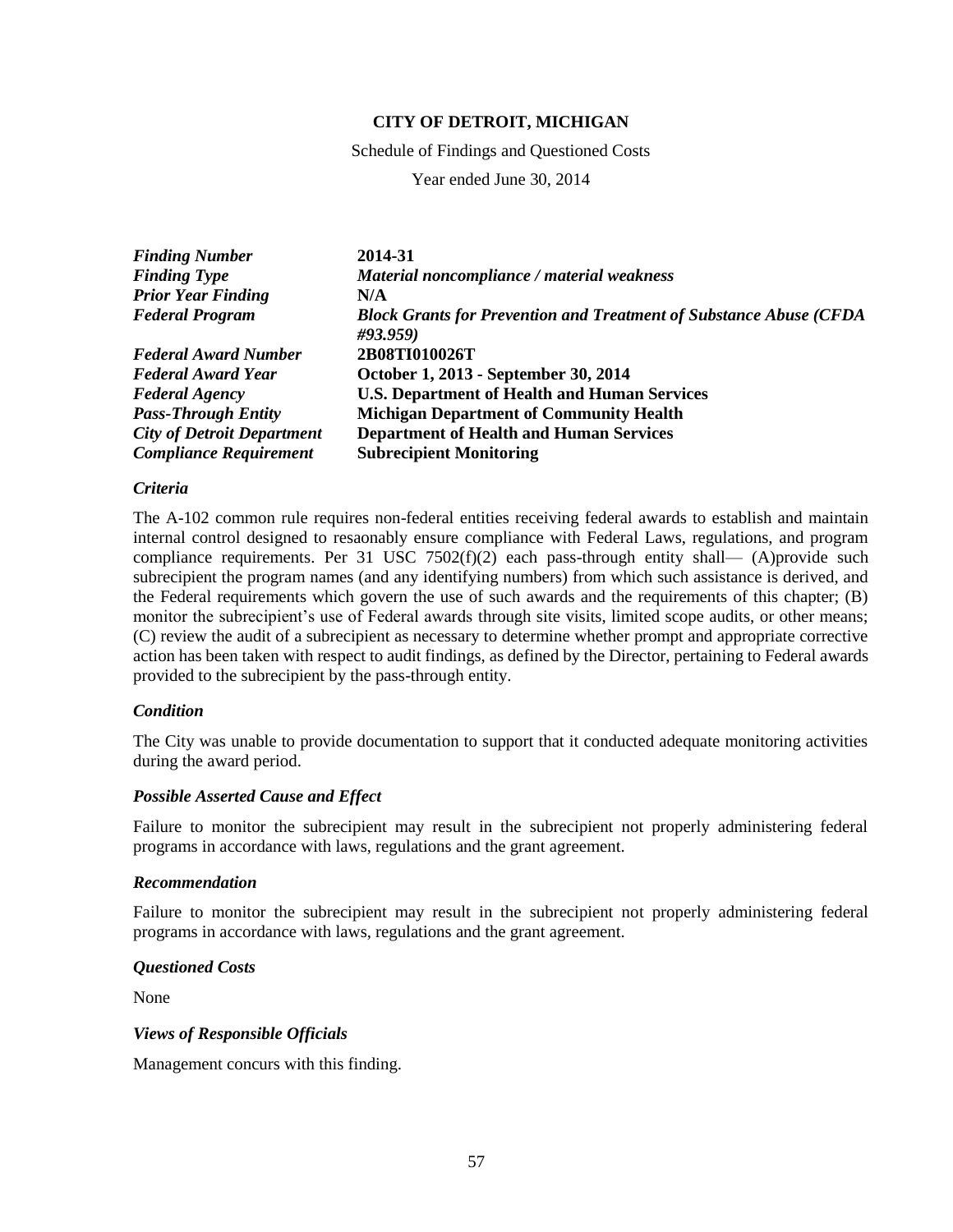Schedule of Findings and Questioned Costs

Year ended June 30, 2014

| <b>Finding Number</b>             | 2014-32                                                              |
|-----------------------------------|----------------------------------------------------------------------|
| <b>Finding Type</b>               | Material noncompliance / material weakness                           |
| <b>Prior Year Finding</b>         | N/A                                                                  |
| <b>Federal Program</b>            | <b>HIV Emergency Relief Project Grants (CFDA #93.914)</b>            |
| <b>Federal Award Number</b>       | H89HA00021-21-01, H89HA00021-22-01                                   |
| <b>Federal Award Year</b>         | March 1, 2012 - February 29, 2013, March 1, 2013 - February 28, 2014 |
| <b>Federal Agency</b>             | <b>U.S. Department of Health and Human Services</b>                  |
| <b>Pass-Through Entity</b>        | N/A                                                                  |
| <b>City of Detroit Department</b> | <b>Department of Health &amp; Wellness Promotion</b>                 |
| <b>Compliance Requirement</b>     | <b>Cash Management</b>                                               |

### *Criteria*

Per 24 CFR 85.20(7), Procedures for minimizing the time elapsing between the transfer of funds from the U.S. Treasury and disbursement by grantees and subgrantees must be followed whenever advance payment procedures are used. Grantees must establish reasonable procedures to ensure the receipt of reports on subgrantees' cash balances and cash disbursements in sufficient time to enable them to prepare complete and accurate cash transactions reports to the awarding agency.

Per OMB Circular A-102, Grants and Cooperative Agreements with State and Local Governments Attachment (1)(a), agency methods and procedures for transferring funds shall minimize the time elapsing between transfer to recipients of grants and cooperative agreements and the recipients' need for the funds.

### *Condition*

For 7 of the 8 draws selected for testing, the City did not minimize the time lapse between drawdown and payment to 3 days or less as required. Seven samples exceeded time lapse by 5-10 days and one sample exceeded time lapse by 21 days.

### *Possible Asserted Cause and Effect*

Payment procedures utilized by the City do not allow for precision in determining the time lag between a request for payment and the payment being made. As a result, certain payments have a time lapse that exceeds the 3 day requirement.

### *Recommendation*

We recommend policies and procedures are developed, implemented, and monitored to ensure that all funds are disbursed in accordance with regulations or the terms and conditions of the award.

### *Questioned Costs*

Indeterminable

### *Views of Responsible Officials*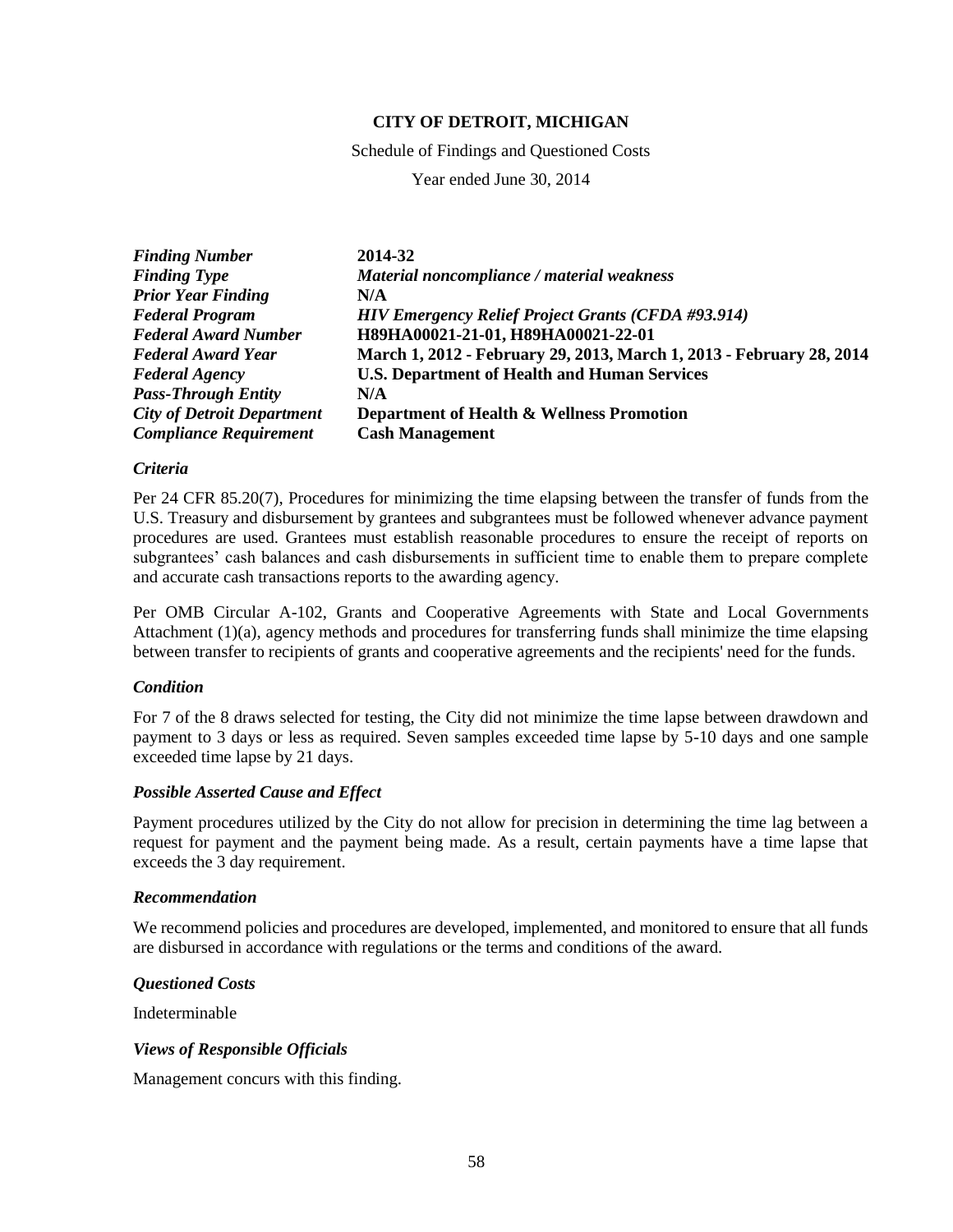Schedule of Findings and Questioned Costs

Year ended June 30, 2014

| <b>Finding Number</b>             | 2014-33                                                              |
|-----------------------------------|----------------------------------------------------------------------|
| <b>Finding Type</b>               | Material noncompliance / material weakness                           |
| <b>Prior Year Finding</b>         | 2013-59                                                              |
| <b>Federal Program</b>            | <b>HIV Emergency Relief Project Grants (CFDA #93.914)</b>            |
| <b>Federal Award Number</b>       | H89HA00021-21-01, H89HA00021-22-01                                   |
| <b>Federal Award Year</b>         | March 1, 2012 - February 29, 2013, March 1, 2013 - February 28, 2014 |
| <b>Federal Agency</b>             | <b>U.S. Department of Health and Human Services</b>                  |
| <b>Pass-Through Entity</b>        | N/A                                                                  |
| <b>City of Detroit Department</b> | <b>Department of Health &amp; Wellness Promotion</b>                 |
| <b>Compliance Requirement</b>     | <b>Procurement, Suspension and Debarment</b>                         |

### *Criteria*

Per 45 CFR Part 92.36(b)(9) and 2 CFR section 215.46, 45 CFR Part 92.36(b)(1) and (d)(4); and 2 CFR sections 215.43 and 215.44(e), and 45 CFR 92.36(f) and 2 CFR section 215.45, contract files should contain documentation that includes the significant history of the procurement, including the rationale for the method of procurement, selection of contract type, contractor selection or rejection, the basis of contract price, the rationale to limit competition in those cases where competition was limited and ascertain if the limitation was justified, and cost or price analyses performed in connection with procurement actions, including contract modifications supporting the procurement action.

### *Condition*

We reviewed the procurement file of the sole contract greater than \$25,000 for the HIV program which is the contract between the City and its subrecipient covering fiscal year 2014 to determine whether there was an adequate level of competition, or whether there was justification for lack thereof. The City was to unable to provide a contract file including the justification for the lack of competition related to the subcontractor.

# *Possible Asserted Cause and Effect*

Because no documentation was provided, we were not able to verify that there was no bias in the selection of its subrecipient and that the appropriate procurement procedures were followed.

### *Recommendation*

We recommend that policies and procedures are monitored to ensure compliance with procurement requirements.

### *Questioned Costs*

None

### *Views of Responsible Officials*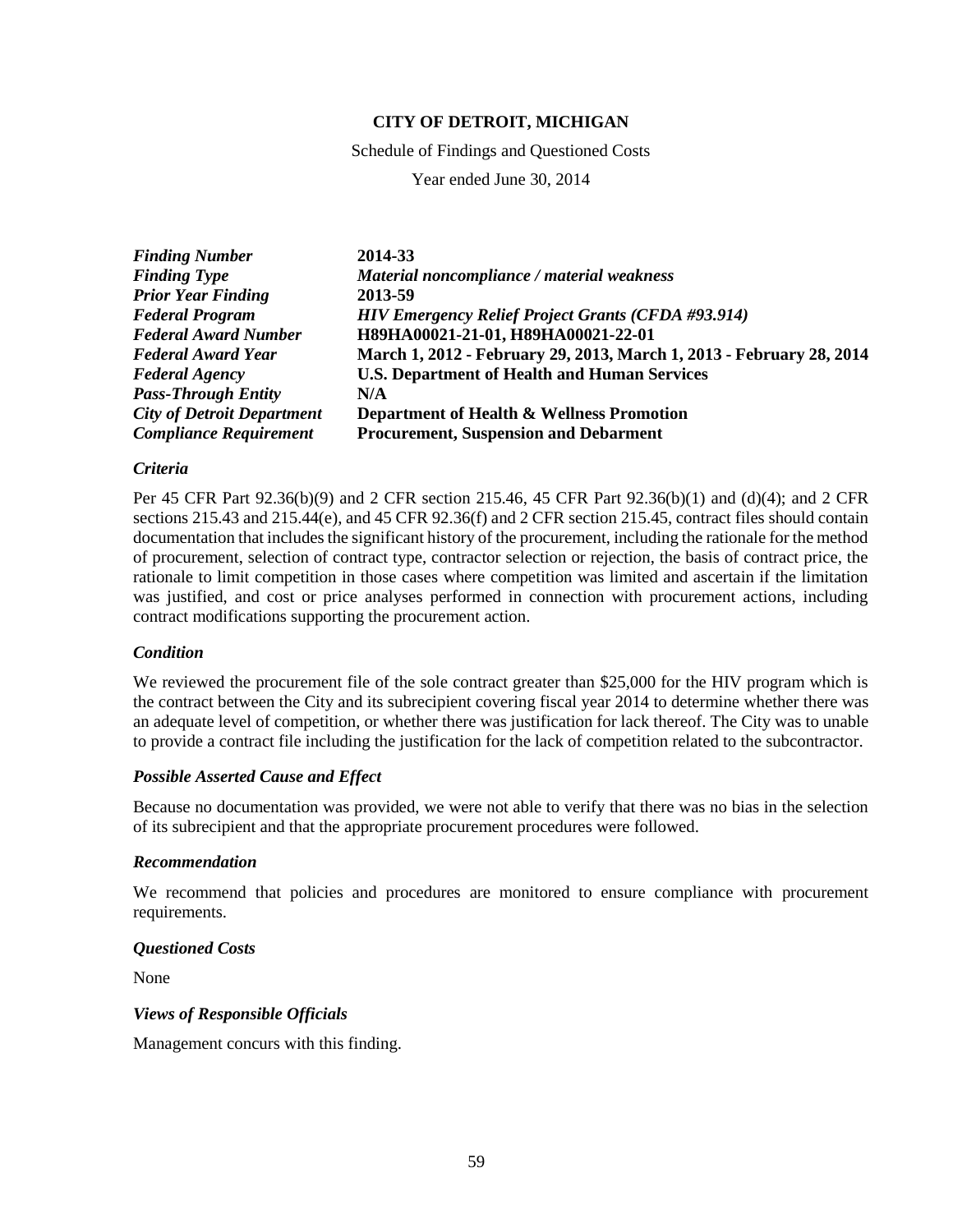Schedule of Findings and Questioned Costs

Year ended June 30, 2014

| <b>Finding Number</b>             | 2014-34                                                              |
|-----------------------------------|----------------------------------------------------------------------|
| <b>Finding Type</b>               | Material noncompliance / material weakness                           |
| <b>Prior Year Finding</b>         | 2013-60                                                              |
| <b>Federal Program</b>            | <b>HIV Emergency Relief Project Grants (CFDA #93.914)</b>            |
| <b>Federal Award Number</b>       | H89HA00021-21-01, H89HA00021-22-01                                   |
| Federal Award Year                | March 1, 2012 - February 29, 2013, March 1, 2013 - February 28, 2014 |
| <b>Federal Agency</b>             | <b>U.S. Department of Health and Human Services</b>                  |
| <b>Pass-Through Entity</b>        | N/A                                                                  |
| <b>City of Detroit Department</b> | <b>Department of Health &amp; Wellness Promotion</b>                 |
| <b>Compliance Requirement</b>     | <b>Procurement, Suspension and Debarment</b>                         |

### *Criteria*

CFR 92.37(b) requires that subgrantees be subject to federal statutes and regulations and that those provisions are included in the subgrant agreement.

### *Condition*

We reviewed procurement of the sole contract greater than \$25,000 for the HIV program, the contract between the City and its subcontractor covering fiscal year 2014. The contract was approved two months after the effective date of the contract. The contract for the grant year  $3/1/2013 - 2/28/2016$  was approved on May 1, 2013.

### *Possible Asserted Cause and Effect*

The contract between the City and its subcontractor was approved in May 2013, which is after the start of the grant year. This allowed the subcontractor to operate without an approved contract for more than 2 months.

### *Recommendation*

We recommend that policies and procedures are monitored to ensure compliance with procurement requirements.

### *Questioned Costs*

None

### *Views of Responsible Officials*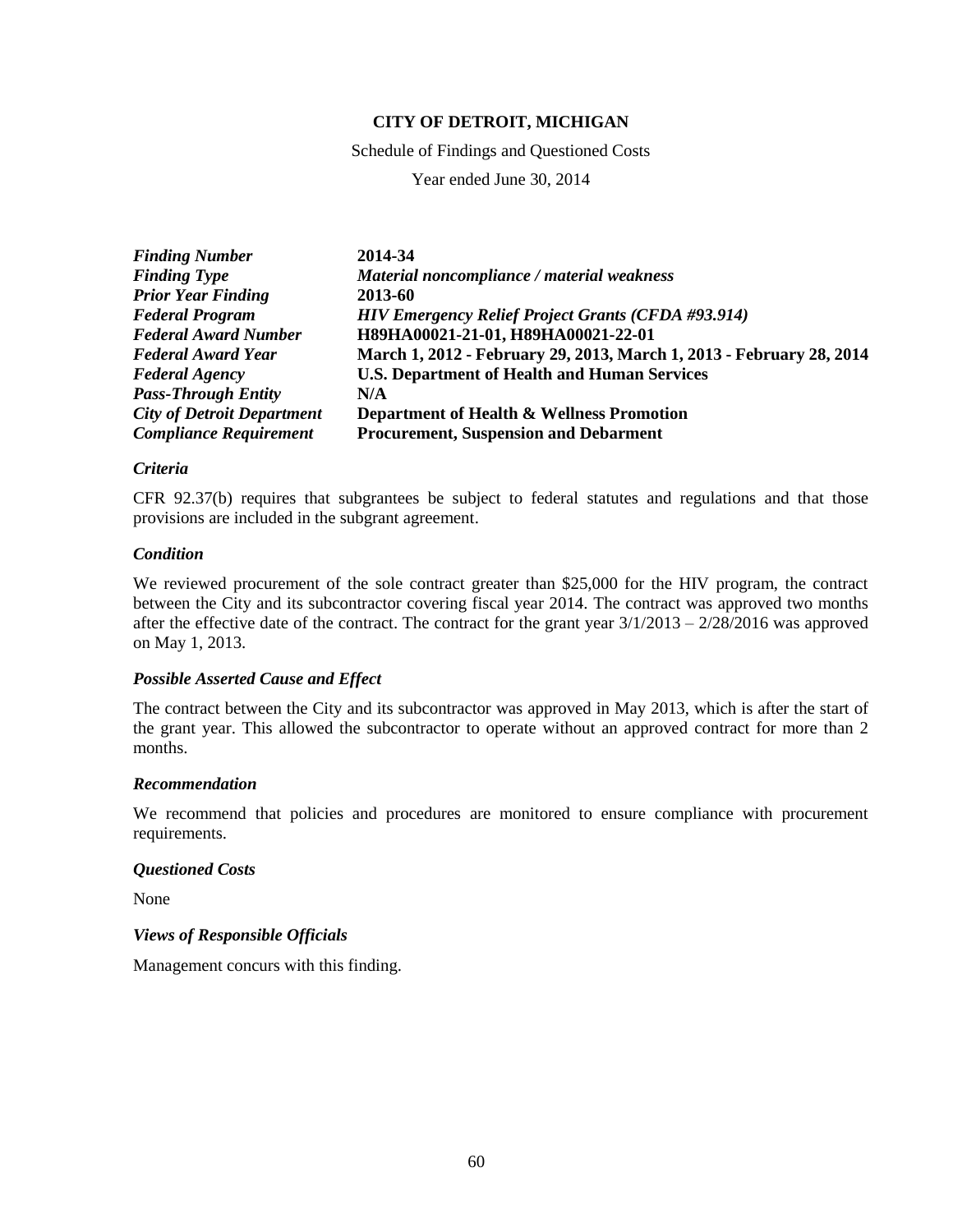Schedule of Findings and Questioned Costs

Year ended June 30, 2014

| <b>Finding Number</b>             | 2014-35                                                              |
|-----------------------------------|----------------------------------------------------------------------|
| <b>Finding Type</b>               | Material noncompliance / material weakness                           |
| <b>Prior Year Finding</b>         | 2013-61                                                              |
| <b>Federal Program</b>            | <b>HIV Emergency Relief Project Grants (CFDA #93.914)</b>            |
| <b>Federal Award Number</b>       | H89HA00021-21-01, H89HA00021-22-01                                   |
| <b>Federal Award Year</b>         | March 1, 2012 - February 29, 2013, March 1, 2013 - February 28, 2014 |
| <b>Federal Agency</b>             | <b>U.S. Department of Health and Human Services</b>                  |
| <b>Pass-Through Entity</b>        | N/A                                                                  |
| <b>City of Detroit Department</b> | Department of Health & Wellness Promotion                            |
| <b>Compliance Requirement</b>     | <b>Subrecipient Monitoring</b>                                       |

### *Criteria*

The A-102 common rule requires non-federal entities receiving federal awards to establish and maintain internal control designed to reasonably ensure compliance with Federal Laws, regulations, and program compliance requirements. Per 31 USC  $7502(f)(2)$  each pass-through entity shall— (A)provide such subrecipient the program names (and any identifying numbers) from which such assistance is derived, and the Federal requirements which govern the use of such awards and the requirements of this chapter; (B) monitor the subrecipient's use of Federal awards through site visits, limited scope audits, or other means; (C) review the audit of a subrecipient as necessary to determine whether prompt and appropriate corrective action has been taken with respect to audit findings, as defined by the Director, pertaining to Federal awards provided to the subrecipient by the pass-through entity.

## *Condition*

We obtained the subrecipient monitoring file for the subcontractor, noting there was no evidence of monitoring during the award period or periodic visits to review financial information.

## *Possible Asserted Cause and Effect*

Failure to monitor the subrecipient may result in the subrecipient not properly administering federal programs in accordance with laws, regulations and the grant agreement.

### *Recommendation*

We recommend that management establish policies and procedures to ensure that subrecipient monitoring compliance requirements are met.

### *Questioned Costs*

None

### *Views of Responsible Officials*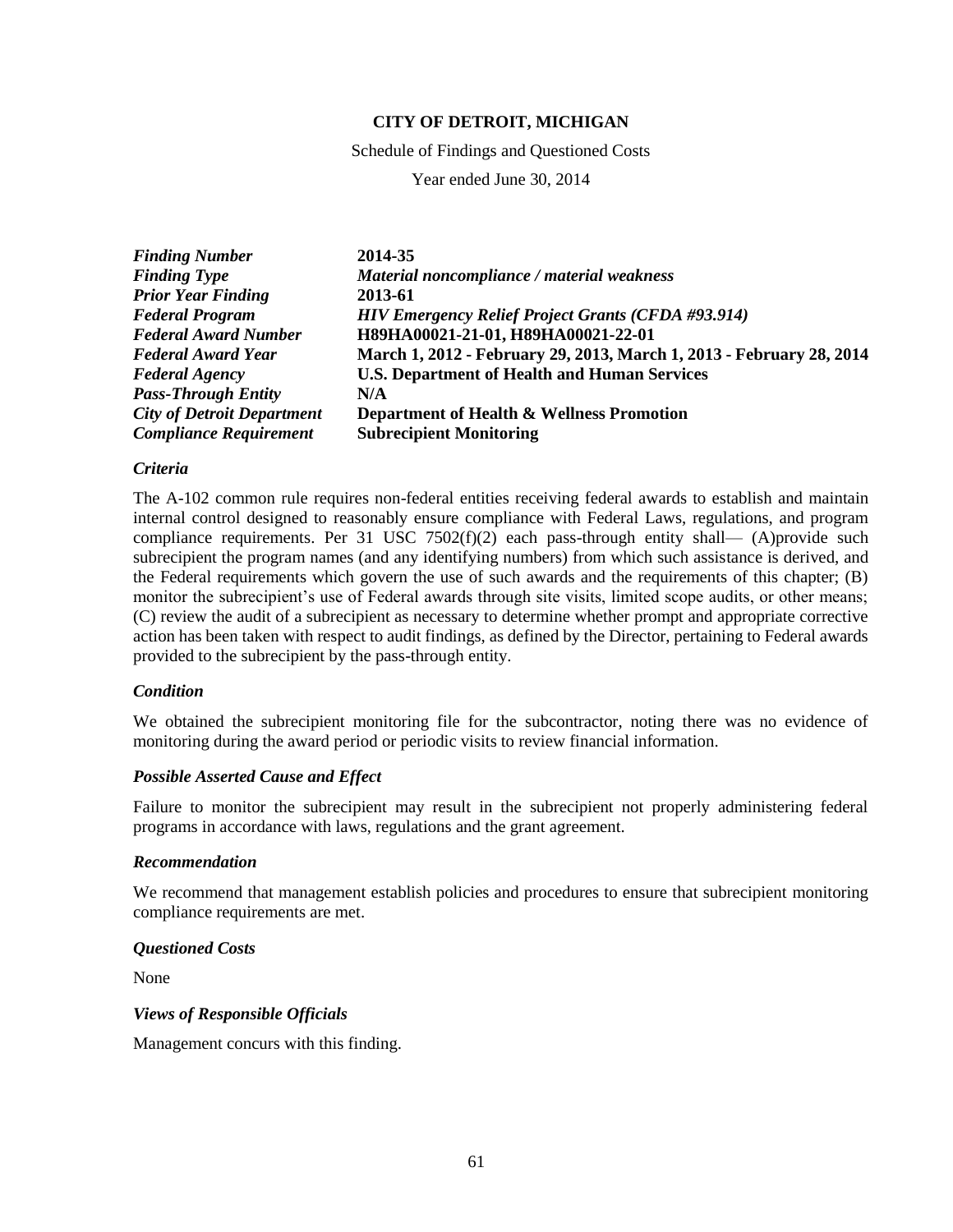Schedule of Findings and Questioned Costs

Year ended June 30, 2014

| <b>Finding Number</b>             | 2014-36                                                                     |
|-----------------------------------|-----------------------------------------------------------------------------|
| <b>Finding Type</b>               | <b>Material Noncompliance / Material Weakness</b>                           |
| <b>Prior Year Finding</b>         | N/A                                                                         |
| <b>Federal Program</b>            | Staffing for Adequate Fire and Emergency Response (CFDA #97.083)            |
| <b>Federal Award Number</b>       | EMW-2011-FH-00489, EMW-2012-FH-00665                                        |
| <b>Federal Award Year</b>         | September 22, 2012 - December 29, 2014                                      |
| <b>Federal Agency</b>             | <b>U.S. Department of Homeland Security</b>                                 |
| <b>Pass-Through Entity</b>        | N/A                                                                         |
| <b>City of Detroit Department</b> | <b>Detroit Fire Department</b>                                              |
| <b>Compliance Requirement</b>     | <b>Activities Allowed or Unallowed, and Allowable Costs/Cost Principles</b> |

### *Criteria*

2 CFR Part 225 Appendix A Section C.1.j states that to be allowable under Federal awards, costs muste be adequately documented. The A-102 common rule requires non-federal entities receiving federal awards to establish and maintain internal control designed to reasonably ensure compliance with Federal Laws, regulations, and program compliance requirements.

## *Condition*

The Fire Department performed 3 drawdowns that spanned fiscal year 2013 – fiscal year 2015. As SAFER is a staffing grant, the City should be able to reconcile what was drawn down to the general ledger and the payroll system, however they have not been able to line up the payroll expenses by year associated with the specific drawdowns. However, the questioned costs are indeterminable as the City is unable to reconcile the payroll system to what was drawn down.

### *Possible Asserted Cause and Effect*

Drawdowns should be based on amounts that can be reconciled to supporting documents and the general ledger in order to maintain an appropriate audit trail.

### *Recommendation*

We recommend that the City implement procedures to better track SAFER funding and draw down funds.

### *Questioned Costs*

None

### *Views of Responsible Officials*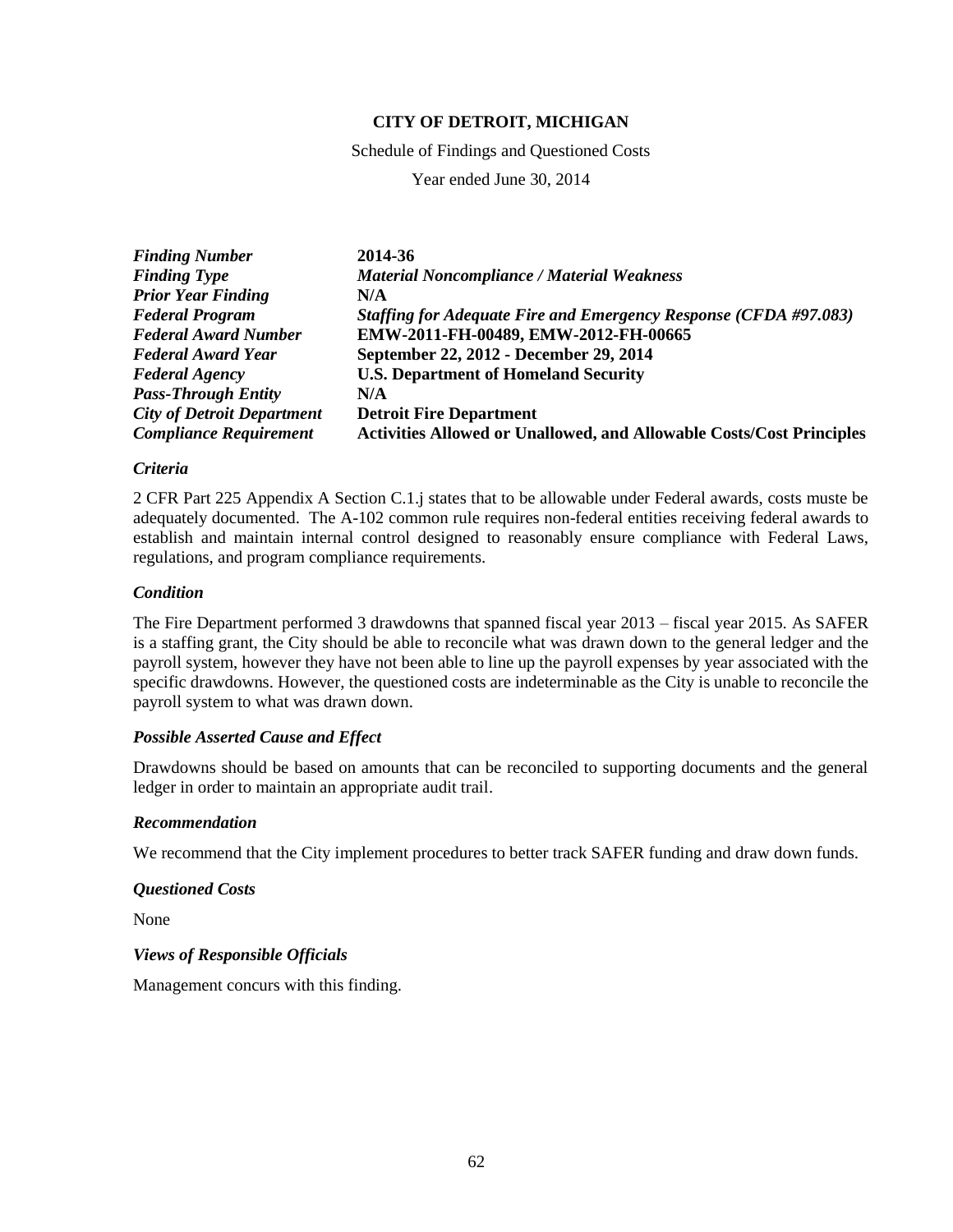Schedule of Findings and Questioned Costs

Year ended June 30, 2014

| <b>Finding Number</b>             | 2014-37                                                                     |
|-----------------------------------|-----------------------------------------------------------------------------|
| <b>Finding Type</b>               | Material noncompliance / material weakness                                  |
| <b>Prior Year Finding</b>         | 2013-71                                                                     |
| <b>Federal Program</b>            | Staffing for Adequate Fire and Emergency Response (CFDA #97.083)            |
| <b>Federal Award Number</b>       | EMW-2011-FH-00489, EMW-2012-FH-00665                                        |
| <b>Federal Award Year</b>         | September 22, 2012 - December 29, 2014                                      |
| <b>Federal Agency</b>             | <b>U.S. Department of Homeland Security</b>                                 |
| <b>Pass-Through Entity</b>        | N/A                                                                         |
| <b>City of Detroit Department</b> | <b>Detroit Fire Department</b>                                              |
| <b>Compliance Requirement</b>     | <b>Activities Allowed or Unallowed, and Allowable Costs/Cost Principles</b> |

### *Criteria*

The A-102 common rule requires non-federal entities receiving federal awards to establish and maintain internal control designed to resaonably ensure compliance with Federal Laws, regulations, and program compliance requirements.

Code of Federal Regulations Part 225 Appendix B, paragraph 8(h)(3) states that: Where employees are expected to work solely on a single Federal award or cost objective, charges for their salaries and wages will be supported by periodic certifications that the employees worked solely on that program for the period covered by the certification. These certifications will be prepared at least semiannually and will be signed by the employee or supervisory official having firsthand knowledge of the work performed by the employee. The A-102 common rule requires non-Federal entities receiving Federal awards establish and maintain internal control designed to reasonably ensure compliance with Federal laws, regulations, and program compliance requirements.

## *Condition*

We noted that all employees charged to the grant were not originally supported with the required semiannual time certification. However, 16 months after year end, management certified that these employees worked solely on the SAFER grant. The certifications, however, were not performed bi-annually or timely for employees charged to the SAFER grant.

## *Possible Asserted Cause and Effect*

Management was unaware of the requirement to prepare time certifications.

### *Recommendation*

We recommend that management attain a full understanding of the grant requirements and complete payroll certifications in a timely manner.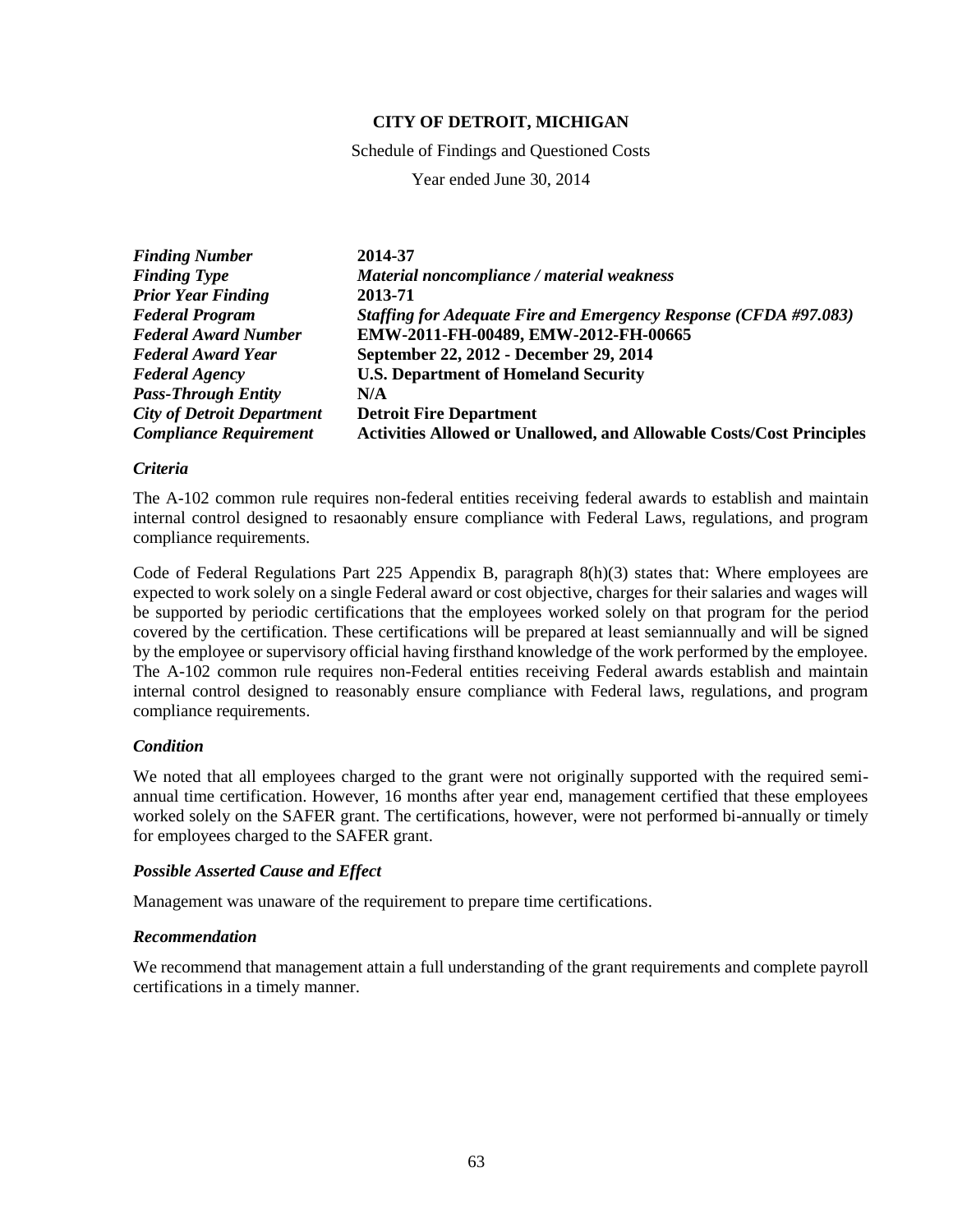Schedule of Findings and Questioned Costs Year ended June 30, 2014

*Questioned Costs*

None

*Views of Responsible Officials*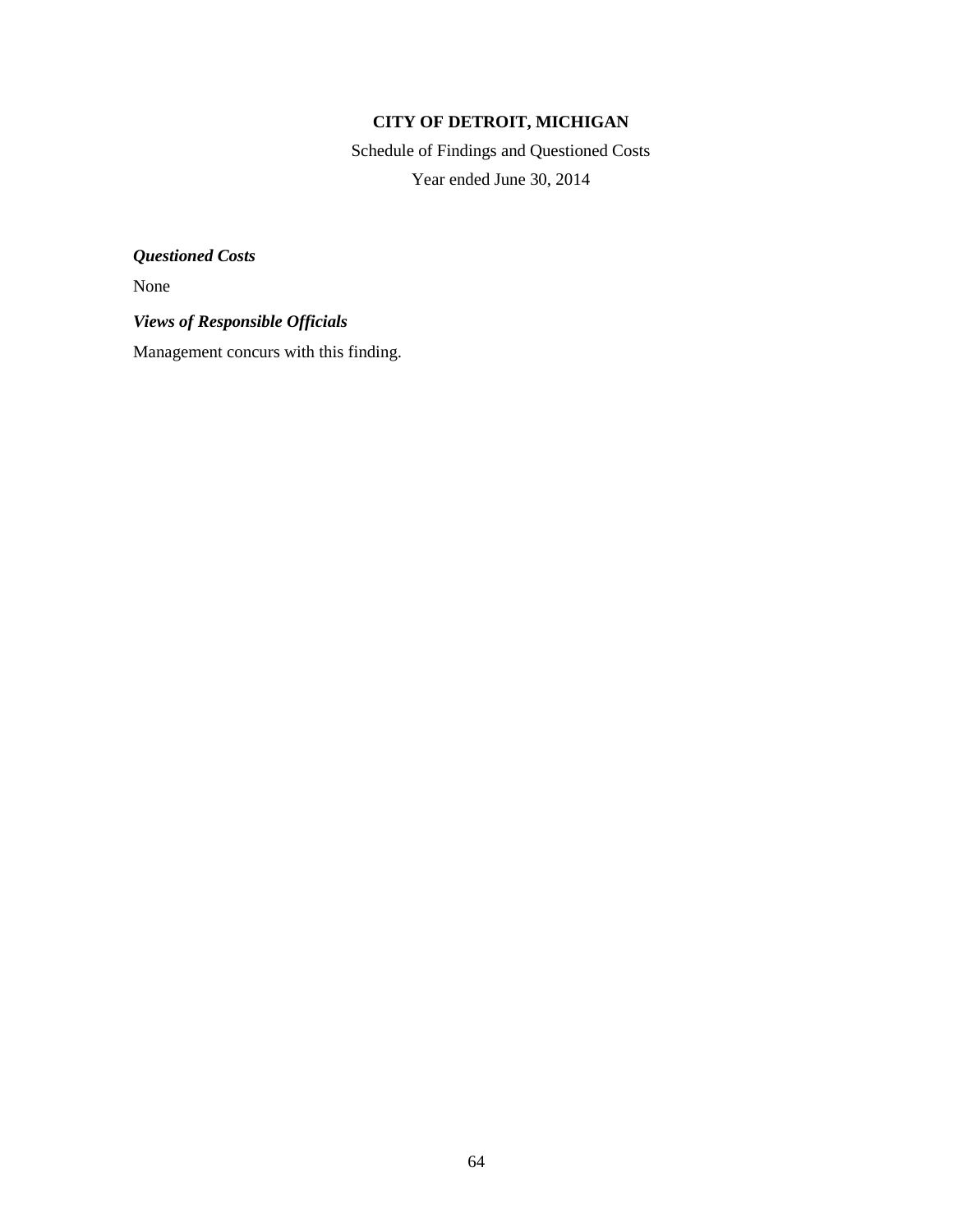Schedule of Findings and Questioned Costs

Year ended June 30, 2014

| <b>Finding Number</b>             | 2014-38                                                                     |
|-----------------------------------|-----------------------------------------------------------------------------|
| <b>Finding Type</b>               | Material noncompliance/material weakness                                    |
| <b>Prior Year Finding</b>         | 2013-69                                                                     |
| <b>Federal Program</b>            | Staffing for Adequate Fire and Emergency Response (CFDA #97.083)            |
| <b>Federal Award Number</b>       | EMW-2011-FH-00489, EMW-2012-FH-00665                                        |
| <b>Federal Award Year</b>         | September 22, 2012 - December 29, 2014                                      |
| <b>Federal Agency</b>             | <b>U.S. Department of Homeland Security</b>                                 |
| <b>Pass-Through Entity</b>        | N/A                                                                         |
| <b>City of Detroit Department</b> | <b>Detroit Fire Department</b>                                              |
| <b>Compliance Requirement</b>     | <b>Activities Allowed or Unallowed, and Allowable Costs/Cost Principles</b> |

### *Criteria*

The A-102 common rule requires non-federal entities receiving federal awards to establish and maintain internal control designed to reasonably ensure compliance with Federal Laws, regulations, and program compliance requirements.

To be allowable under Federal awards, costs must meet the following general criteria: be necessary and reasonable for proper and efficient performance and administration of Federal awards, be allocable to Federal awards under the provisions of this Circular, be authorized or not prohibited under State or local laws or regulations, conform to any limitations or exclusions set forth in these principles, Federal laws, terms and conditions of the Federal award, or other governing regulations as to types or amounts of cost items, be consistent with policies, regulations, and procedures that apply uniformly to both Federal awards and other activities of the governmental unit, be accorded consistent treatment, and be adequately documented. (2 CFR Part 225 Appendix A).

### *Condition*

The City was unable to provide adequate supporting documentation for the fringe benefits charged for individual firefighters to the grant.

### *Possible Asserted Cause and Effect*

Management relied on amounts charged to the general ledger for fringe benefits charged to the grant but was unable to provide supporting documentation for the determination of the amount of fringe benefit costs charged to the grant.

### *Recommendation*

We recommend that policies and procedures are developed that would result in all costs charged to the grant to be evidenced by supporting documentation with an appropriate audit trail.

### *Questioned Costs*

Indeterminable

### *Views of Responsible Officials*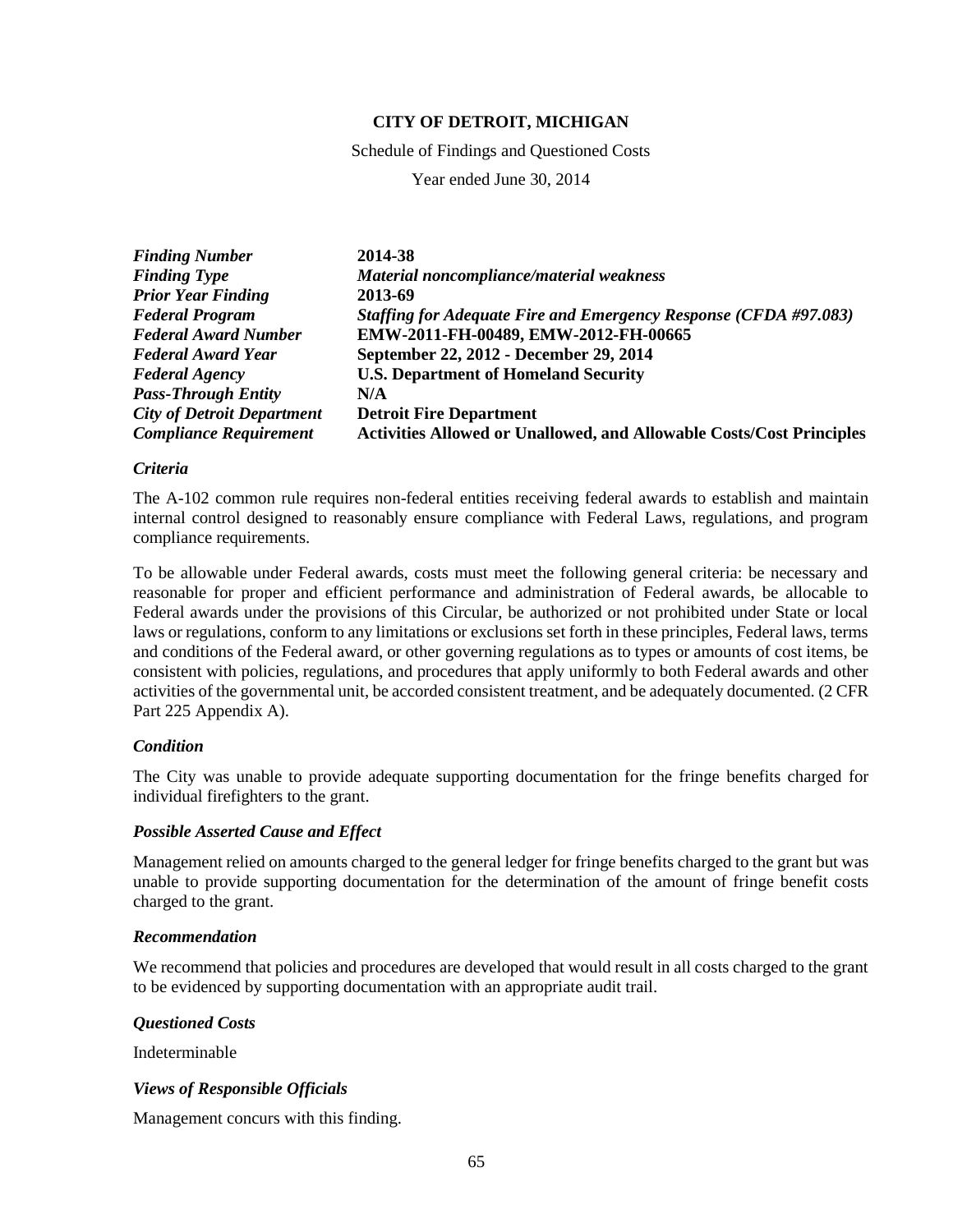Schedule of Findings and Questioned Costs

Year ended June 30, 2014

| <b>Finding Number</b>             | 2014-39                                                                 |
|-----------------------------------|-------------------------------------------------------------------------|
| <b>Finding Type</b>               | <b>Material weakness</b>                                                |
| <b>Prior Year Finding</b>         | 2013-72                                                                 |
| <b>Federal Program</b>            | <b>Staffing for Adequate Fire and Emergency Response (CFDA #97.083)</b> |
| <b>Federal Award Number</b>       | EMW-2011-FH-00489, EMW-2012-FH-00665                                    |
| <b>Federal Award Year</b>         | September 22, 2012 - December 29, 2014                                  |
| <b>Federal Agency</b>             | <b>U.S. Department of Homeland Security</b>                             |
| <b>Pass-Through Entity</b>        | N/A                                                                     |
| <b>City of Detroit Department</b> | <b>Detroit Fire Department</b>                                          |
| <b>Compliance Requirement</b>     | <b>Allowability, Cash Management, Reporting</b>                         |

### *Criteria*

The A-102 common rule requires non-federal entities receiving federal awards to establish and maintain internal control designed to reasonably ensure compliance with Federal Laws, regulations, and program compliance requirements.

## *Condition*

There is no formal policy / procedure in place to review the salary and fringe information from the payroll system before the information is entered into the "Salary and Fringe by pay date" spreadsheet, which is used to request reimbursement from FEMA. There is no reconciliation completed between the payroll reports and the information entered into the system to FEMA. There is no management review process over the "Salary and Fringe by paydate" spreadsheet used to track the SAFER Grant expenditures and submit requests to FEMA. Lastly, there is no formal review/approval process for the cash draw down requests.

## *Possible Asserted Cause and Effect*

Internal controls were not properly designed, executed, and monitored to ensure effectiveness.

## *Recommendation*

We recommend the City implement procedures to have separate individuals review and approve the payroll information that is entered in the "Salary and Fringe by pay date" spreadsheet, the "Salary and Fringe by pay date" spreadsheet, journal entries, and cash draw down requests. Furthermore, we recommend that management complete a reconciliation between the payroll reports and the information that is entered into the spreadsheet and subsequently submitted to FEMA for cash draw down requests.

### *Questioned Costs*

None

*Views of Responsible Officials*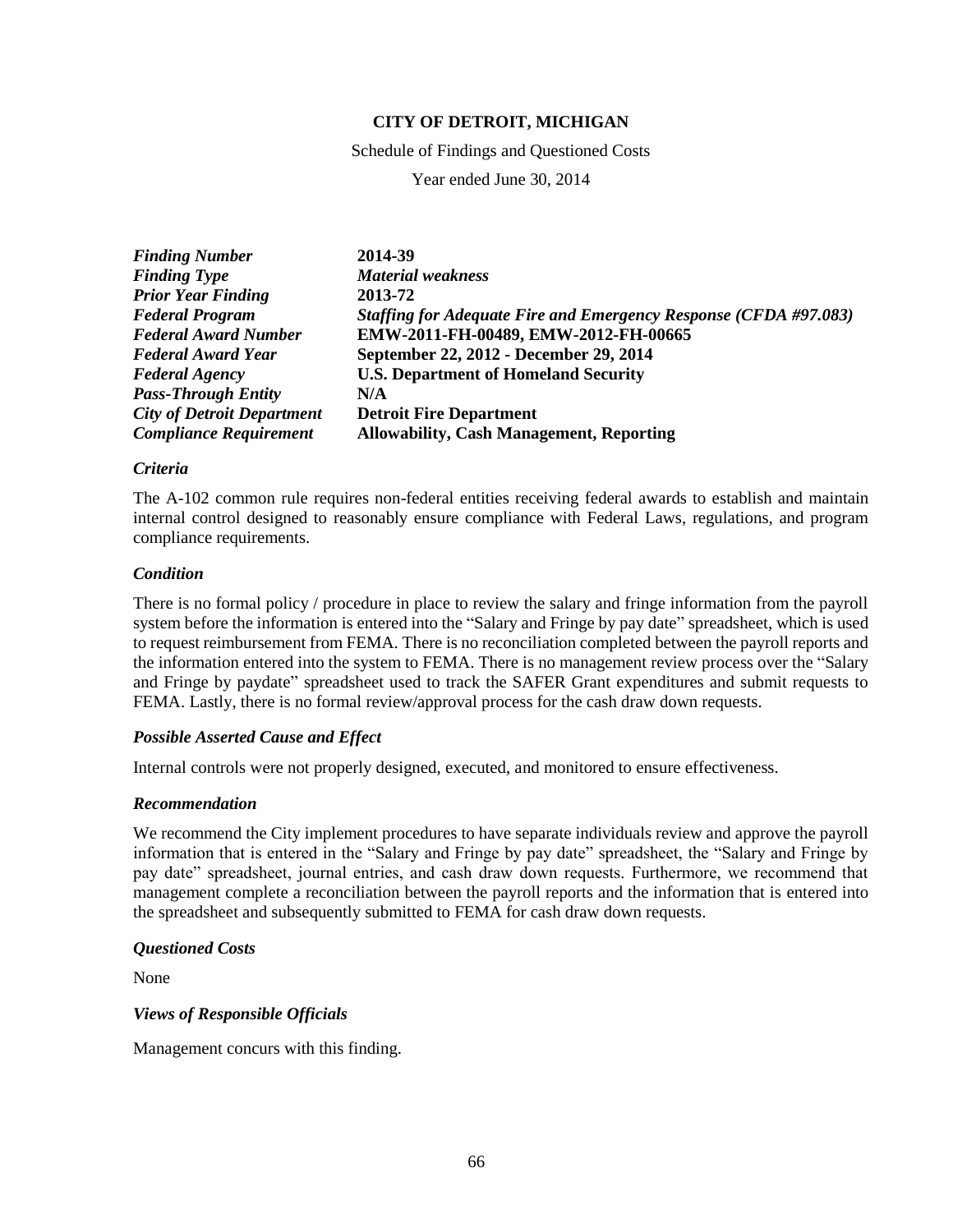Schedule of Findings and Questioned Costs

Year ended June 30, 2014

| <b>Finding Number</b>             | 2014-40                                                          |
|-----------------------------------|------------------------------------------------------------------|
| <b>Finding Type</b>               | Material noncompliance/material weakness                         |
| <b>Prior Year Finding</b>         | 2013-75                                                          |
| <b>Federal Program</b>            | Staffing for Adequate Fire and Emergency Response (CFDA #97.083) |
| <b>Federal Award Number</b>       | EMW-2011-FH-00489, EMW-2012-FH-00665                             |
| <b>Federal Award Year</b>         | September 22, 2012 - December 29, 2014                           |
| <b>Federal Agency</b>             | <b>U.S. Department of Homeland Security</b>                      |
| <b>Pass-Through Entity</b>        | N/A                                                              |
| <b>City of Detroit Department</b> | <b>Detroit Fire Department</b>                                   |
| <b>Compliance Requirement</b>     | <b>Reporting</b>                                                 |

### *Criteria*

The A-102 common rule requires non-federal entities receiving federal awards to establish and maintain internal control designed to reasonably ensure compliance with Federal Laws, regulations, and program compliance requirements.

Per Appendix II (A)(3) of the SAFER 2012 Grant Guidance and application kit, Grantees under the Hiring of Firefighters Activity must agree to maintain the SAFER funded positions as well as the number of positions declared at the time of award throughout the two year commitment unless the grantee has been afforded a waiver of this requirement.

### *Condition*

The Fire Department did not maintain the number of SAFER funded positions or the number of overall positions declared at the time of the award. At the time of award, DFD received approval for 108 firefighters for SAFER 2011 and 27 firefighters for SAFER 2012. During the fiscal year, eight SAFER 2011 firefighters did not maintain their positions and were not replaced. The department did not obtain a waiver related to this requirement.

## *Possible Asserted Cause and Effect*

Internal controls were not properly designed, executed, or monitored to ensure compliance with reporting requirements. As a result, management did not comply.

## *Recommendation*

We recommend that DFD maintain the number of SAFER funded positions or obtain a waiver for this requirement if DFD cannot maintain the positions.

### *Questioned Costs*

None

### *Views of Responsible Officials*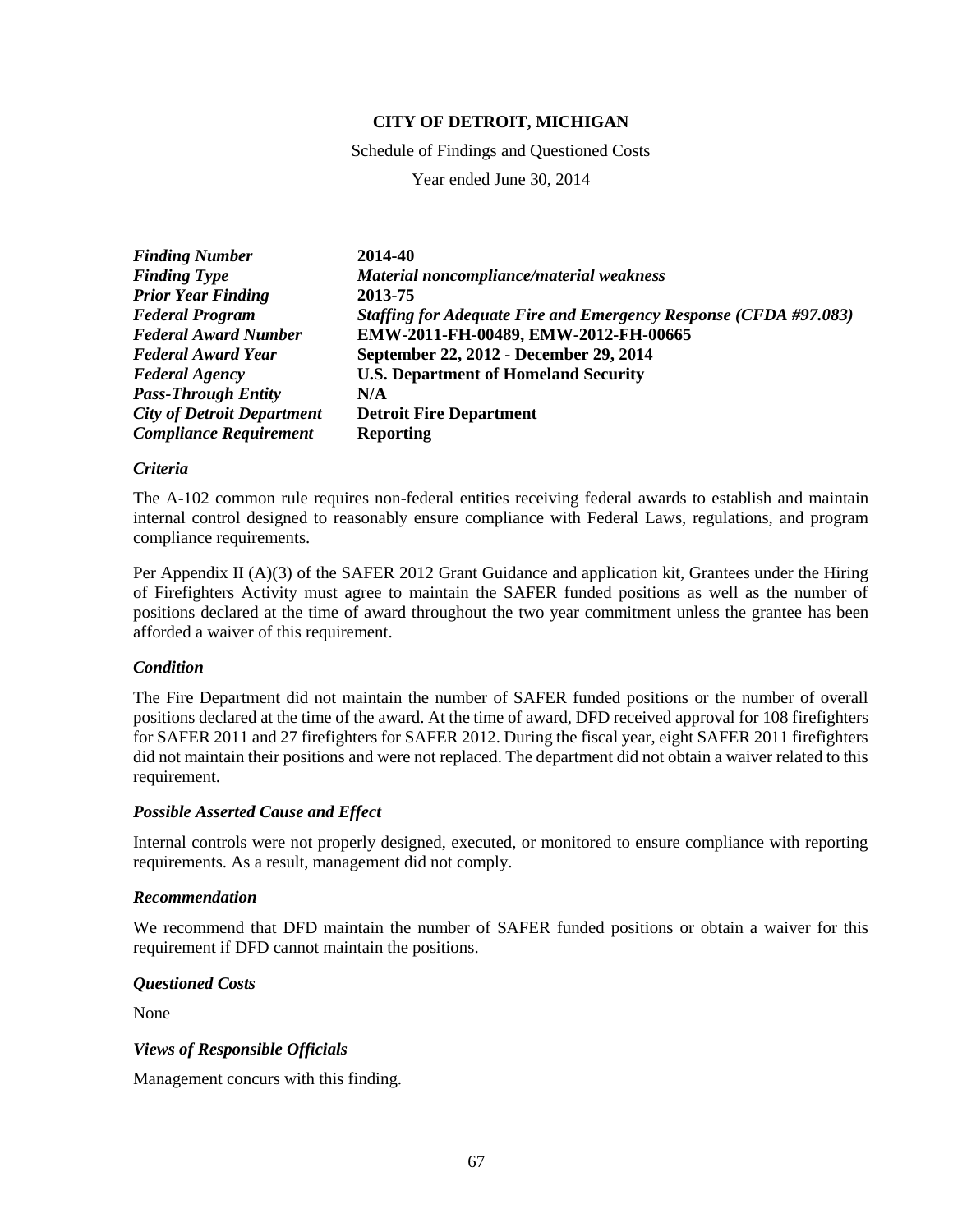Schedule of Findings and Questioned Costs

Year ended June 30, 2014

| <b>Finding Number</b>             | 2014-41                                                          |
|-----------------------------------|------------------------------------------------------------------|
| <b>Finding Type</b>               | Material noncompliance / material weakness                       |
| <b>Prior Year Finding</b>         | 2013-74                                                          |
| <b>Federal Program</b>            | Staffing for Adequate Fire and Emergency Response (CFDA #97.083) |
| <b>Federal Award Number</b>       | EMW-2011-FH-00489, EMW-2012-FH-00665                             |
| <b>Federal Award Year</b>         | September 22, 2012 - December 29, 2014                           |
| <b>Federal Agency</b>             | <b>U.S. Department of Homeland Security</b>                      |
| <b>Pass-Through Entity</b>        | N/A                                                              |
| <b>City of Detroit Department</b> | <b>Detroit Fire Department</b>                                   |
| <b>Compliance Requirement</b>     | <b>Reporting</b>                                                 |

### *Criteria*

Per A-102 Common Rule, nonfederal entities receiving Federal awards must establish and maintain internal controls designed to reasonably ensure compliance with Federal laws, regulations and program compliance requirements.

Per Appendix II (D)(1) of the SAFER 2012 of the Grant Guidance and application kit, Recipients of any SAFER grants awarded on or after October 1, 2009 are required to submit a semi-annual Federal Financial Report (FFR, SF-425). The FFR, to be submitted using the online e-Grant system, will be due semi-annually based on the calendar year beginning with the period after the award is made. Grant recipients will be required to submit a FFR throughout the entire period of performance of the grant.

Reporting deadlines and due dates are January  $1 -$  June 30; Due July 30; July  $1 -$  December 31; Due January 30.

### *Condition*

During our testwork over the Reporting compliance requirement we selected 2 SF-425's and 2 quarterly performance reports for testing and noted the following:

The SAFER 2011 grant (EMW-2011-FH-00489) report for the period ended June 30, 2014 was submitted on August 26, 2014, 26 days after the due date of July 30 2014.

The same employee prepared and submitted the SF-425's and there is no procedure in place to have a supervisor review and approve the reports before submission to FEMA.

The same employee prepared and submitted the quarterly performance reports and there is no procedure in place to have a supervisor review and approve the reports before submission to FEMA.

### *Possible Asserted Cause and Effect*

The City's policy to submit reports timely was not followed. Additionally, an appropriate segregation of duties did not exist.

### *Recommendation*

We recommend that DFD / Grants Management implement procedures to have separate individuals review and approve the SF-425 reports, and submit the reports by the required date.